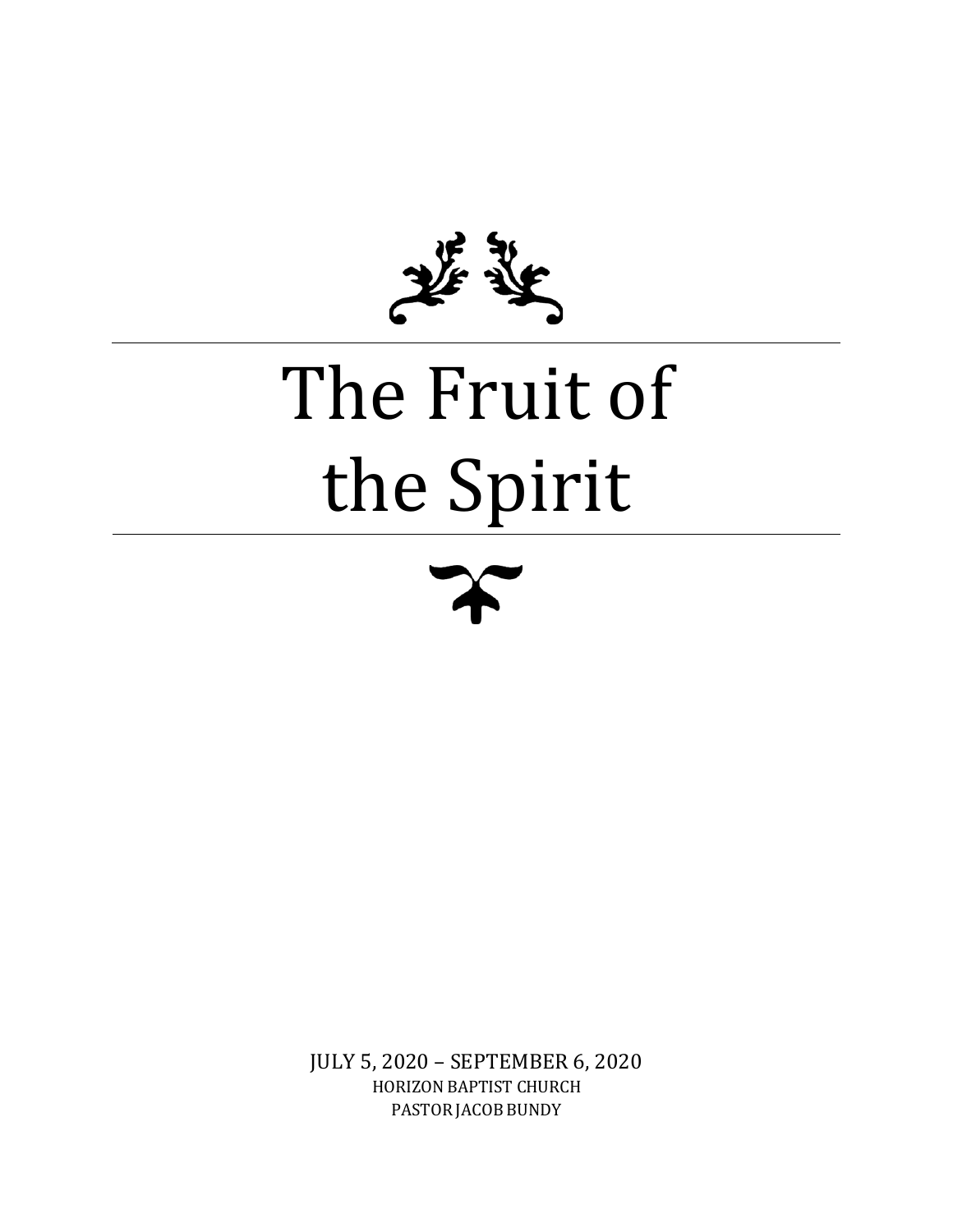### **TABLE OF SERMONS**

Walking in the Spirit - Galatians 5:16-25 The Fruit of Love - 1 Corinthians 13:1-8 The Fruit of Joy – Psalm 100 The Fruit of Peace – Philippians 4:4-7 The Fruit of Longsuffering – James 5:1-11 The Fruit of Gentleness – Ephesians 4:25-32 The Fruit of Goodness – Ephesians 5:1-10 The Fruit of Faith – Hebrews 11:1-6 The Fruit of Meekness – Galatians 6:1-5 The Fruit of Self Control – 1 Corinthians 9:24-27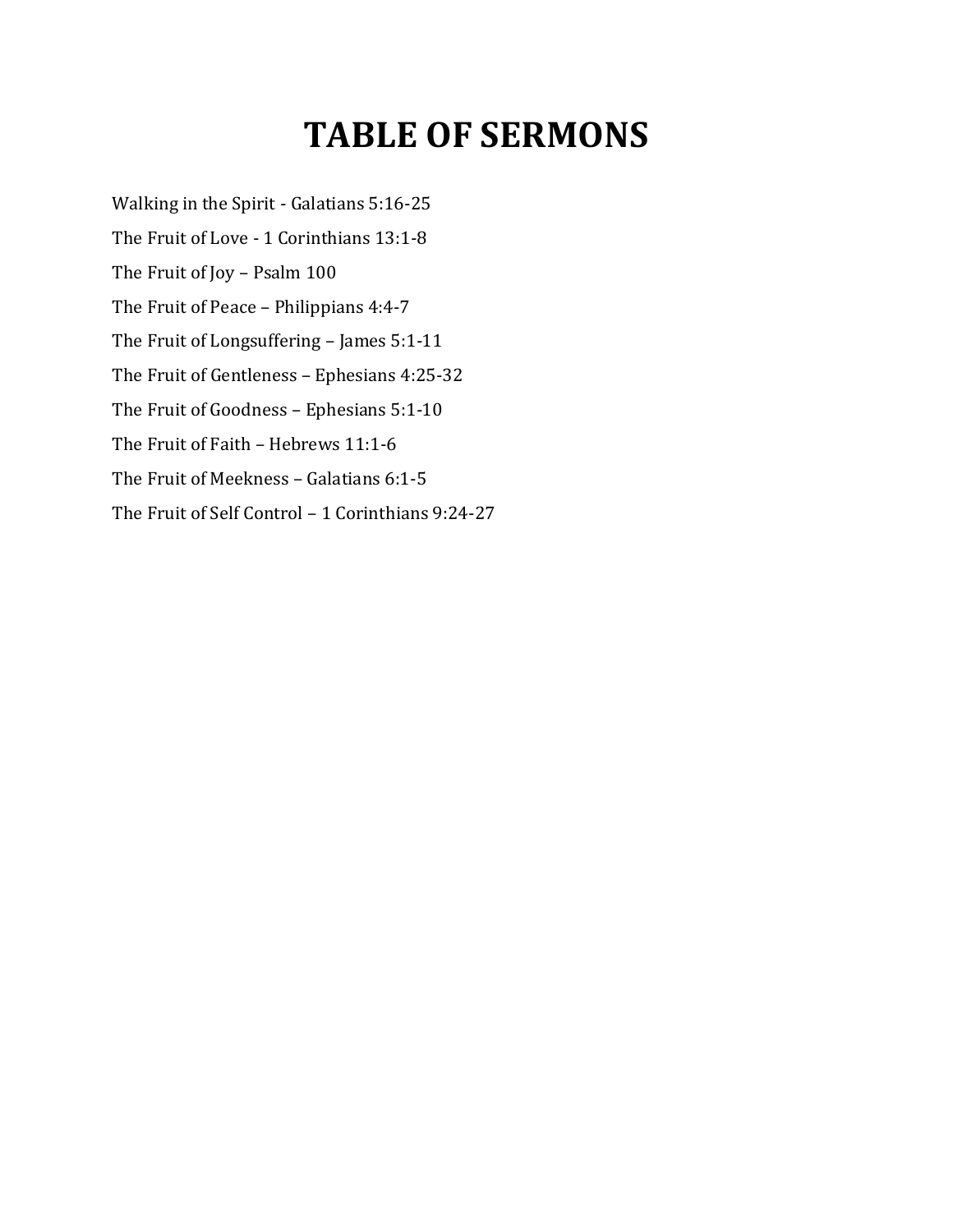### **Walking in the Spirit Galatians 5:16-25**

Motivators -> Actions -> Results

1.) The Actions - Walking in the Spirit vs Walking in the Flesh

Galatians 5:16

**16**This I say then, Walk in the Spirit, and ye shall not fulfil the lust of the flesh.

A.) What It Doesn't Mean

i. It's not the baptism of the Holy Spirit. The baptism of the Spirit happens at salvation. The Bible says that every Christian is metaphorically baptized or joined into the body of Christ at salvation (1 Cor. 12:13 - For by one Spirit are we all baptized into one body, whether we be Jews or Gentiles, whether we be bond or free; and have been all made to drink into one Spirit.). We know that this is not the walking in the Spirit because we are commanded to walk in the Spirit. You can't be commanded to do something that's already been done to you when you got saved.

ii. It's not the Holy Spirit dwelling inside me. Once again at salvation the Holy Spirit not only places us into the family of God. The Holy Spirit comes to dwell inside of us and guide and direct us in our lives. The Bible says in Romans 8:9 – "But ye are not in the flesh, but in the Spirit, if so be that the Spirit of God dwell in you. Now if any man have not the Spirit of Christ, he is none of his." If you do not have the Holy Spirit dwelling inside of you, you are not saved. Why? Because the Holy Spirit indwells believers at the moment they get saved.

The indwelling of the Holy Spirit happens to me at salvation. Walking in the Spirit is a command given to me subsequent to salvation now that I have the Holy Spirit dwelling inside of me.

#### iii. It's not a spiritual gift.

1 Corinthians 12 - Spiritual gifts are distributed by the Holy Spirit to believers as the Holy Spirit sees fit. All believes have spiritual gifts, but we don't all have the same ones.

Spiritual gifts are given by the Holy Spirit to believers as He sees fit. Walking in the Spirit is a command given to all of us.

B.) What It Does Mean

Galatians 5:16

**16**This I say then, Walk in the Spirit, and ye shall not fulfil the lust of the flesh.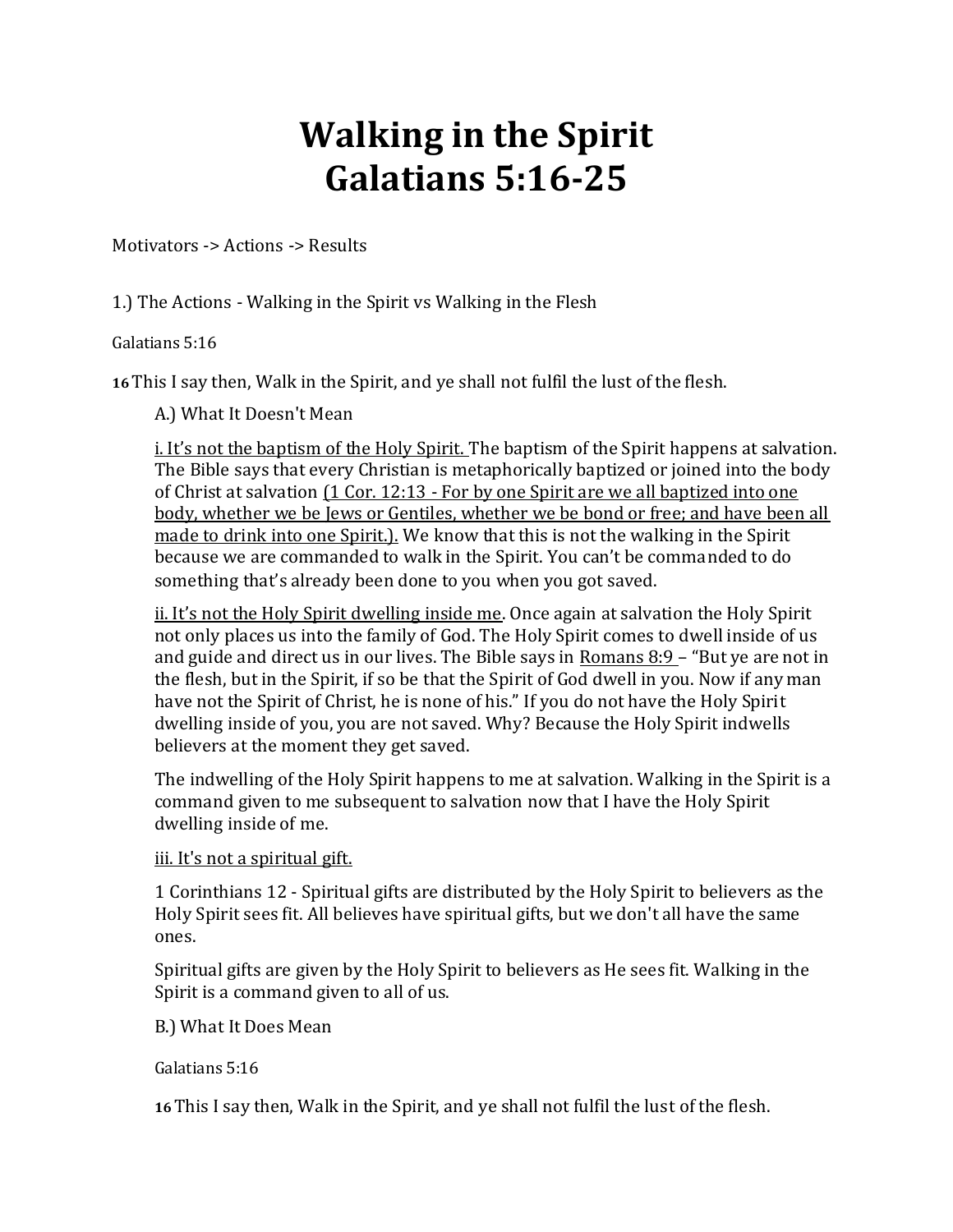- Walk
- o Not run or sprint or jump
- $\circ$  It's taking one step after another in the sanctification in the Christian life
- o It's daily. It's monotonous. It's one decision after another.
- Present imperative tense -> we are commanded to do it continually
- And ye shall not fulfill the lust of the flesh
	- o When we walk in the Spirit, we do not do what the flesh wants us to do
	- o When we walk in the flesh, we do not do what the Spirit wants us to do
	- o When we're walking in the Spirit, we're not fulfilling the lusts of the flesh.
- Another way to understand that is Ephesians 5:18. In Ephesians 5:18 it says, "Don't be drunk with wine, in which is excess, but be filled with the Holy Spirit." There were pagan religions where drunkenness and orgiastic behavior was essentially the way that pagans thought they were communing with deity. They actually thought that if they were completely inebriated somehow they ascended into transcendent communication with their gods. Paul says, "No, don't be drunk with wine as if that's some access to the supernatural; be filled with the Holy Spirit." The parallel in Colossians 3:16 is to, "Let the word of Christ dwell in you richly." So when you're saturated by the Word and it takes richly over your life, that's the same as walking in the Spirit, because the Spirit's desire is to conform you to the Word, which is to conform you to Christ.
- The power for walking in the Spirit is the Holy Spirit
	- o Romans 8:12-13 12 Therefore, brethren, we are debtors, not to the flesh, to live after the flesh. 13 For if ye live after the flesh, ye shall die: but if ye through the Spirit do mortify the deeds of the body, ye shall live.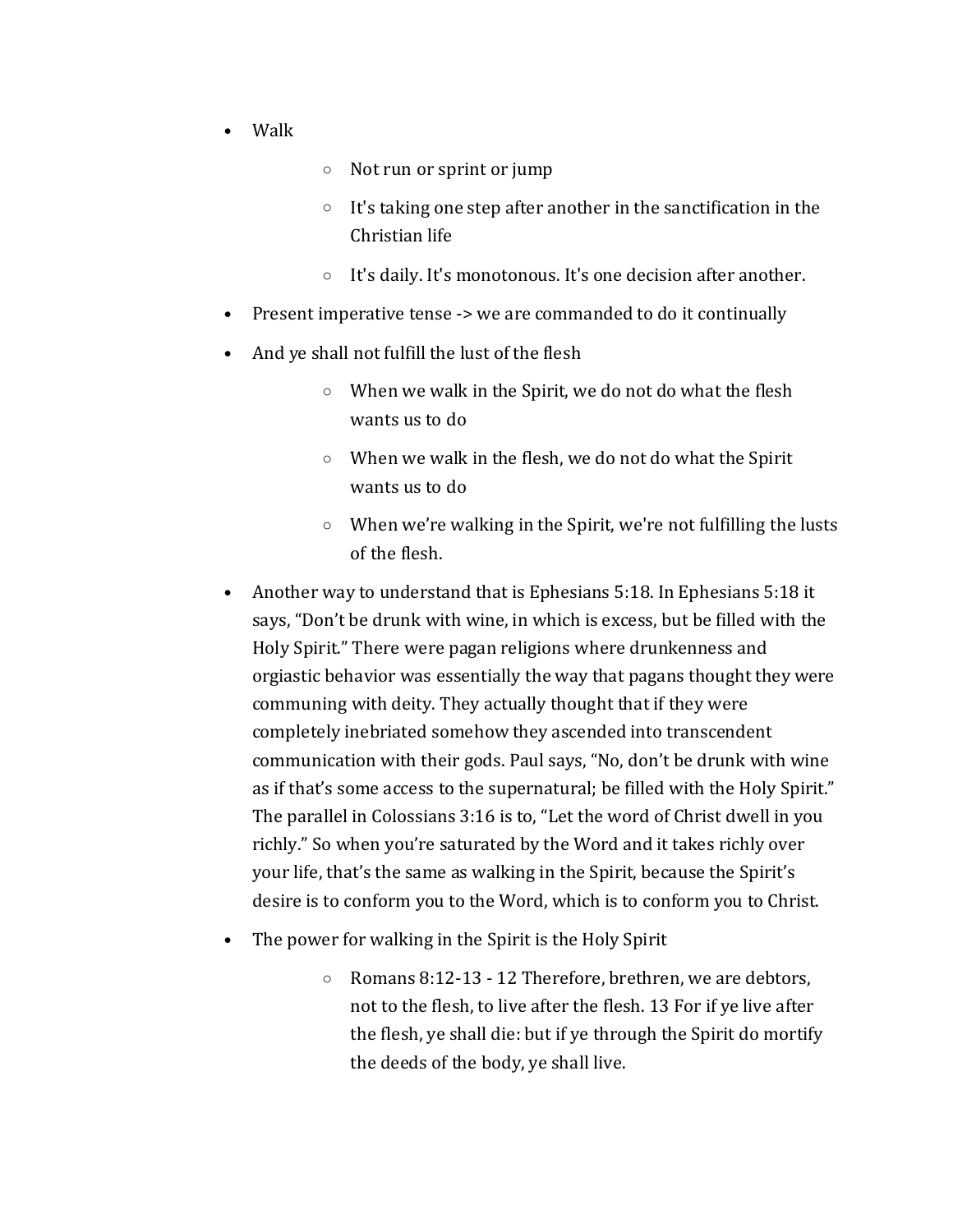- The Spirit empowers us to fight off and kill off our fleshly desires
- "Walk in the Spirit and ye shall not fulfill the lusts of the flesh"
- o 2 Corinthians 3:18 -But we all, with open face beholding as in a glass the glory of the Lord, are changed into the same image from glory to glory, even as by the Spirit of the Lord.
	- The empowerment behind our sanctification process is the Holy Spirit.
- o Acts 1:8 -but ye shall receive power after that the Holy Ghost is come upon you
	- Just as He did with the early believers, when the Holy Spirit takes up residence inside of us, He empowers us.
- The pattern for walking in the Spirit is the Word of God
	- o 2 Timothy 3:16-17 All scripture is given by inspiration of God, and is profitable for doctrine, for reproof, for correction, for instruction in righteousness: 17 That the man of God may be perfect, thoroughly furnished unto all good works.
		- If everything we need for Christian living is found in the Word of God, then where else is the Spirit going to direct us for daily sanctification other than the Word of God
	- o John 14:26 26 But the Comforter, which is the Holy Ghost, whom the Father will send in my name, he shall teach you all things, and bring all things to your remembrance, whatsoever I have said unto you.
		- We see here the pattern of the Holy spirit bringing to remembrance the words of Christ
	- $\circ$  John 16:13-14 13 Howbeit when he, the Spirit of truth, is come, he will guide you into all truth: for he shall not speak of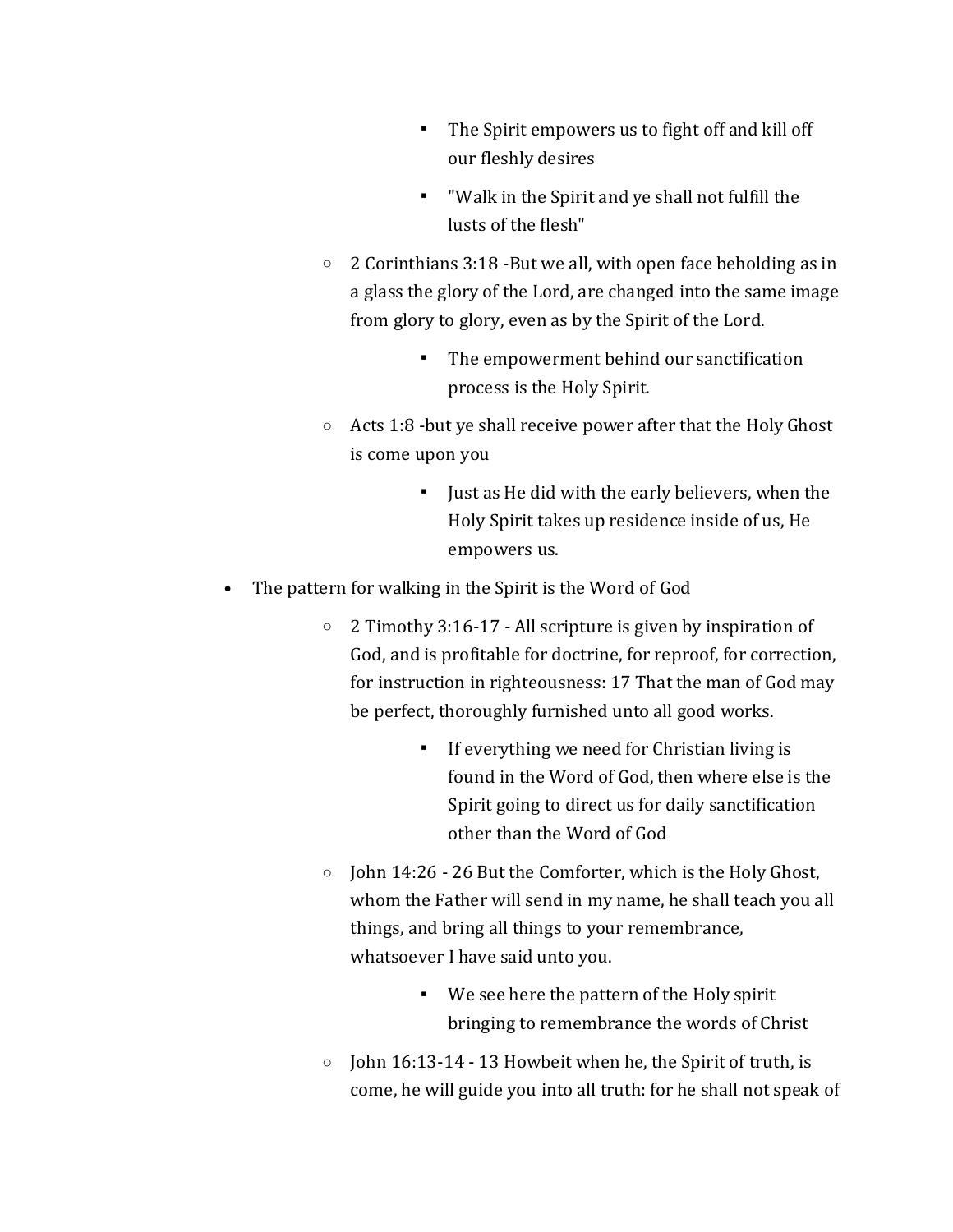himself; but whatsoever he shall hear, that shall he speak: and he will shew you things to come. 14 He shall glorify me: for he shall receive of mine, and shall shew it unto you.

- The Holy Spirit doesn't point people to himself. He reflects and points people to the Son.
- The Spirit is leading us in one direction by directing our attention to the Word of God. The flesh is leading us in another direction by directing our attention to ourselves. There's a fork in the road, and the question is, "Which way are you going to walk?"

2.) The Motivators - The Spirit vs The Flesh

**17** For the flesh lusteth against the Spirit, and the Spirit against the flesh: and these are contrary the one to the other: so that ye cannot do the things that ye would.

- There is a war within us between our flesh and the Holy Spirit.
	- Illustration In ancient times, to punish a murderer they would sometimes strap the corpse of the one he killed to his body until its decay eventually ate into the killer and took his life. Paul says we have a body of death attached to us.
- So that you cannot do the things that you would the Holy Spirit is given to us to restrain our natural fallen desires

18 But if ye be led of the Spirit, ye are not under the law.

- Romans 8:14 14 For as many as are led by the Spirit of God, they are the sons of God.
- You are free from the bondage of the law. Your sentence has been paid. You are free from the penalty of the law you had broken.

We have our flesh and the Spirit dwelling within us. When we walk in the flesh, we produce the works of the flesh (vs. 19-21). When we walk in the Spirit we produce the fruit of the Spirit (vs. 22-23).

3.) The Results - The Fruit of the Spirit vs The Works of the Flesh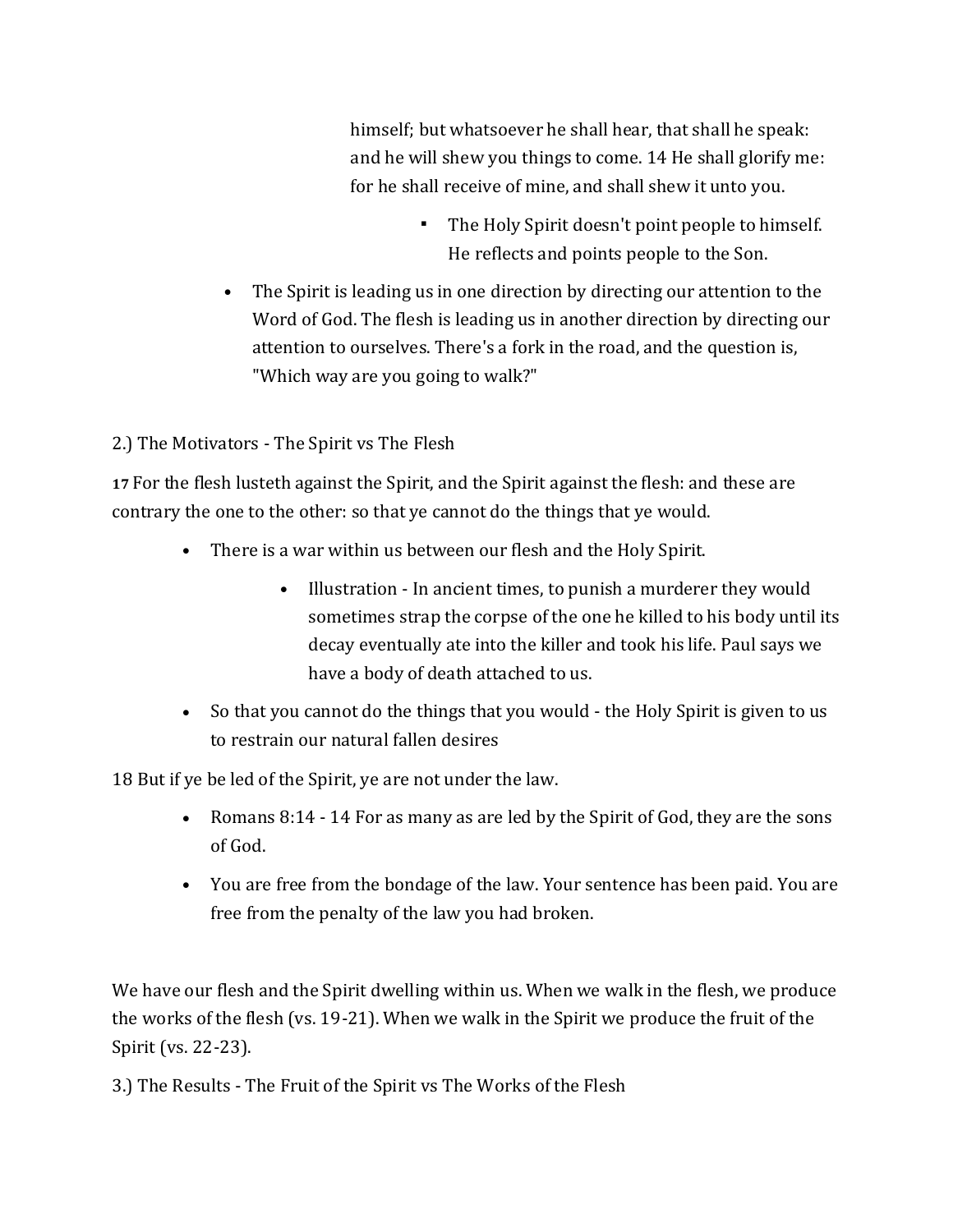**19** Now the works of the flesh are manifest, which are these; Adultery, fornication, uncleanness, lasciviousness,

- Works is plural. It's ala carte. You can pick and choose what you want.
- Lasciviousness sensuality

**20** Idolatry, witchcraft, hatred, variance, emulations, wrath, strife, seditions, heresies,

- Witchcraft can be related to drugs as well (pharmakeia is the word)
- Variance strife
- Emulations jealousy
- Wrath outbursts of anger
- Strife conflict
- Seditions division
- heresies

**21** Envyings, murders, drunkenness, revellings, and such like: of the which I tell you before, as I have also told you in time past, that they which do such things shall not inherit the kingdom of God.

- Revellings partying
- They which do such things the unregenerate man who walks in the flesh and produces the works of the flesh has no place in God's kingdom

**22** But the fruit of the Spirit is love, joy, peace, longsuffering, gentleness, goodness, faith,

• Fruit is singular. It's a package deal.

**23** Meekness, temperance: against such there is no law.

• Maybe there's a little sarcasm in that for the legalists. There's no law against such virtue. You that are so worried about law, there's no law against that. Furthermore, the law is not able to produce that kind of virtue.

**24**And they that are Christ's have crucified the flesh with the affections and lusts.

• Our flesh has been crucified in Christ. We have the victory already. We don't have to continue to allow it to rule our life. We have the power of the Holy Spirit and the pattern of the Word of God.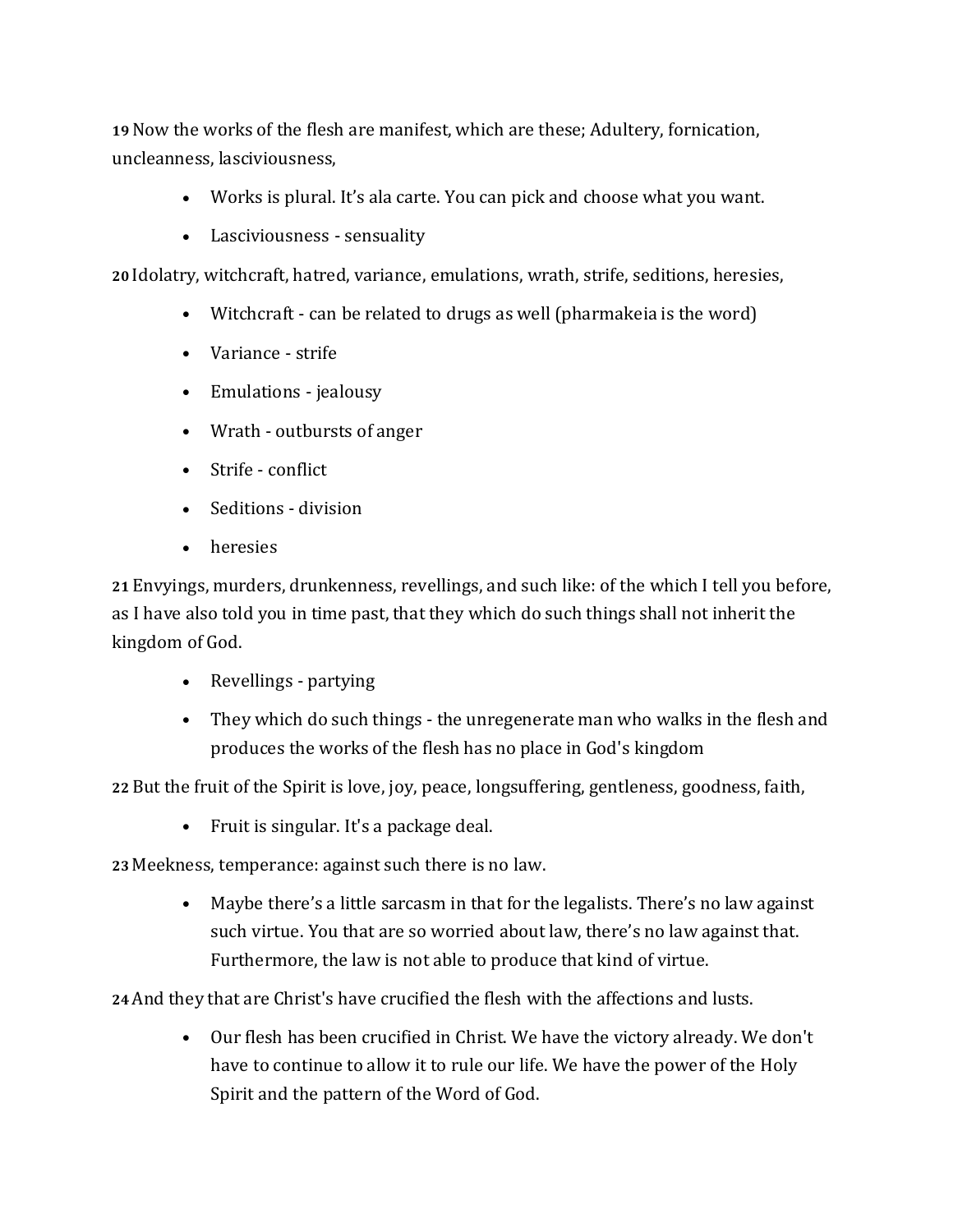**25** If we live in the Spirit, let us also walk in the Spirit.

- We live by the Spirit. We are led by the Spirit. Now it's up to us: walk in the Spirit, one step after another.
- God has given us the power to walk in the Spirit. It's time for us to step up to the plate and do so.

### Invitation:

Are you walking in the Spirit, or are you walking in the flesh? Are you following the Spirit as He directs you in accordance with the Word of God, or are you following yourself?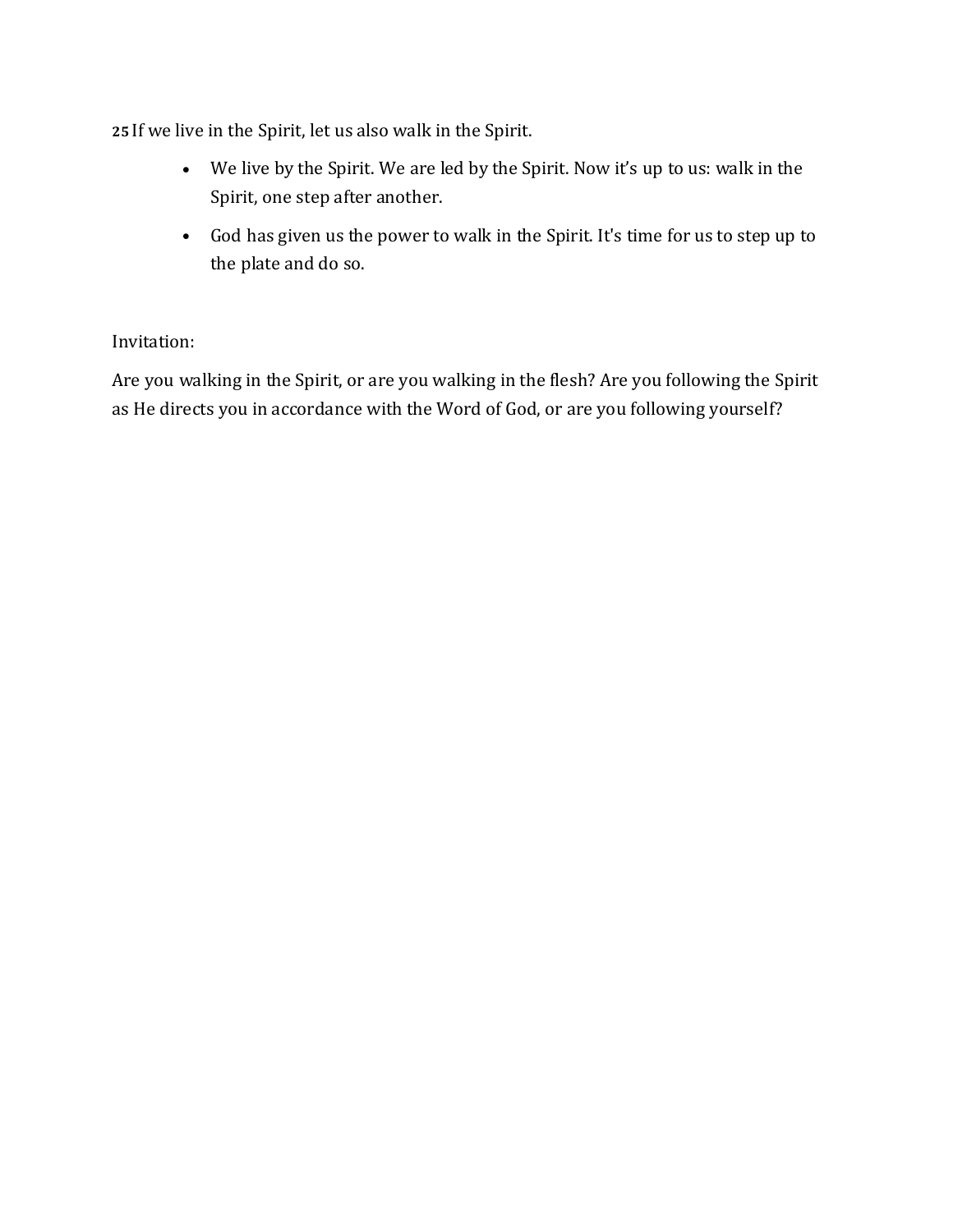# **The Fruit of Love 1 Corinthians 13:1-8**

#### **Review**

Motivator -> Actions -> Results Flesh/Spirit -> Walking in the Flesh/Spirit -> Works of the Flesh/Fruit of the Spirit

#### **Sermon**

1 Corinthians 13:1-8

1 Though I speak with the tongues of men and of angels, and have not charity, I am become as sounding brass, or a tinkling cymbal.

2 And though I have the gift of prophecy, and understand all mysteries, and all knowledge; and though I have all faith, so that I could remove mountains, and have not charity, I am nothing.

3 And though I bestow all my goods to feed the poor, and though I give my body to be burned, and have not charity, it profiteth me nothing.

4 Charity suffereth long, and is kind; charity envieth not; charity vaunteth not itself, is not puffed up,

5 Doth not behave itself unseemly, seeketh not her own, is not easily provoked, thinketh no evil;

6 Rejoiceth not in iniquity, but rejoiceth in the truth;

7 Beareth all things, believeth all things, hopeth all things, endureth all things.

8 Charity never faileth: but whether there be prophecies, they shall fail; whether there be tongues, they shall cease; whether there be knowledge, it shall vanish away.

This chapter is a glorious hymn by Paul in honour of Christian love.

Love is not a feeling. It is a discipline.

This passage on love is sandwiched inbetween two chapters on spiritual gifts. You can't rightly use the gifts of the Spirit without the fruit of the Spirit.

Think application. Think action. How can I be more loving coming out of tonight? Take notes on where you can grow and 1 thing you can do to make that happen.

#### 1.) THE IMPORTANCE OF LOVE

A.) It is More Important than Tongues

1 Though I speak with the tongues of men and of angels, and have not charity, I am become as sounding brass, or a tinkling cymbal.

- $\circ$  Tongues of men human languages, probably includes the miraculous ability to speak in a foreign language
- o Tongues of angels hyperbolic language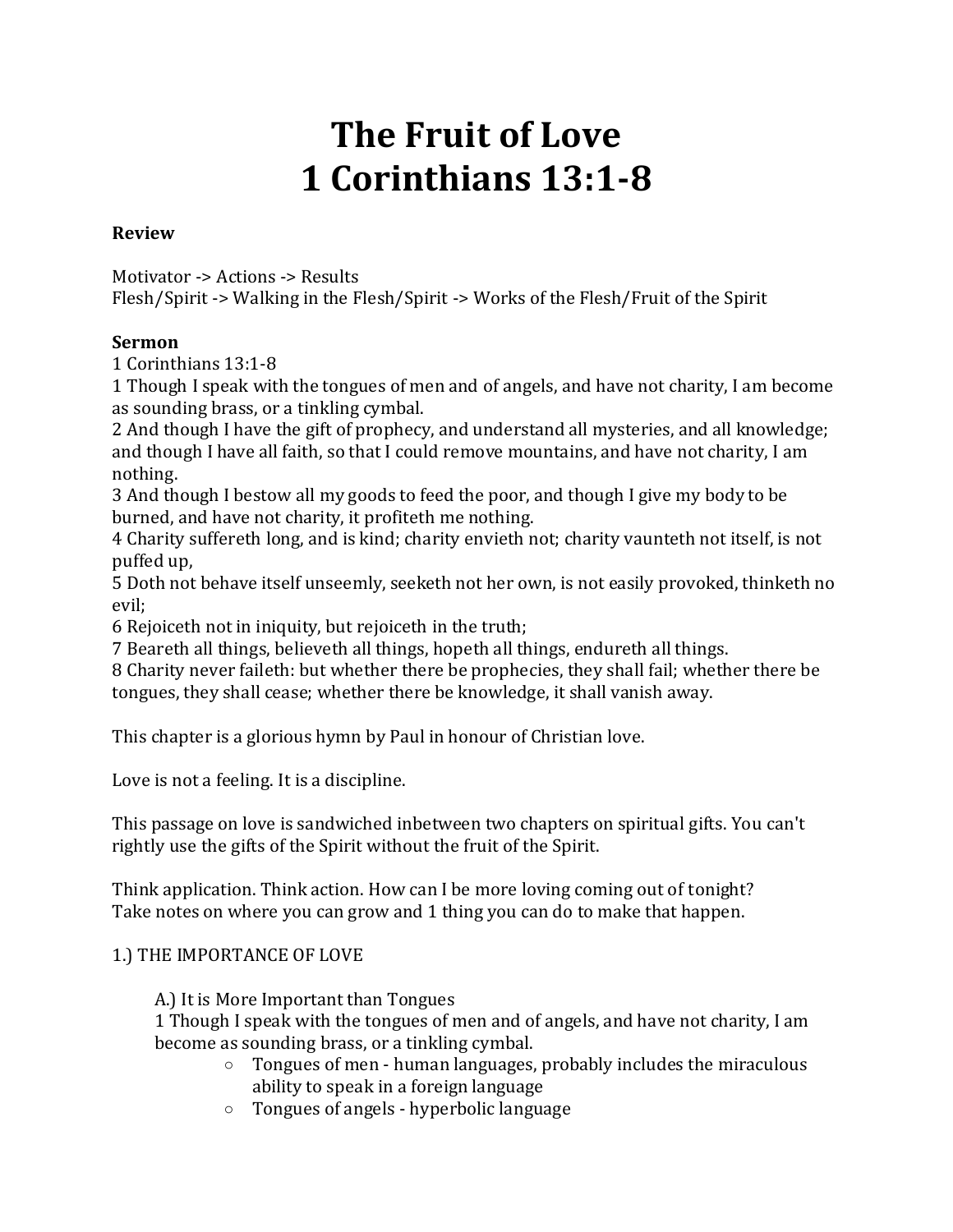- If I could transcend my limitations, and even get in to angelic conversation, it really wouldn't matter if it wasn't done in love.
- o Sounding brass reverberating gong
- o Tinkling cymbal vibrating cymbal

Without love, my speech becomes nothing more than loud, obnoxious noise.

B.) It is More Important than Prophecy 2 And though I have the gift of prophecy,

1 Corinthians 14:3 - But he that prophesieth speaketh unto men to edification, and exhortation, and comfort.

o It means literally to speak before - prophēmi - to proclaim truth; the power to proclaim the truth of God; its like preaching.

A desire to preach without a heart for people is just a desire to perform.

Illustration - me preaching without love is pointless

Matthew 7:22-23 - 22 Many will say to me in that day, Lord, Lord, have we not prophesied in thy name? and in thy name have cast out devils? and in thy name done many wonderful works? 23 And then will I profess unto them, I never knew you: depart from me, ye that work iniquity.

C.) It is More Important than Knowledge

and understand all mysteries, and all knowledge;

- o Mysteries things unknown to man, hidden until revealed by God
	- Colossians 1:25-26 25 Whereof I am made a minister, according to the dispensation of God which is given to me for you, to fulfil the word of God; 26 Even the mystery which hath been hid from ages and from generations, but now is made manifest to his saints:
- o Knowledge insight into the deeper meanings of Scripture

Who knows everything? Who has all knowledge? No one. But even if someone did, if they didn't have love, it would be pointless.

People don't care how much you know until they know how much you care. It's one thing to know it. It's another to live it.

Illustration - someone who is an expert on health, but doesn't practice it

D.) It is More Important than Faith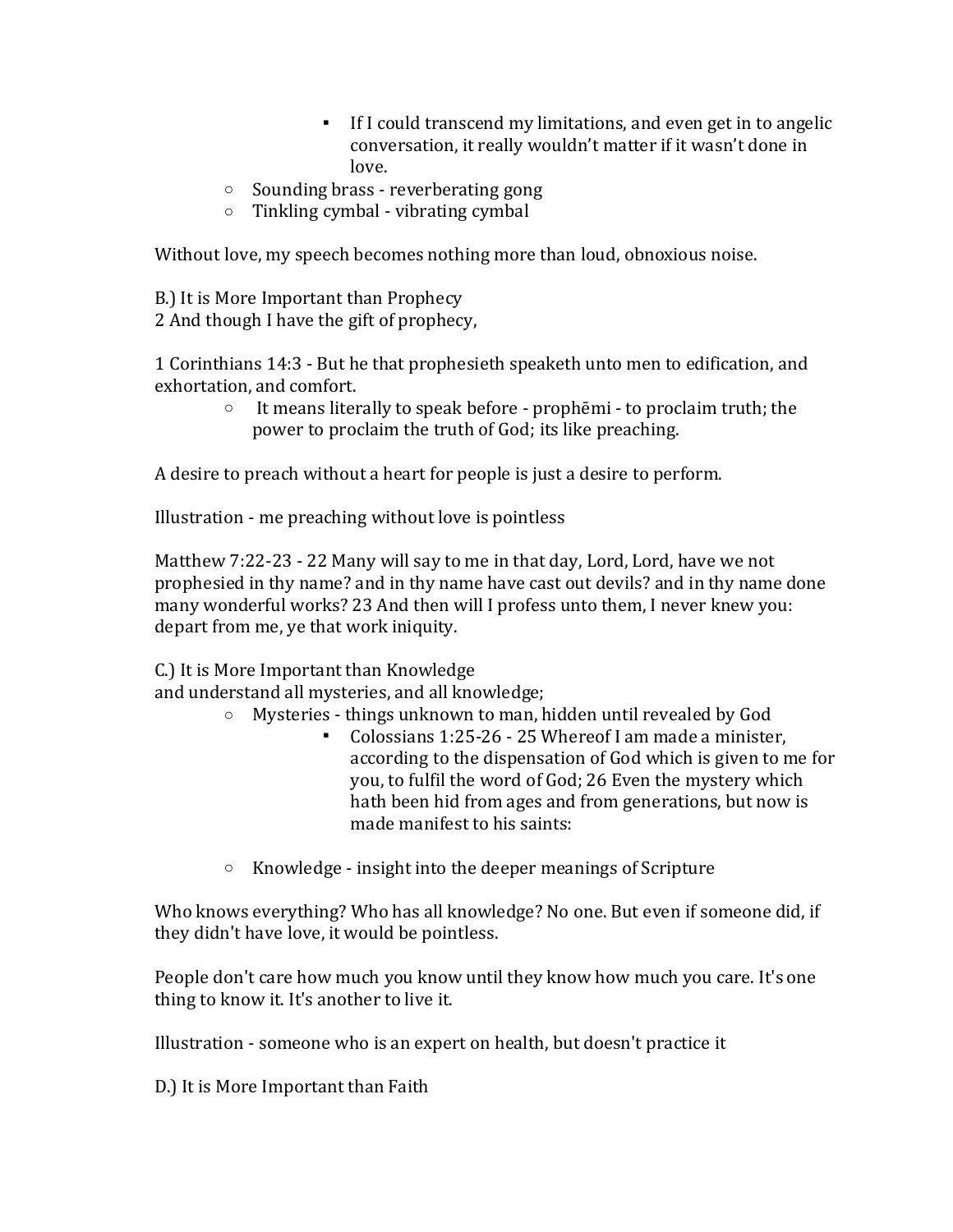and though I have all faith, so that I could remove mountains, and have not charity, I am nothing.

This is not in reference to saving faith, but the practice of faith in daily living.

Who has all faith? No one. But even if someone did, and they didn't have love, it would be nothing.

Faith without love is all about getting. You know where you see this? In the prosperity gospel.

Faith without works is dead, but faith without love is empty.

E.) It is More Important than Generosity 3 And though I bestow all my goods to feed the poor,

This isn't giving 10%. This isn't giving to missions. This isn't giving to the building fund. This isn't giving to charity work. This isn't giving thousands of dollars to feed the poor. This is giving everything to feed the poor.

Generosity without love is grandstanding.

F.) It is More Important than Martyrdom and though I give my body to be burned, and have not charity, it profiteth me nothing.

This moves beyond giving all of your possessions away and ends up at giving all of yourself away.

Daniel 3:22-23 -

22 Therefore because the king's commandment was urgent, and the furnace exceeding hot, the flames of the fire slew those men that took up Shadrach, Meshach, and Abednego.

23 And these three men, Shadrach, Meshach, and Abednego, fell down bound into the midst of the burning fiery furnace.

It's not the act of dying for one's faith that makes it significant. It's the heart that accompanies that act. You say "that's extreme"! And I agree with you, but that's what it says.

Tongues + Prophecy + Knowledge + Faith + Generosity + Martyrdom - Love = 0

Serving in the Nursery + Cleaning the Church + Tithing + Ushering + Singing in the Choir + Evangelizing + Teaching a Class - Love = 0

Do you serve and give and live out of a heart of love, or are you just a busybody like Martha?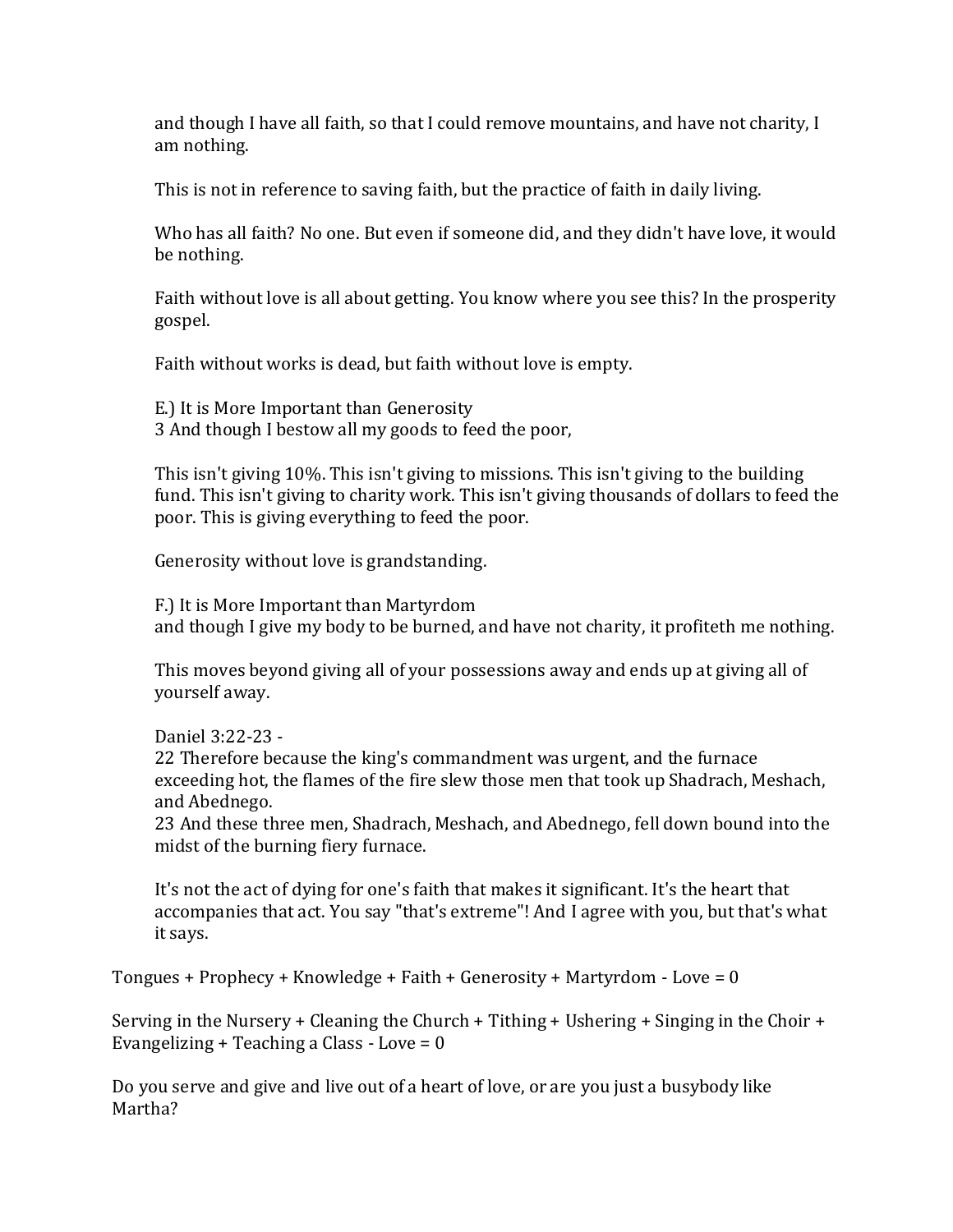• The problem with Martha wasn't that she was serving. It was that she was missing Mary's heart of love.

#### 2.) THE ATTRIBUTES OF LOVE (SELFLESS)

A.) Love is Patient 4 Charity suffereth long,

Love endures wrongdoing from people. The patience described here is not with circumstances but with people.

Illustration - anger and impatience are weakness. Patience takes real strength.

Think application:

Are you patient with people, or are you weak? Are you patient with people or do people walk around you like they're walking on eggshells?

B.) Love is Kind and is kind;

o Full of service to others (it does for others)

It's not talking about being kind in attitude, but rather kind in action.

When love is harmed, it does not seek vengeance. It extends kindness.

Illustration - Can you imagine that? Loving someone who hurts you? Who does you wrong? Wait, where have I heard that? That's right. Jesus said that.

Think application:

When is the last time you acted in kindness to someone that hurt you? Love isn't just patient. It extends kindness.

C.) Love is Covering

Skip forward to verse 7.

7 Beareth all things,

- o To cover over with a roof
- o To protect or keep by covering

Love is reluctant to drag a person into scandal in front of everybody else (Joseph & Mary).

Proverbs 10:12 - Hatred stirreth up strifes: but love covereth all sins. 1 Peter 4:8 - And above all things have fervent charity among yourselves: for charity shall cover the multitude of sins.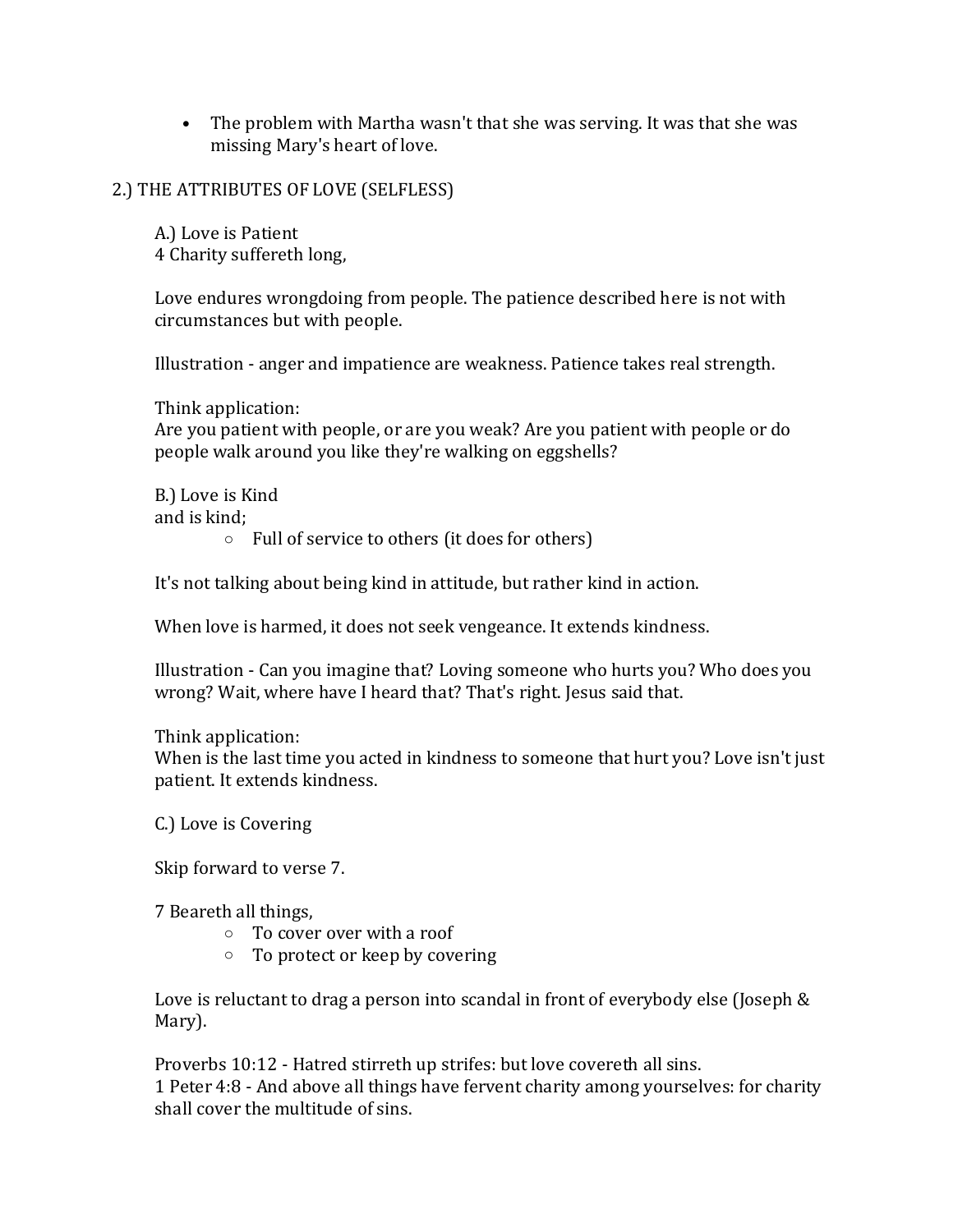Think application:

When someone falls, do you kick them while they're down? Are you quick to spread gossip and publicize their failings? Or are you there to help them and to seek restoration for them?

D.) Love is Trusting believeth all things,

It believes the best in people for as long as it is possible to do so. It looks for the positive. It is the opposite of the mentality of the cynic, the critic, the scorner, and the slanderer.

Illustration - it is the opposite of the news (it looks for the best) o Some Good News by John Krazynski

Think application:

Are you suspicious or are you trusting? Do you want to believe the best in people or are you just a critic?

E.) Love is Positive hopeth all things,

o It expects the best

It's optimistic. It's averse to sourness and gloom.

Think application: Are you a positive person, or are you constantly doom and gloom?

F.) Love is Persevering endureth all things.

You say, "If I trust people and believe the best and am hopeful, I'm going to get hurt."

o Yes you will, but love endures all things.

You can't kill it. It just doesn't die.

It follows in the footsteps of Jesus.

- o It endures wrongdoing
- o It endures persecution
- o It endures trials
- o It endures pain & suffering

Think application:

Does your love for others endure, or does it have its limits? Is it unconditional like Jesus' love, or does it have conditions attached to it?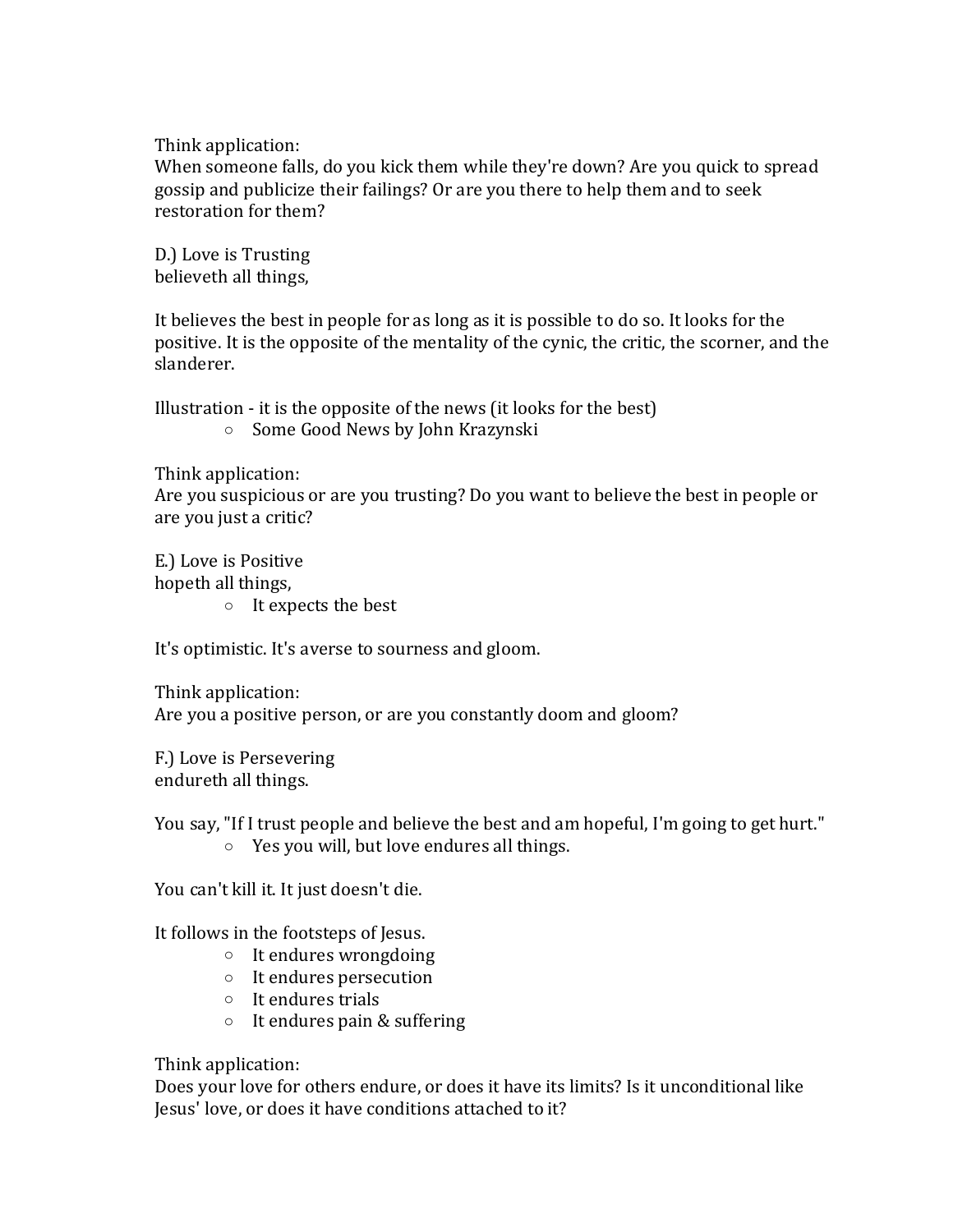#### 3.) THE OPPOSITES OF LOVE (SELFISH)

These are false loves that are really expressions of self love. They are works of the flesh.

Let's see what love is not.

A.) Love is not Jealous

Turn back to verse 4.

charity envieth not;

The word for jealousy means to boil over, and it refers to the boiling over of a selfish passion.

Illustration - pride is my tendency to look down on those I perceive beneath me. Jealousy is my attempt to pull down those I perceive above me.

Think application:

Do you compare yourself with people in this room? Do you compare yourself with those at work? Do you get angry at people because of their success? Love is not jealous.

B.) Love is not Boastful charity vaunteth not itself,

Love doesn't show off. Love doesn't love the platform.

Matthew 6:1 - Take heed that ye do not your alms before men, to be seen of them: otherwise ye have no reward of your Father which is in heaven.

Illustration - taking selfies with the poor as you give to them

Think application: Are you only loving when someone is watching? Is your love contingent on an audience?

C.) Love is not Prideful is not puffed up,

It's not arrogant. It doesn't think too highly of itself. When we think too highly of ourselves, we believe that we deserve love from others. When we think properly of ourselves, we believe that others deserve love from us.

Philippians 2:3-4 -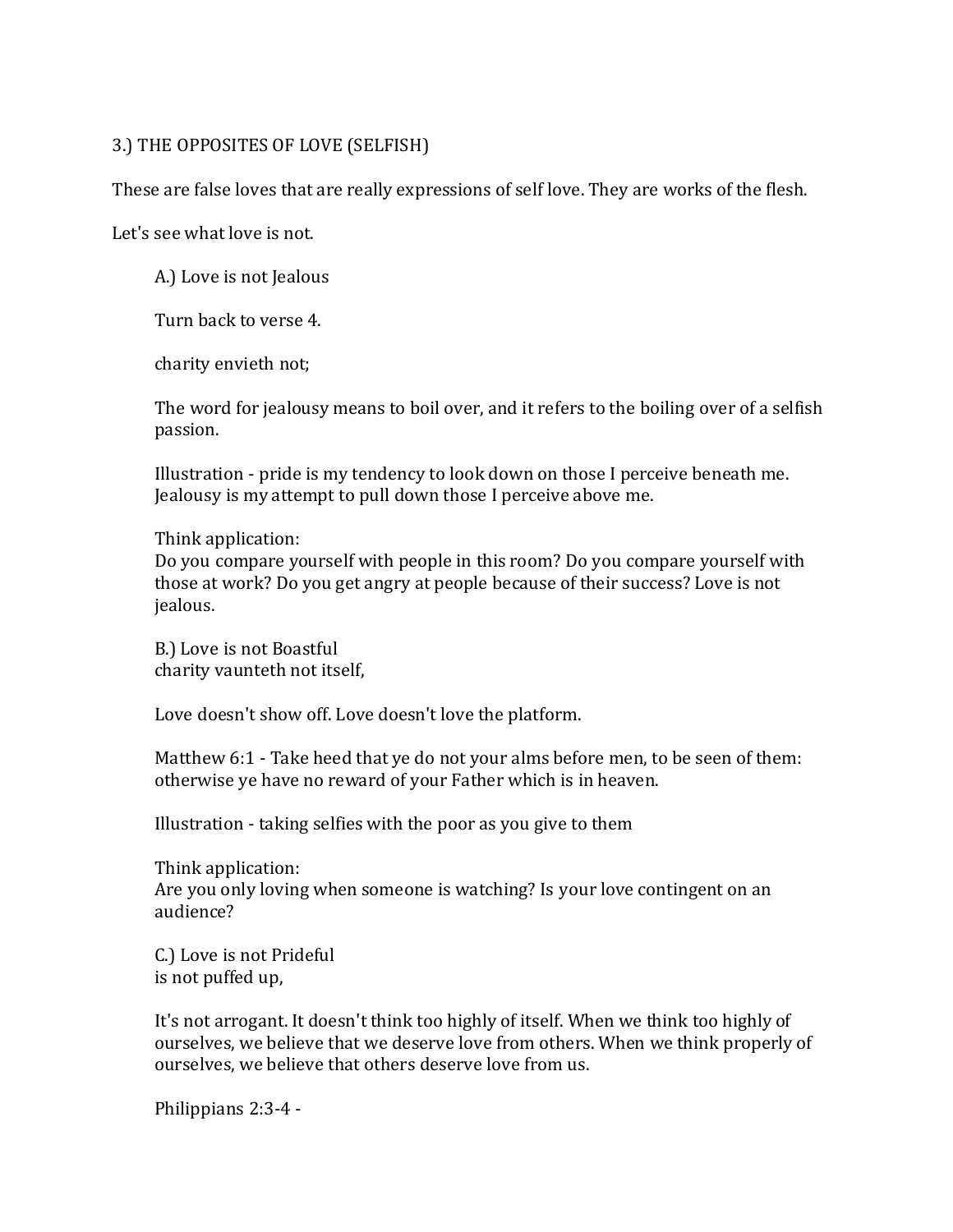3 Let nothing be done through strife or vainglory; but in lowliness of mind let each esteem other better than themselves.

4 Look not every man on his own things, but every man also on the things of others.

Illustration - William Carey being asked if he was a shoemaker at a party and replying that he was not a shoemaker, but merely a shoe repairer.

Think application:

Are you puffed up? Are you obsessed with self image? Do you think more often of yourself, or do you think more often of others?

D.) Love is not Improper 5 Doth not behave itself unseemly,

1 Peter 3:8 - be courteous

When we act improperly or rudely, its because we want attention. It's self centered. It's the opposite of love.

Illustration - kids acting out because they want attention

Think application:

Do you act out when you're around other people? Are you rude? Are you discourteous? That's born out of a love for attention, not real love.

E.) Love is not Self Centered seeketh not her own,

Illustration - Dinner Conversation with two Famous Men (one made them feel like he was the most interesting person they ever met; the second made them feel like they were the most interesting people he had ever met)

Self seeking is the root of all evil. It is the defining character trait of the flesh.

"Cure selfishness and you will recreate a garden of Eden."

1 cor. 10:33 - 33 Even as I please all men in all things, not seeking mine own profit, but the profit of many, that they may be saved.

Think application: Do you seek your own profit, or the profit of others?

F.) Love is not Quickly Irritable is not easily provoked,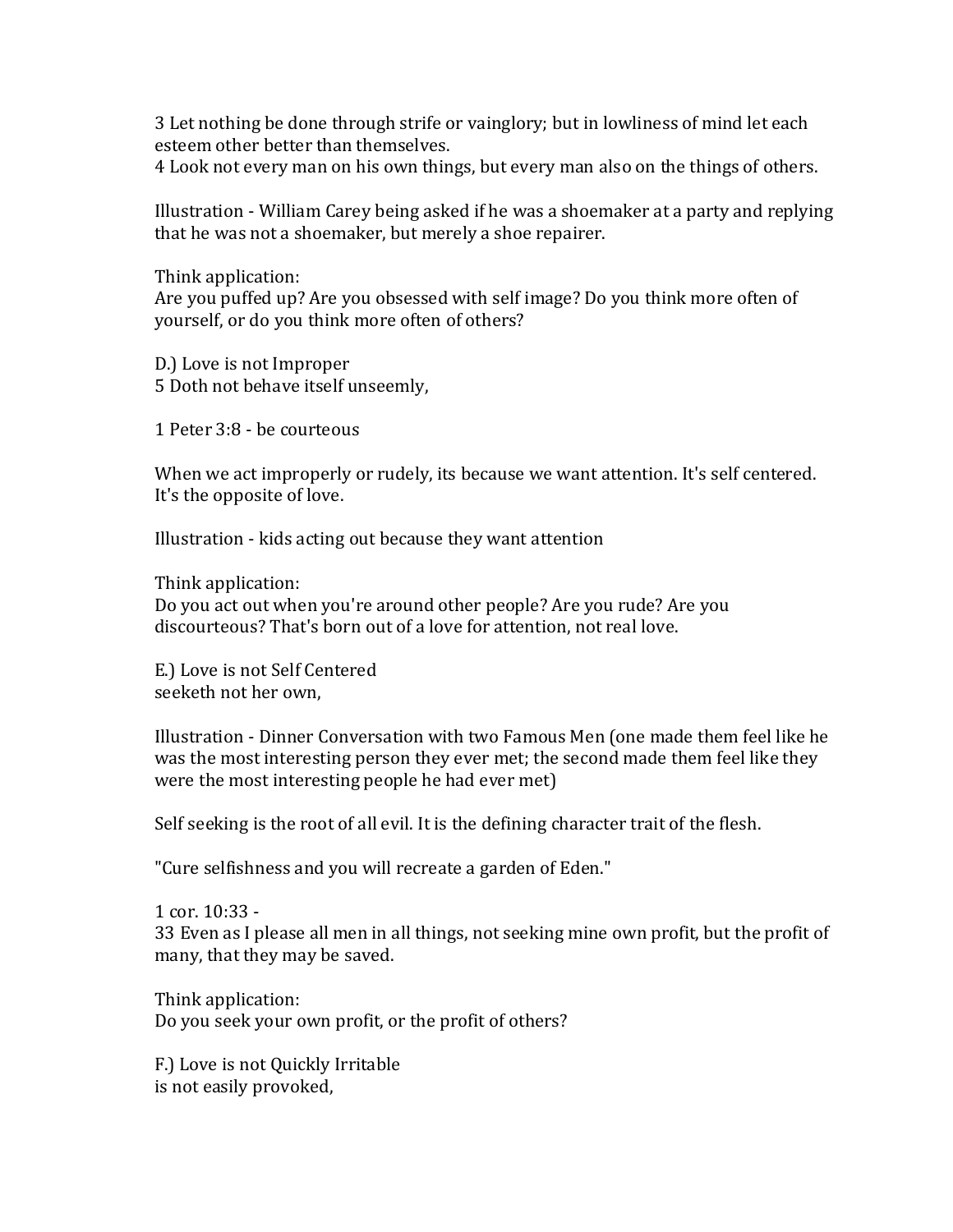It really means a sudden outburst - a sudden outburst, an explosion.

James 1:19-20 - 19 Wherefore, my beloved brethren, let every man be swift to hear, slow to speak, slow to wrath: 20 For the wrath of man worketh not the righteousness of God.

Opposite - slow to hear, quick to speak, quick to wrath

Chrysostom - as a spark which falls into the sea hurts not the sea, but is itself extinguished, so an evil thing befalling a loving soul will be extinguished without disquietude

Think application:

Do you get riled up quickly? Are you prone to outbursts of anger? The discipline of love extinguishes our tendency to outbursts of anger.

G.) Love is not a Score Keeper thinketh no evil;

Not only does love not blow up at people, it also doesn't hold grudges.

We should be grace givers, not score keepers.

Illustration - forgiving in marriage (men typically forget quickly, sometimes women can hold onto things for longer)

Think application: Are you a grace giver with people, or are you a score keeper with people?

H.) Love is not Crude 6 Rejoiceth not in iniquity, but rejoiceth in the truth;

Sin's not funny.

How could any Christian ever rejoice in any case over something that offends God? Get a perspective.

- o Dirty jokes aren't funny
- o Profanity is not funny
- o Homosexuality is not funny
- o Racism is not funny

Romans 1:32 - Who knowing the judgment of God, that they which commit such things are worthy of death, not only do the same, but have pleasure in them that do them.

Illustration - immorality: humorous -> acceptable -> appealing -> routine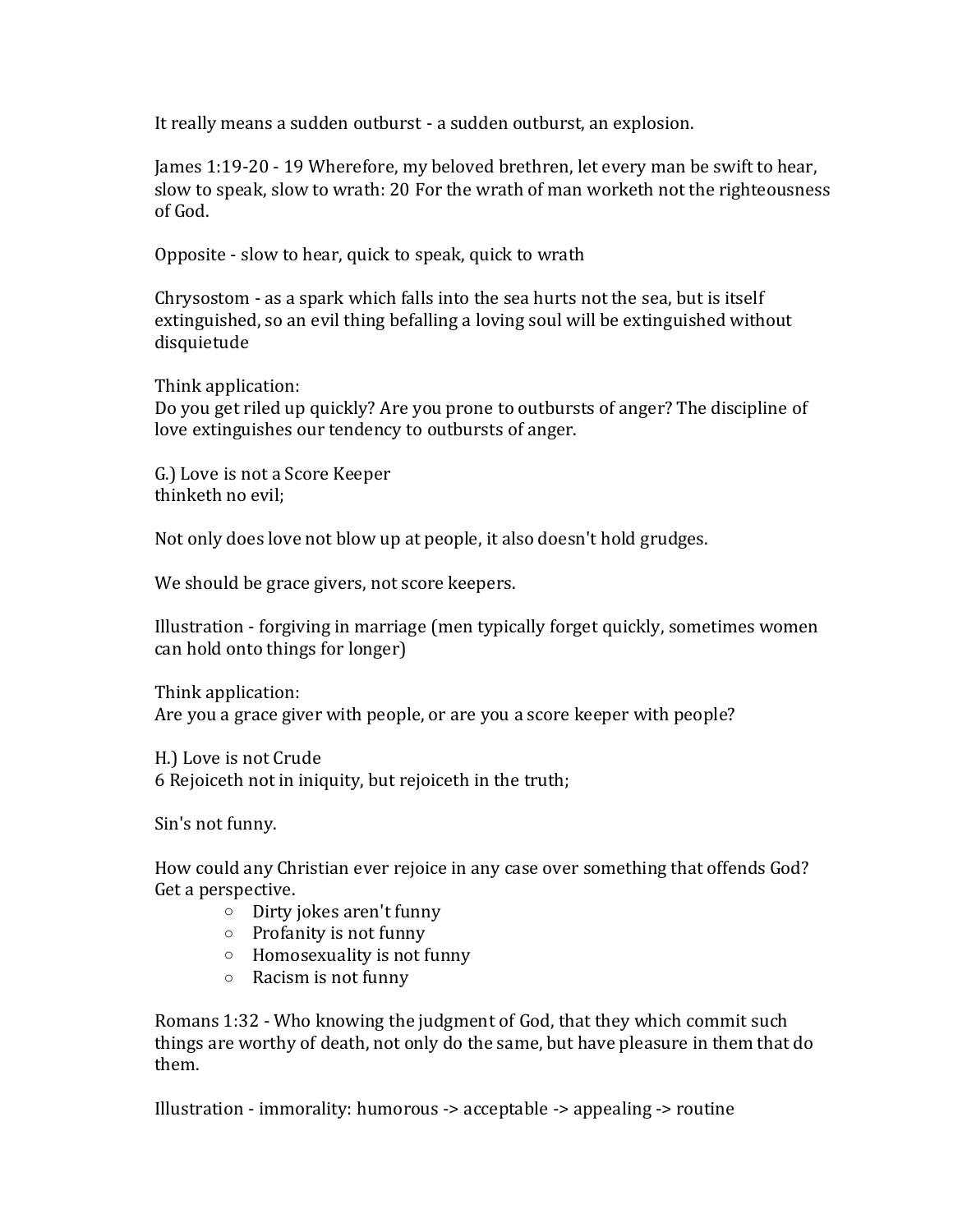We don't rejoice in sin. We don't rejoice when someone falls into sin.

It doesn't take pleasure in sin. It takes pleasure in the truth of God's Word.

Why is love so important?

8 Charity never faileth: but whether there be prophecies, they shall fail; whether there be tongues, they shall cease; whether there be knowledge, it shall vanish away.

• Unlike other aspects of our Christian lives, love endures forever. It goes beyond this life and with us into eternity. We will loved and be loved forever and ever amen.

#### **Application**

Are you walking in the Spirit? Do you see the fruit of love in your life? How can you grow in love for your spouse this week, for others this week, for people who disagree with you?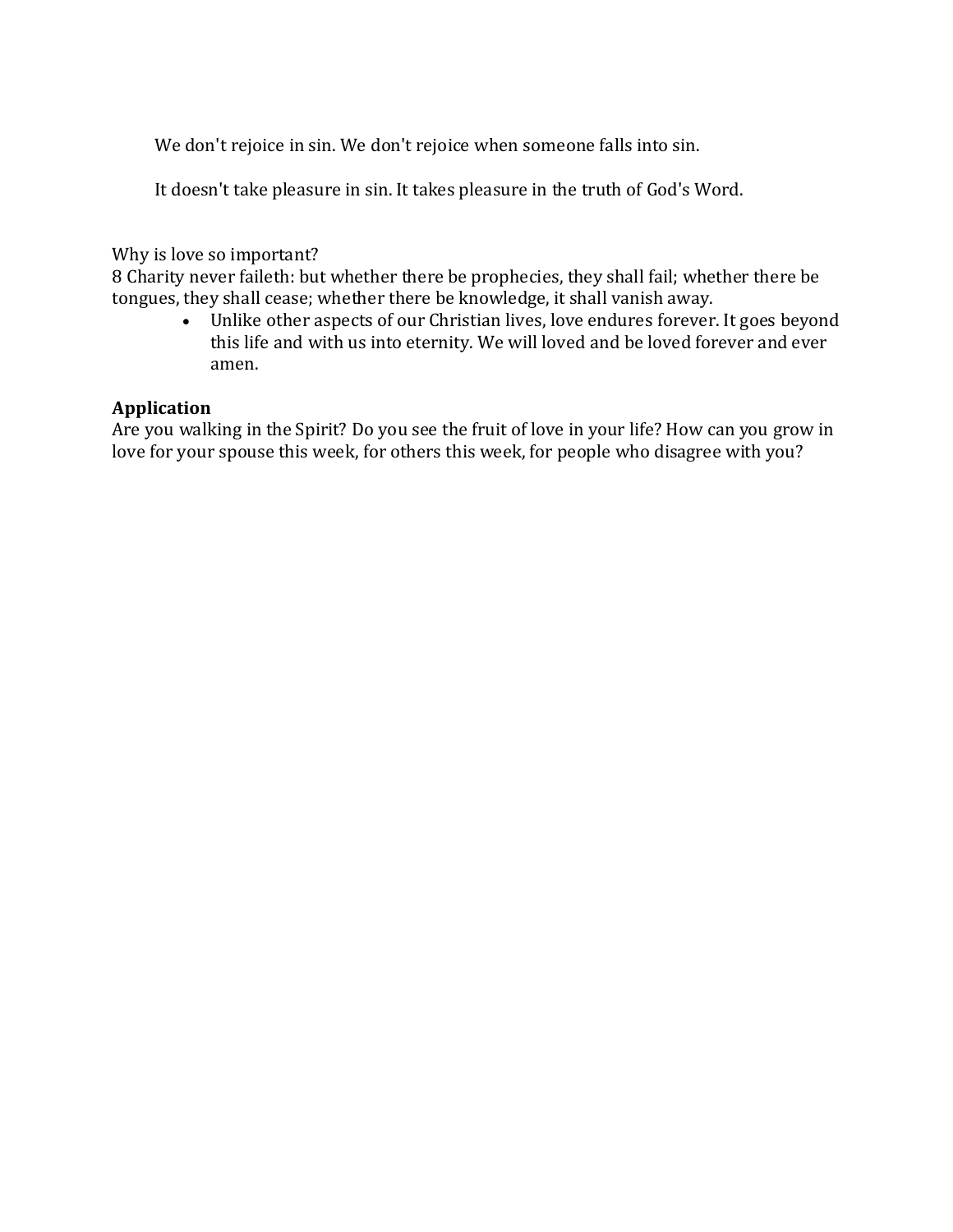# **The Fruit of Joy Psalm 100**

#### **Review**

The Motivators (flesh vs spirit) The Actions (walking in the flesh vs walking in the spirit) The Results (works of the flesh vs fruit of the spirit)

The Importance of Love The Attributes of Love (selfless) The Opposites of Love (selfish)

Tonight we're going to be talking about the fruit of joy.

#### **Sermon**

Psalm 100:1-5

1 Make a joyful noise unto the Lord, all ye lands.

2 Serve the Lord with gladness: come before his presence with singing.

3 Know ye that the Lord he is God: it is he that hath made us, and not we ourselves; we are his people, and the sheep of his pasture.

4 Enter into his gates with thanksgiving, and into his courts with praise: be thankful unto him, and bless his name.

5 For the Lord is good; his mercy is everlasting; and his truth endureth to all generations.

Joy is not an option. It is a command.

Joy is not a function of circumstance, but of mindset.

Joy is not a feeling. It is a discipline.

Illustration - Governor Newsome order

1.) Be joyful in living

1 Make a joyful noise unto the Lord, all ye lands.

- Illustration Pastors saying "it doesn't say make a beautiful noise"
- Hebrew word for make a joyful noise is Roo-ah (occurs 33 times in the OT).
	- $\circ$  It means to shout for alarm or for joy (kinda like amen for the OT)
	- o Illustration shouting before battle, shouting in response to the Lord going before, shouting in victory, glad shout (loyal subjects in the presence of their king)
	- o Psalm 95:1-3 1 O come, let us **sing** unto the Lord: let us make a **joyful noise** to the rock of our salvation. 2 Let us come before his presence with **thanksgiving**, and make a **joyful noise** unto him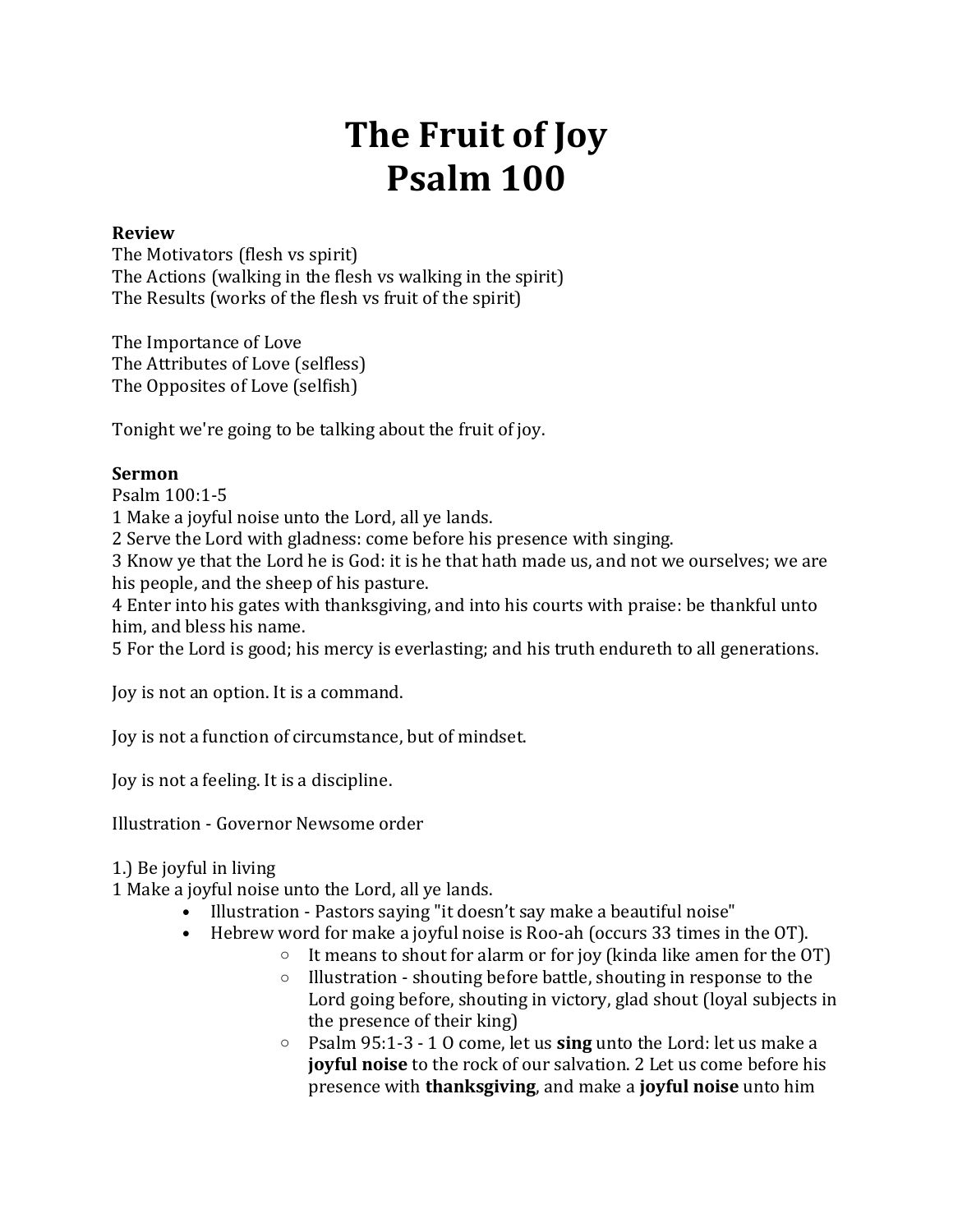with **psalms**. 3 For the Lord is a great God, and a great King above all gods.

- It's sometime connected with singing.
- Praise & thanksgiving & singing & shouting are often connected
- All ye lands all the earth
	- $\circ$  God deserves praise from all the earth (as Creator, as God, as King)
	- o This expresses the idea that anyone can and should have a relationship with God
- It does not say to make a joyful noise only in certain circumstances.
	- $\circ$  Be joyful in day to day living
	- $\circ$  Philippians 4:4-7 4 Rejoice in the Lord always: and again I say, Rejoice. (praise) 5 Let your moderation be known unto all men. The Lord is at hand. (patience) 6 Be careful for nothing; but in every thing by prayer and supplication with thanksgiving let your requests be made known unto God. (prayer) 7 And the peace of God, which passeth all understanding, shall keep your hearts and minds through Christ Jesus. (peace)
		- Praise + patience + prayer = peace

Illustration - joy means that the baseline of happiness for the believer is higher than the happiness level of any unbeliever could ever reach. Our joy in Christ is based on unchanging elements of our identity. Happiness goes up and down based on circumstances. The poorest Christian in the world is better off than Bill Gates.

Joy is the discipline of bringing back into remembrance how blessed we are in Christ. Like love, it's not a feeling.

In Christ, we have won the victory. Are you joyful in that?

#### Think application:

Are you joyful in living? Are you daily living in remembrance of how blessed you are in Christ? Or do you unintentionally forget sometimes?

#### 2.) Be joyful in serving

2 Serve the Lord with gladness:

- When the focus of the labor is the Lord, it is an act of worship to Him and it's joyful.
- Why do we serve with gladness?
	- o Because it's an act of worship
		- 1 Peter 4:10-11 10 As every man hath received the gift, even so minister the same one to another, as good stewards of the manifold grace of God. 11 If any man speak, let him speak as the oracles of God; if any man minister, let him do it as of the ability which God giveth: that God in all things may be glorified through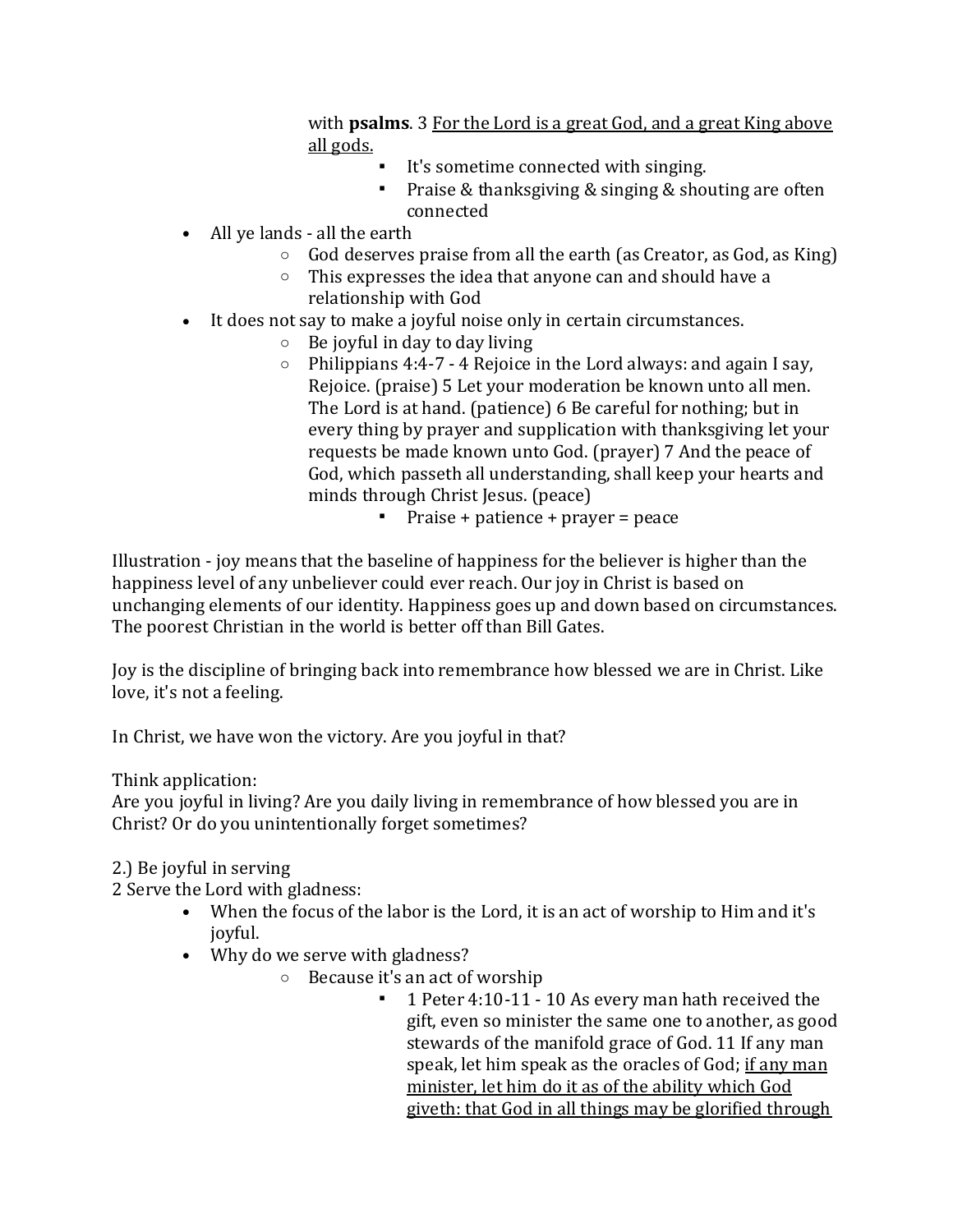Jesus Christ, to whom be praise and dominion for ever and ever. Amen.

- 1 Corinthians 10:31 31 Whether therefore ve eat, or drink, or whatsoever ye do, do all to the glory of God.
- Illustration ladies who come in and clean the church
- o Because of who we serve
	- Psalm 8:4 what is man that thou art mindful of him
	- Illustration run ins with famous people (seeing Shaq, Marcin Gortat, and Penn & Teller at Universal)
	- When we serve the Lord, we do it for someone far more famous

Think application:

Are you joyful in serving? Do you serve the Lord with gladness?

Reach out to one person in the directory each week.

3.) Be joyful in singing

Come before His presence with singing

- Ephesians 5:19 Speaking to yourselves in psalms and hymns and spiritual songs, singing and making melody in your heart to the Lord;
	- o That's a command.
	- o "I don't like to sing" well if you're right with the Lord, you will
		- Christian manhood is less about being macho, and it's more about being consistent in faithful disciplines
	- $\circ$  This is why we sing in church
		- Sing from home on the livestream (illustration I didn't)
- Why do we sing with gladness?
	- o Because of who we sing about.
		- 1 The Lord is my shepherd; I shall not want. 2 He maketh me to lie down in green pastures: he leadeth me beside the still waters. 3 He restoreth my soul: he leadeth me in the paths of righteousness for his name's sake. 4 Yea, though I walk through the valley of the shadow of death, I will fear no evil: for thou art with me; thy rod and thy staff they comfort me. 5 Thou preparest a table before me in the presence of mine enemies: thou anointest my head with oil; my cup runneth over. 6 Surely goodness and mercy shall follow me all the days of my life: and I will dwell in the house of the Lord for ever.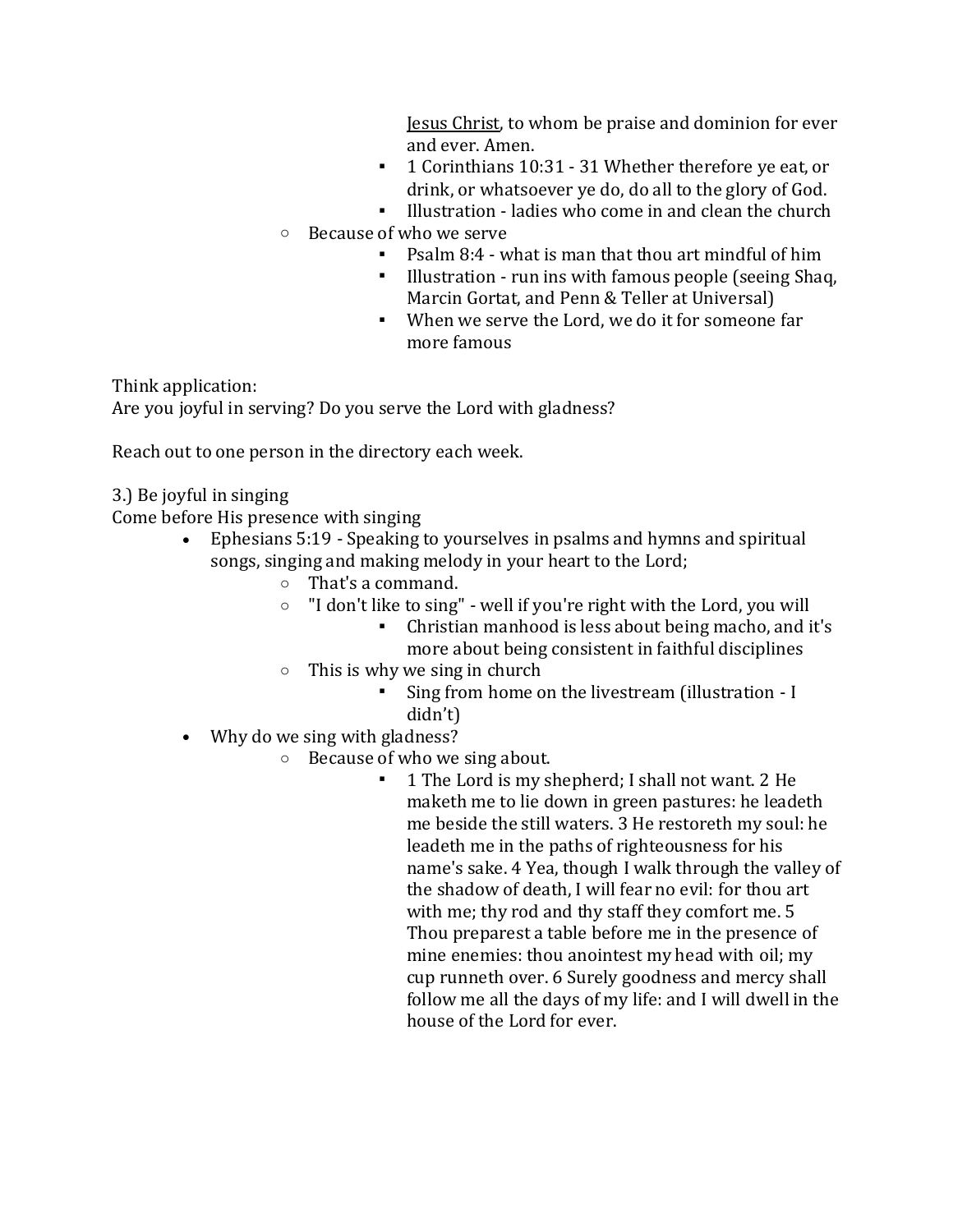

- [Psalm 23 / "Mizmor LeDavid" / by Gadi](https://www.youtube.com/watch?v=GYpjoUDqbU4)  מזמור לדוד [/ Elon](https://www.youtube.com/watch?v=GYpjoUDqbU4)
- o Because of who we sing to.

▪

- "singing and making melody in your heart to the Lord"
- We sing to an audience of one
- Illustration this is one of the legitimate concerns I have with the CCM model (it's a show)
	- It doesn't say singing and making melody in your heart to the congregation

Think application:

Are you joyful in singing? Do you sing? When you watch the livestream from home, do you sing?

4.) Be joyful in knowing

3 Know ye that the Lord he is God: it is he that hath made us, and not we ourselves; we are his people, and the sheep of his pasture.

- Know three things
	- $\circ$  Know ye that the Lord he is God recognize the fact as a certainty
		- Jehovah is God.
			- It's not Buddha, Mohammed, Joseph Smith, etc.
			- It's not my sports hobby, my 401k, etc.
	- o Know that He has made us
		- Psalm 19:1-3 1 The heavens declare the glory of God; and the firmament sheweth his handywork. 2 Day unto day uttereth speech, and night unto night sheweth knowledge. 3 There is no speech nor language, where their voice is not heard.
	- $\circ$  Know that we are his people & the sheep of his pasture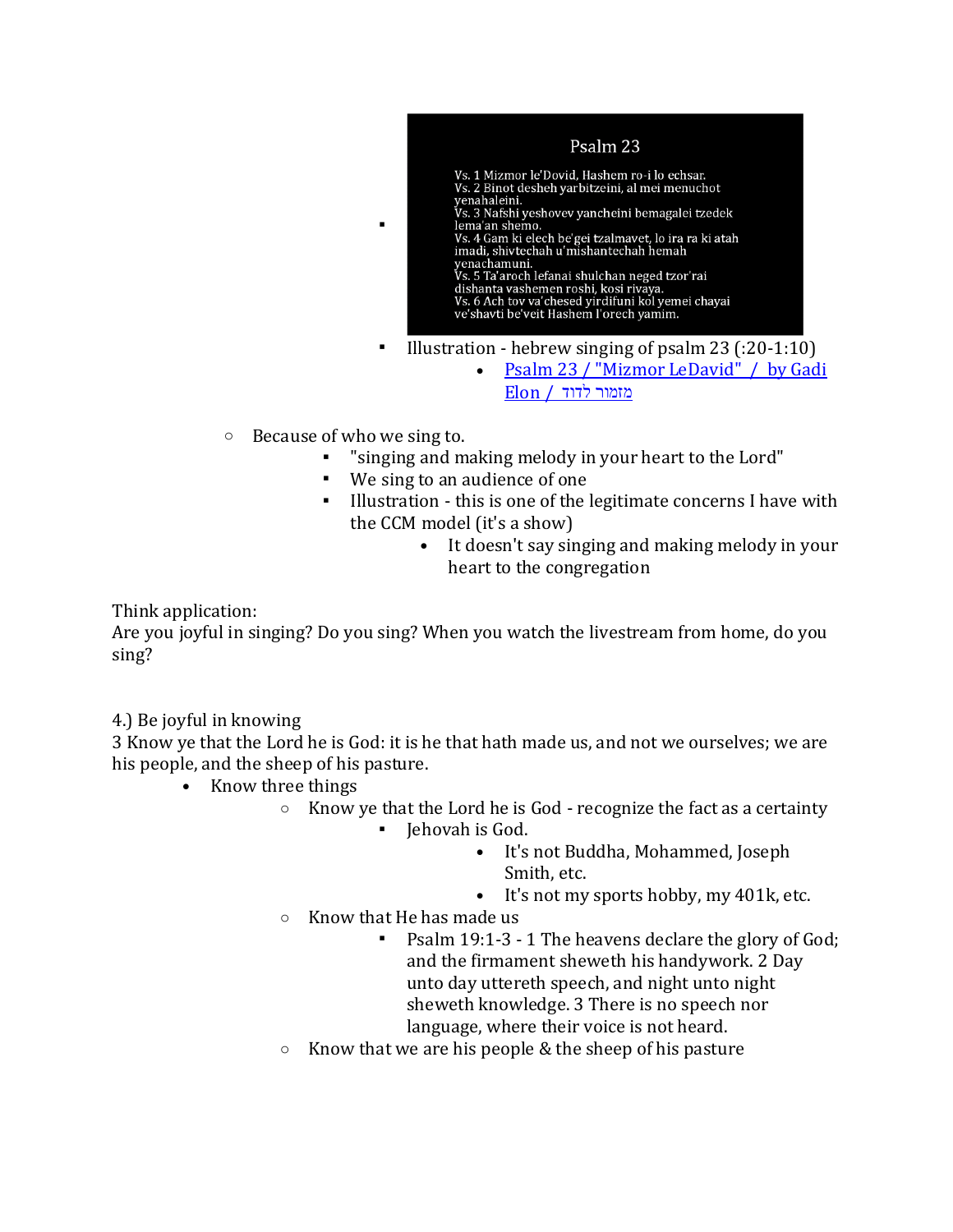- Embracing a real relationship with God is the foundation upon which joy is built in all areas of our lives.
	- Psalm 95:6-7a 6 0 come, let us worship and bow down: let us kneel before the Lord our maker. 7 For he is our God; and we are the people of his pasture, and the sheep of his hand.
	- The shepherd cares for the sheep
	- The shepherd feeds the sheep
	- The shepherd leads the sheep
	- David was a shepherd, and he liked using the imagery of God as a shepherd and us as his sheep (Psalm 74:1; Psalm 79:13; Psalm 95:7.)
- Sometimes we forget about what we have in Christ. We live beneath the baseline, but we don't have to. Joy is the discipline of bringing back into remembrance how blessed I am in Christ.

Think application:

Are you joyful in knowing that the Lord is God and that He is your shepherd? Have you forgotten how privileged you are in Christ?

5.) Be joyful in thanksgiving

*4 Enter into his gates with thanksgiving, and into his courts with praise: be thankful unto him, and bless his name.*

*5 For the Lord is good; his mercy is everlasting; and his truth endureth to all generations.*

• Gates - the gates which lead to his temple or to the public place of worship

Colossians 3:15-17 - 15 And let the peace of God rule in your hearts, to the which also ye are called in one body; and be ye thankful. 16 Let the word of Christ dwell in you richly in all wisdom; teaching and admonishing one another in psalms and hymns and spiritual songs, singing with grace in your hearts to the Lord. 17 And whatsoever ye do in word or deed, do all in the name of the Lord Jesus, giving thanks to God and the Father by him.

Psalm 103:1-5 - 1 Bless the Lord, O my soul: and all that is within me, bless his holy name. 2 Bless the Lord, O my soul, and forget not all his benefits: 3 Who forgiveth all thine iniquities; who healeth all thy diseases; 4 Who redeemeth thy life from destruction; who crowneth thee with lovingkindness and tender mercies; 5 Who satisfieth thy mouth with good things; so that thy youth is renewed like the eagle's.

Illustration - count your blessings, name them one by one

Illustration - write down 3 things that God has done for you that you are thankful for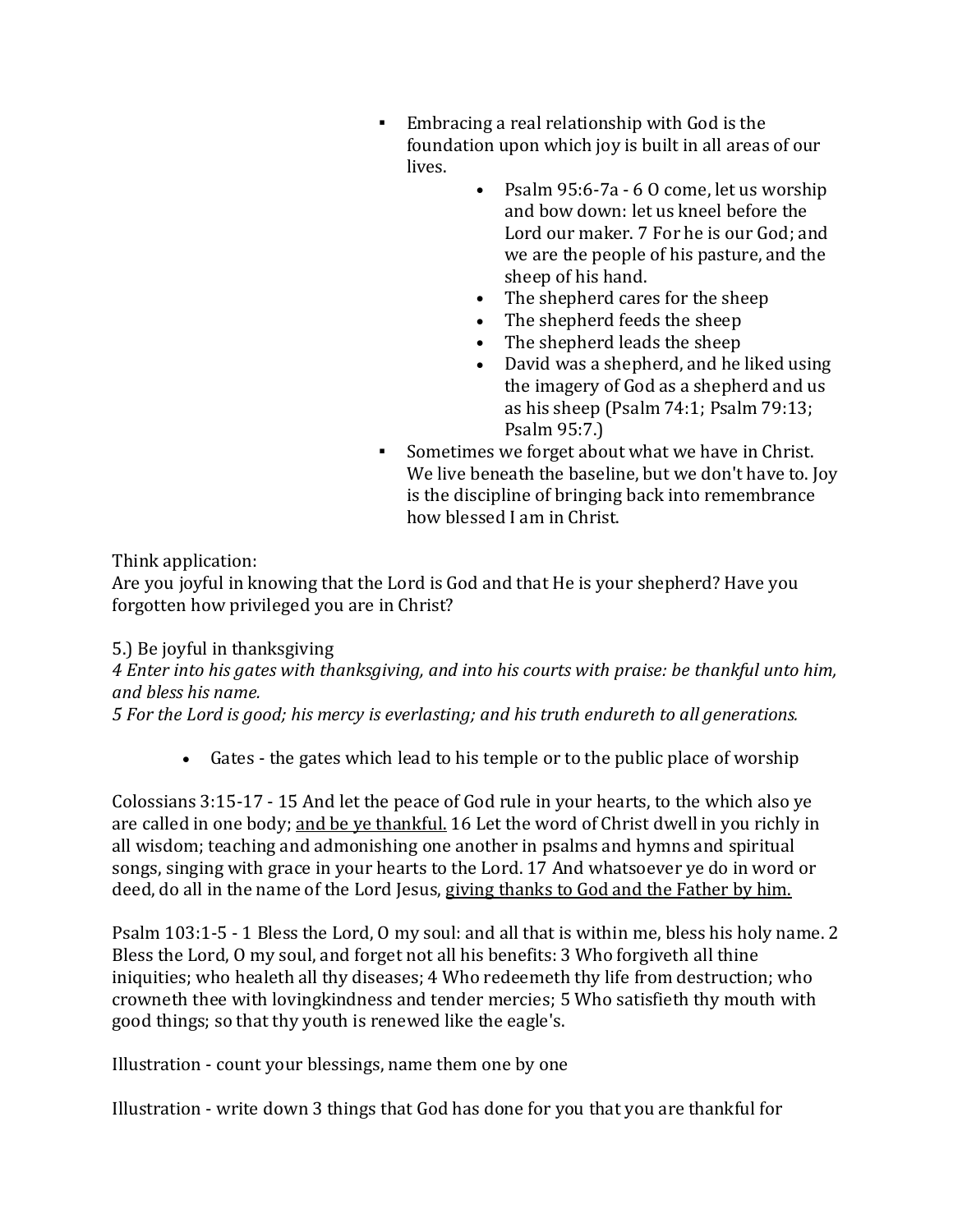- I'm thankful that God saved me
- I'm thankful that God brought me to my wife
- I'm thankful that God brought me to Camarillo

He has been good to me. He has been merciful to me. He has been true with me.

#### Think application:

When is the last time you took time in prayer to thank God? When is the last time you counted your blessings?

#### 6.) Be joyful in praising

4 Enter into his gates with thanksgiving, and into his courts with praise: be thankful unto him, and bless his name.

5 For the Lord is good; his mercy is everlasting; and his truth endureth to all generations.

• Courts - The "courts" were literally the open spaces which surrounded the tabernacle or temple. It was in these that worship was celebrated.

Luke 19:37-40 - 37 And when he was come nigh, even now at the descent of the mount of Olives, the whole multitude of the disciples began to rejoice and praise God with a loud voice for all the mighty works that they had seen; 38 Saying, Blessed be the King that cometh in the name of the Lord: peace in heaven, and glory in the highest. 39 And some of the Pharisees from among the multitude said unto him, Master, rebuke thy disciples. 40 And he answered and said unto them, I tell you that, if these should hold their peace, the stones would immediately cry out.

Illustration - write down 3 aspects of God's nature to praise Him for

• He is good. He is merciful. He is true.

#### Think application:

When is the last time you took time in prayer to praise God? When is the last time you remembered how great your God is?

Joy is the discipline of bringing into remembrance how blessed we are in Christ. How do you do that?

- Take time to praise Him every day for who He is
- Take time to thank Him every day for what He's done
- Take time to sing to Him in worship
- Take time to serve Him in worship

Are you living with joy or are you all over the place? If you're not living joyfully, are you praising Him? Are you thanking Him? Are you singing to Him? Are you serving Him?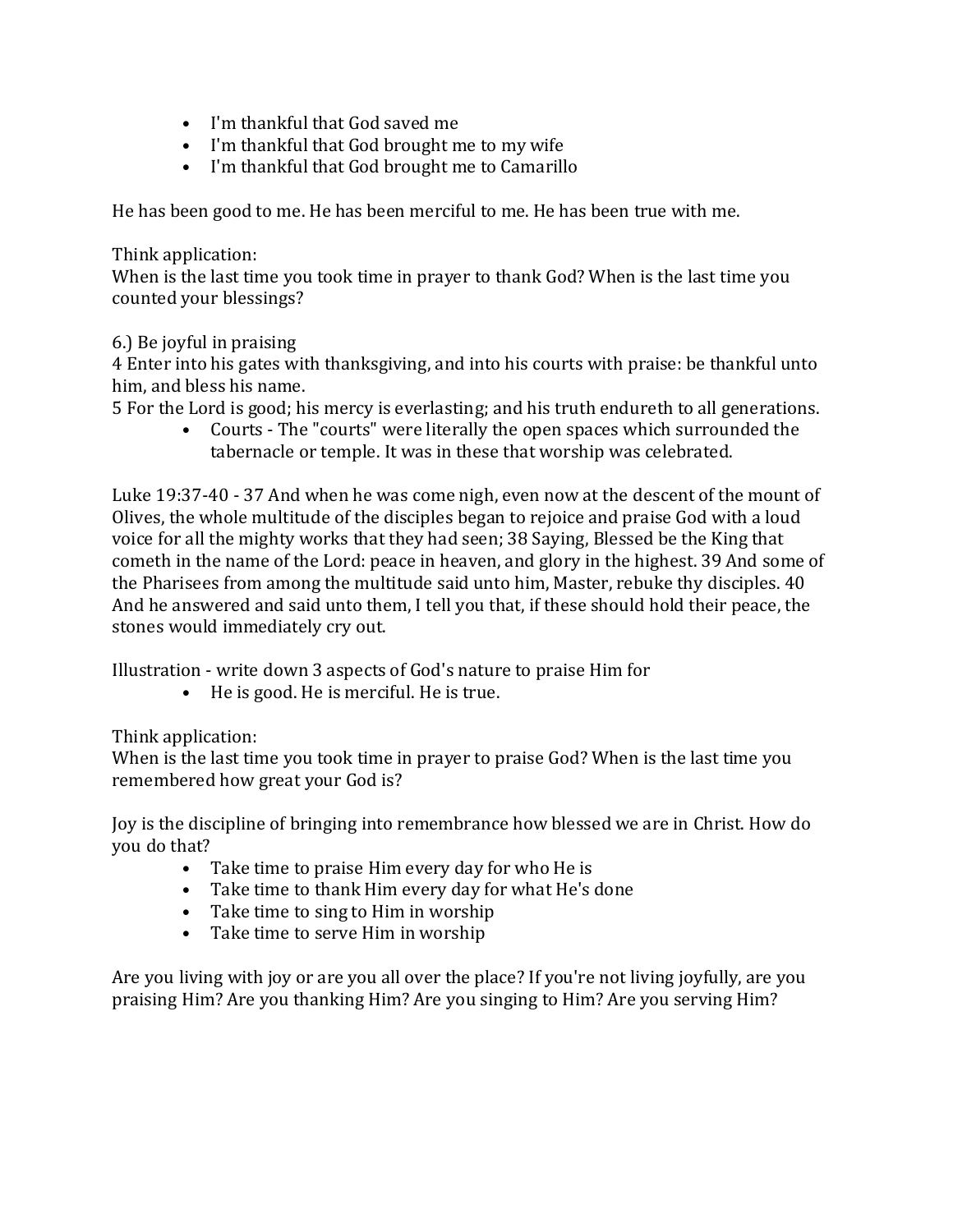# **The Fruit of Peace Philippians 4:4-7**

#### **Review**

Walking in the Spirit (following the Holy Spirit) -> Fruit of the Spirit

Love - selfless action

Joy - remembering how blessed we are in Christ

Peace - surrendering my worries to God & living graciously

### **Sermon**

Philippians 4:4-7

**4** Rejoice in the Lord always: and again I say, Rejoice.

**5** Let your moderation be known unto all men. The Lord is at hand.

**6** Be careful for nothing; but in every thing by prayer and supplication with thanksgiving let your requests be made known unto God.

**7** And the peace of God, which passeth all understanding, shall keep your hearts and minds through Christ Jesus.

1.) The Prerequisites of Peace

A.) Joy

4 Rejoice in the Lord always: and again I say, Rejoice.

- o Rejoice in the Lord (what?)
	- Not my circumstances
	- Not this world
	- Not in people
	- Not my spiritual accomplishments
	- Joy finds its foundation in the Lord
- o Always (when?)
	- Because God is stable, my rejoicing in Him can be continual
	- Illustration even when my team loses (Jaguars losing to the Patriots in 2017)
	- Rejoice in the Lord always, and when you've done it that much, go ahead and do it again.

Rejoice because (none of these things change)

- o God is in control
- o God knows me and loves me
- o God saved me and one day I will be with Him forever
- o God has promised to supply my needs
- $\circ$  God has a plan for my life
- o Death unites me with im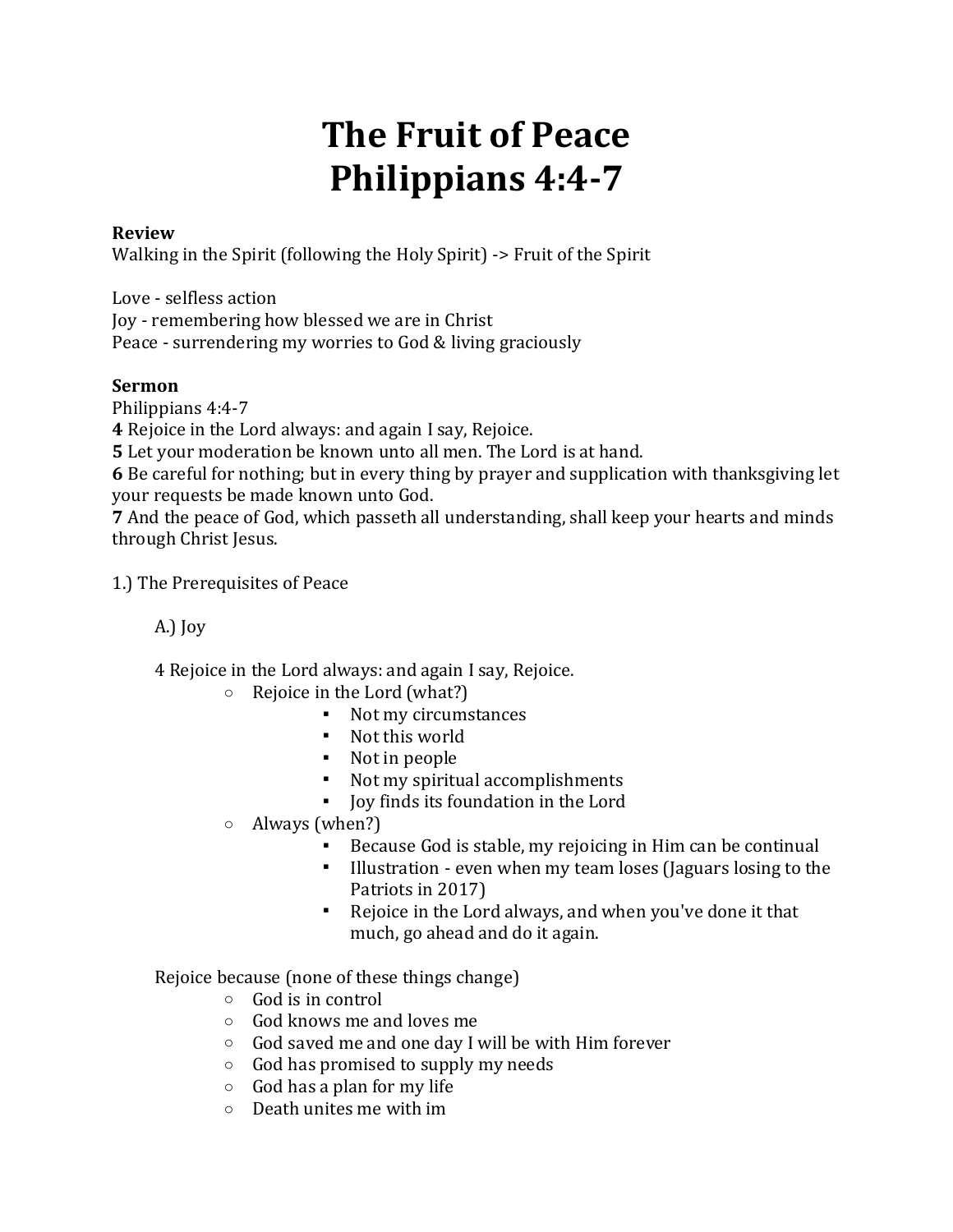Rejoicing reminds us that our God is big and our problems are small. That brings peace.

Peace does not come from a drug, from a seminar, or from a psychiatrist. It comes from being fixated on the goodness and nature of God always.

B.) Graciousness

5 Let your moderation be known unto all men. The Lord is at hand.

It is a kind of patience which is able to submit to injustice, disgrace, mistreatment without hatred, without malice, without retaliation, without bitterness, without vengeance.

Moderation - humble graciousness

- $\circ$  This is the opposite of self love. (Christian self help)
	- Whatever feels good to me, whatever satisfies me, whatever builds me up, whatever gets me over my inferiority complex, whatever gives me a better self-image, whatever gives me better self-esteem, that's what I do. On the other hand, what Paul says is be humble, gracious, don't demand anything, give charity to those who are committing crimes against you, give mercy toward the failures of others.
	- Illustration I look for this in leaders.
		- This type of graciousness takes immense strength. It's easy to blow up. It takes a lot to respond to adversity with humility and graciousness.
- o The Lord is at hand near in time or place
	- Could be in reference to His coming (James 5:8 Be ye also patient; stablish your hearts: for the coming of the Lord draweth nigh.)
	- Could be in reference to His presence (Psalm 119:151a Thou art near, O Lord…)
	- Connected to the moderation of verse 5
		- Be patiently gracious with people. The Lord is returning soon.

When we are humbly gracious with people, do you know what that brings? It brings peace with man. When we are at peace with man, there is an inner peace that resides in our hearts.

External peace -> inner peace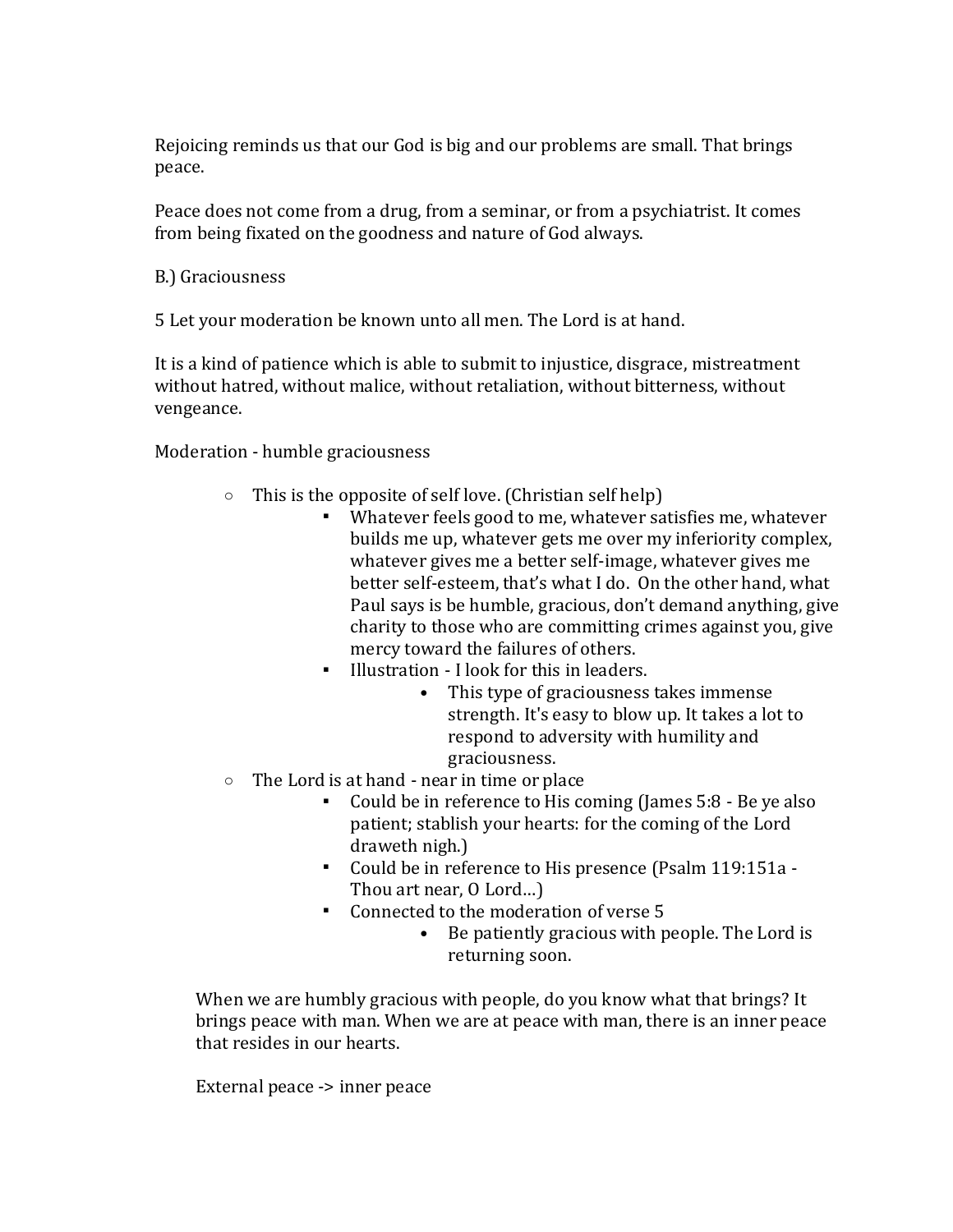We're going to come back to that peace with man at the end of our study here tonight.

#### C.) Prayer

6 Be careful for nothing; but in every thing by prayer and supplication with thanksgiving let your requests be made known unto God.

o Be careful for nothing - If God is real, what is there to worry about?

▪ Matthew 6:25-26 - **25** Therefore I say unto you, Take no thought for your life, what ye shall eat, or what ye shall drink; nor yet for your body, what ye shall put on. Is not the life more than meat, and the body than raiment?

**26** Behold the fowls of the air: for they sow not, neither do they reap, nor gather into barns; yet your heavenly Father feedeth them. Are ye not much better than they?

- When is the last time you worried about food? When is the last time you worried about not having clothes?
	- Illustration the only worries I have about food are trying to figure out what restaurant to go to or worrying that I ate too much.
	- Sometimes I worry that I have too many clothes.
- If God can and does provide for those who don't know where their next meal is coming from, don't you think He can take care of you?
- Verse 33 but seek ye first the kingdom of God and His righteousness, and all these things shall be added unto you.
- o But in everything by prayer and supplication with thanksgiving let your requests be made known unto God
	- The antidote to worry is prayer
	- In everything means that this should be our response no matter how large the problem is
	- When you face a difficulty or trial, don't worry about it. Pray to God about it, but do so with a spirit of thanksgiving.

Illustration - the sin battle of my life is worry (balling at a chess tournament as a kid)

When we take our worries and replace them with prayer, do you know what it brings? Peace.

#### 2.) The Types of Peace

Galatians 5 says that peace is a fruit of the Spirit. Well, which peace is it? There's three types.

A.) The Peace of God (internal peace)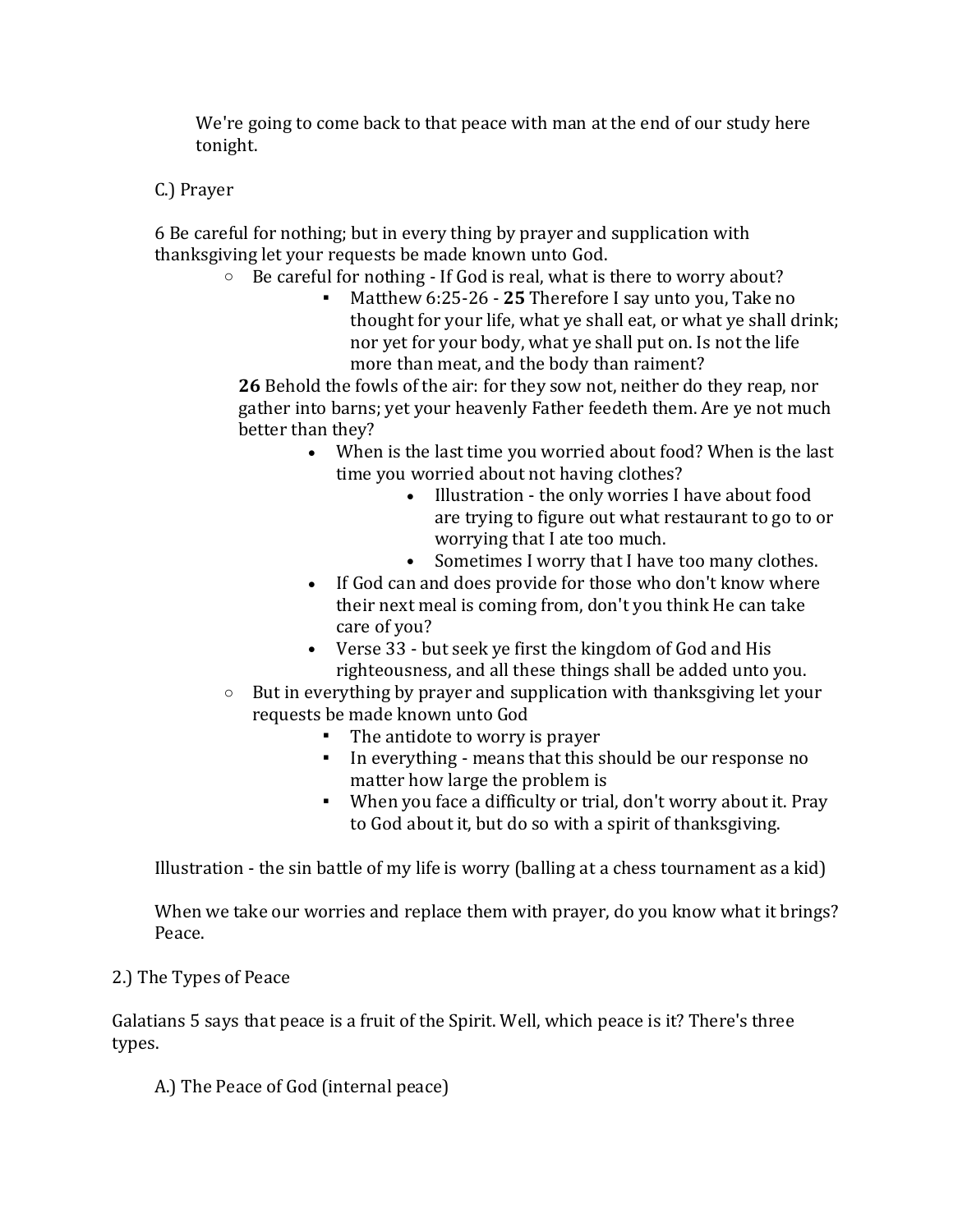7 And the peace of God, which passeth all understanding, shall keep your hearts and minds through Christ Jesus.

- o It passes all understanding
	- It's supernatural. No psychiatrist or drug can give it to you.
- o It keeps our hearts and minds through Christ Jesus
	- Keep guard
	- The peace of God guards our heart from anxiety.
- o The peace of God is not contingent on God answering the request.
	- It says whatever the answer may be and whenever the answer may come, God will give you what? Peace.
- o Peace surrendering my worries to God

Illustration - Peter taking his eyes off of Jesus and sinking

Isaiah 26:3 - Thou wilt keep him in perfect peace, whose mind is stayed on thee: because he trusteth in thee.

John 14:26-27 - 26 But the Comforter, which is the Holy Ghost, whom the Father will send in my name, he shall teach you all things, and bring all things to your remembrance, whatsoever I have said unto you.

27 Peace I leave with you, my peace I give unto you: not as the world giveth, give I unto you. Let not your heart be troubled, neither let it be afraid.

The peace of God comes when we

- o Rejoice remember how big our God is
- o Practice Graciousness being at peace with man helps cultivate an inner peace
- o Pray replace our worries with prayer

Is the fruit of peace referring to the peace of God? Yes.

B.) The Peace with God

Romans 5:1-2 - 1 Therefore being justified by faith, we have peace with God through our Lord Jesus Christ: 2 By whom also we have access by faith into this grace wherein we stand, and rejoice in hope of the glory of God.

Ephesians 2:12-14

12 That at that time ye were without Christ, being aliens from the commonwealth of Israel, and strangers from the covenants of promise, having no hope, and without God in the world:

13 But now in Christ Jesus ye who sometimes were far off are made nigh by the blood of Christ.

14 For he is our peace, who hath made both one, and hath broken down the middle wall of partition between us;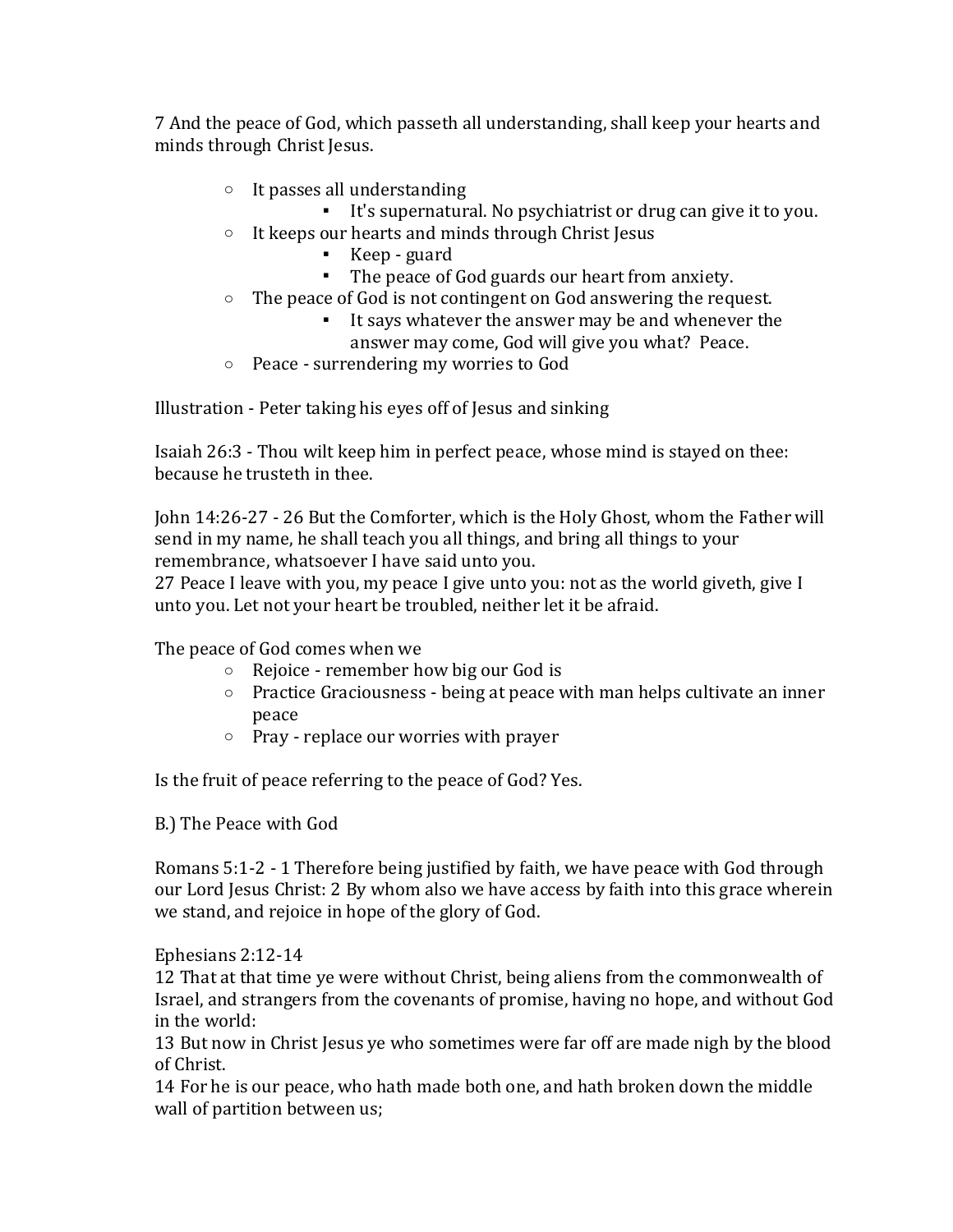Is the fruit of peace of referring to peace with God? No. Because we already receive this permanently at salvation.

C.) The Peace with Man (external peace)

Is the fruit of peace referring to peace with man? I believe yes. I believe the fruit of peace refers to both the peace of God and peace with man.

I think they're connected.

Romans 12:18 - 18 If it be possible, as much as lieth in you, live peaceably with all men.

How can we have peace with others when dealing with divisive issues?

- o Meats offered to idols
- o Alcohol
- o Tattoos
- o Entertainment
- o Coronavirus

6 Questions to Ask

| Romans 14-15<br>Does the Bible<br>NO.<br>Don't do it!<br>allow it?<br>1.) Don't cause your brother to<br><b>YES</b><br>stumble<br>Does my<br>NO.<br>conscience<br>Don't do it!<br>2.) Don't grieve your brother<br>allow it?<br>3.) Don't destroy your brother<br><b>YES</b><br>4.) Don't hurt your witness<br>Three further questions:<br>5.) Don't deface the work of<br>1. What is the effect on other Christians?<br>(Love is more important than knowledge.)<br>Area of<br>God<br>freedom<br>2. What is the effect on non-Christians?<br>(The gospel is more important than rights.)<br>6.) Don't flaunt your liberty<br>3. What is the effect on my spiritual life?<br>(Spiritual health is more important than freedom.) |
|---------------------------------------------------------------------------------------------------------------------------------------------------------------------------------------------------------------------------------------------------------------------------------------------------------------------------------------------------------------------------------------------------------------------------------------------------------------------------------------------------------------------------------------------------------------------------------------------------------------------------------------------------------------------------------------------------------------------------------|
|---------------------------------------------------------------------------------------------------------------------------------------------------------------------------------------------------------------------------------------------------------------------------------------------------------------------------------------------------------------------------------------------------------------------------------------------------------------------------------------------------------------------------------------------------------------------------------------------------------------------------------------------------------------------------------------------------------------------------------|

Romans 14:13-23 -

1.) Will this cause my brother to stumble?

13 Let us not therefore judge one another any more: but judge this rather, that no man put a stumblingblock or an occasion to fall in his brother's way.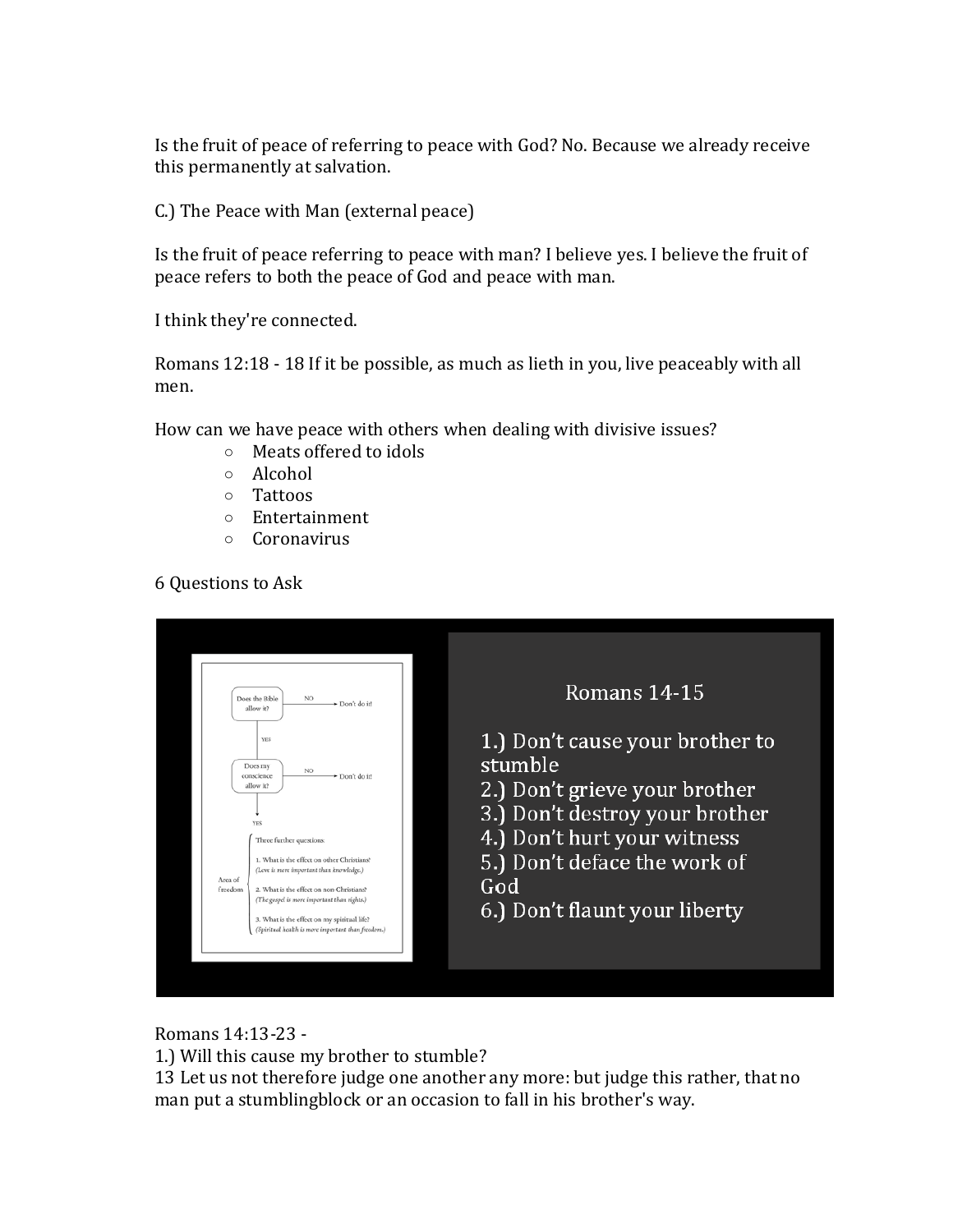- $\circ$  One day the Lord will judge us all. For the time being why don't you judge yourself and make sure you're not causing your brother to stumble.
- o It's not, "Do I have the right to do this? Or Is this a sin?" It's "Could me doing this cause my brother to stumble"?
- $\circ$  Example newer in the faith seeing someone older in the faith eat meats offered to idols and thinking "wow, that's what Christianity is all about"

2.) Will this grieve my brother?

14 I know, and am persuaded by the Lord Jesus, that there is nothing unclean of itself: but to him that esteemeth any thing to be unclean, to him it is unclean.

- $\circ$  There is nothing unclean of itself he's talking about non moral things & he's admitting that the strong are correct
- o But to him that esteemeth any thing to be unclean, to him it is unclean when someone violates their conscience, they suffer the consequence of a guilty conscience
- o Illustration violating my conscience working out in high school to certain music
- o When a stronger brother comes along and somehow tempts by his liberty a weaker brother to violate his conscience, when that weaker brother violates that conscience, that weaker brother will have a painful, bitter sorrow in his own heart. He'll feel guilty and instead of helping him grow in his spiritual life, it will push him back

3.) Will this destroy my brother?

15 But if thy brother be grieved with thy meat, now walkest thou not charitably. Destroy not him with thy meat, for whom Christ died.

- o Destroying your brother is talking about some kind of sever spiritual disaster in their life
- o The implication here is if Christ loved that person enough to die for them, you ought to love them enough to be cautious about how you exercise your liberty in front of them.

4.) Will this hurt my witness with others?

16 Let not then your good be evil spoken of: 17 For the kingdom of God is not meat and drink; but righteousness, and peace, and joy in the Holy Ghost. 18 For he that in these things serveth Christ is acceptable to God, and approved of men. 19 Let us therefore follow after the things which make for peace, and things wherewith one may edify another.

- $\circ$  It is possible to so abuse our liberty that our good is evil spoken of in the world around us, that instead of men looking at us and thinking that we're approved or admirable, that they might look at us and disapprove.
- $\circ$  1 Peter 2:15 For so is the will of God, that with well doing ve may put to silence the ignorance of foolish men:
- o We don't need to show the world how free we are. We need to show the world how loving we are.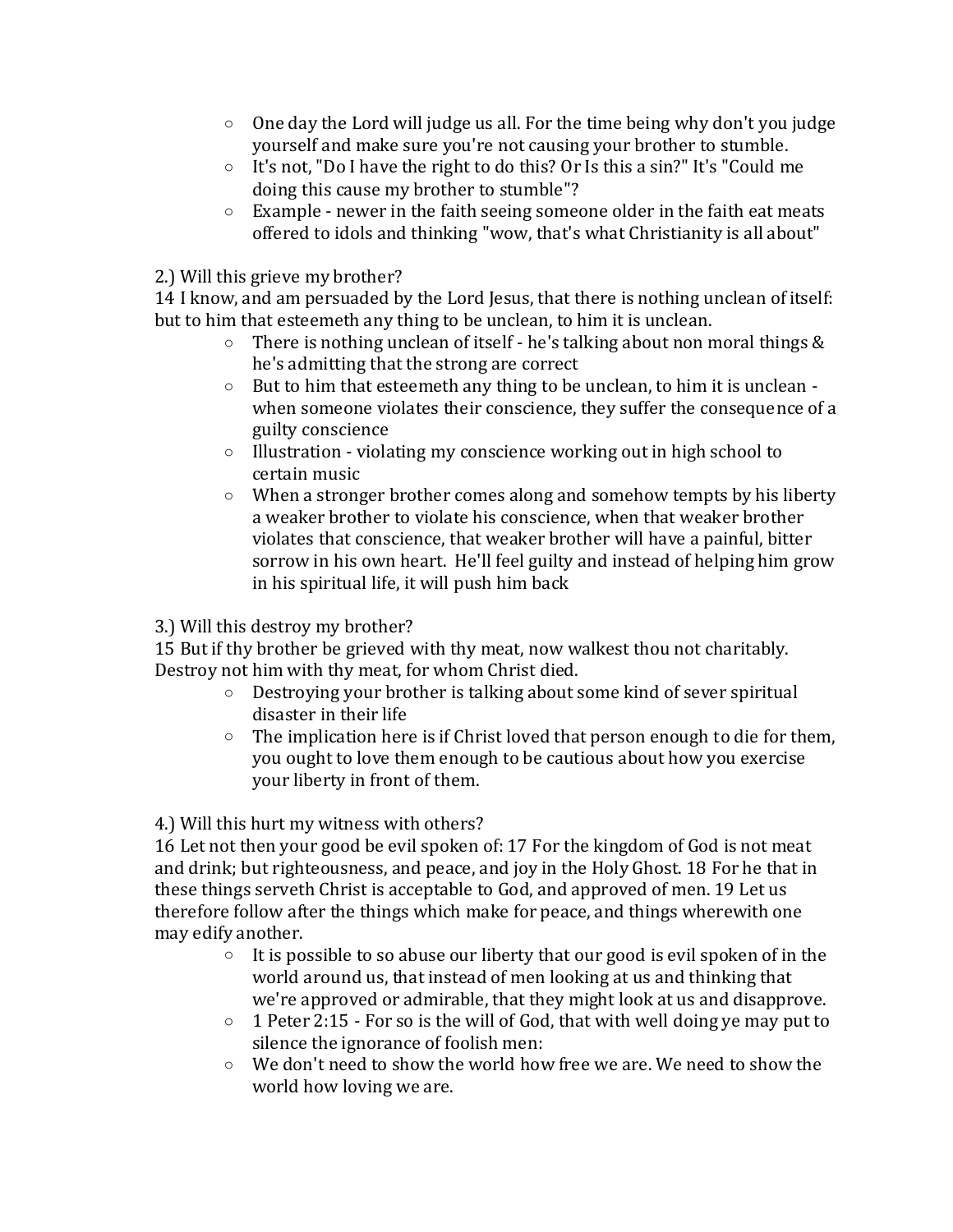5.) Will this deface my brother?

20 For meat destroy not the work of God. All things indeed are pure; but it is evil for that man who eateth with offence. 21 It is good neither to eat flesh, nor to drink wine, nor any thing whereby thy brother stumbleth, or is offended, or is made weak.

- o Food is symbolic of any discretionary thing that you might have a right to do
- $\circ$  Ephesians 2:10 we are his workmanship, created in Christ Jesus
- o God is at work in every Christian. Don't pull down what God's building up.
- $\circ$  Illustration I mean, to put it about as crassly as you could, would you take a black marker pencil and go into the local museum and find the masterpieces of art and scribble on them? Would you take a knife and cut through a Rembrandt? Would you take a Stradivarius and crush it over your knee? Then why would you tear down what is the work of the ultimate master of all?
- $\circ$  Yes, all things are pure, but they become evil if you do them and cause somebody else to what? To stumble or be offended or grieved or devastated.

6.) Am I flaunting my liberty?

22 Hast thou faith? have it to thyself before God. Happy is he that condemneth not himself in that thing which he alloweth.

> o See, just enjoy it between you and the Lord. And you can enjoy it to the full and not have to cause someone to stumble and create a guilty conscience and a devastated believer or one led into sin.

23 And he that doubteth is damned if he eat, because he eateth not of faith: for whatsoever is not of faith is sin.

> o So, weak Christians, don't try to emulate the strong until you really believe it's right or you'll be condemned by your own conscience.

Do you know what the mark of a strong believer is? Humility. They're more concerned with others than with themselves.

Romans 15:1-3 - 1 We then that are strong ought to bear the infirmities of the weak, and not to please ourselves. 2 Let every one of us please his neighbour for his good to edification. 3 For even Christ pleased not himself; but, as it is written, The reproaches of them that reproached thee fell on me.

Cross Reference - 1 Corinthians 8-10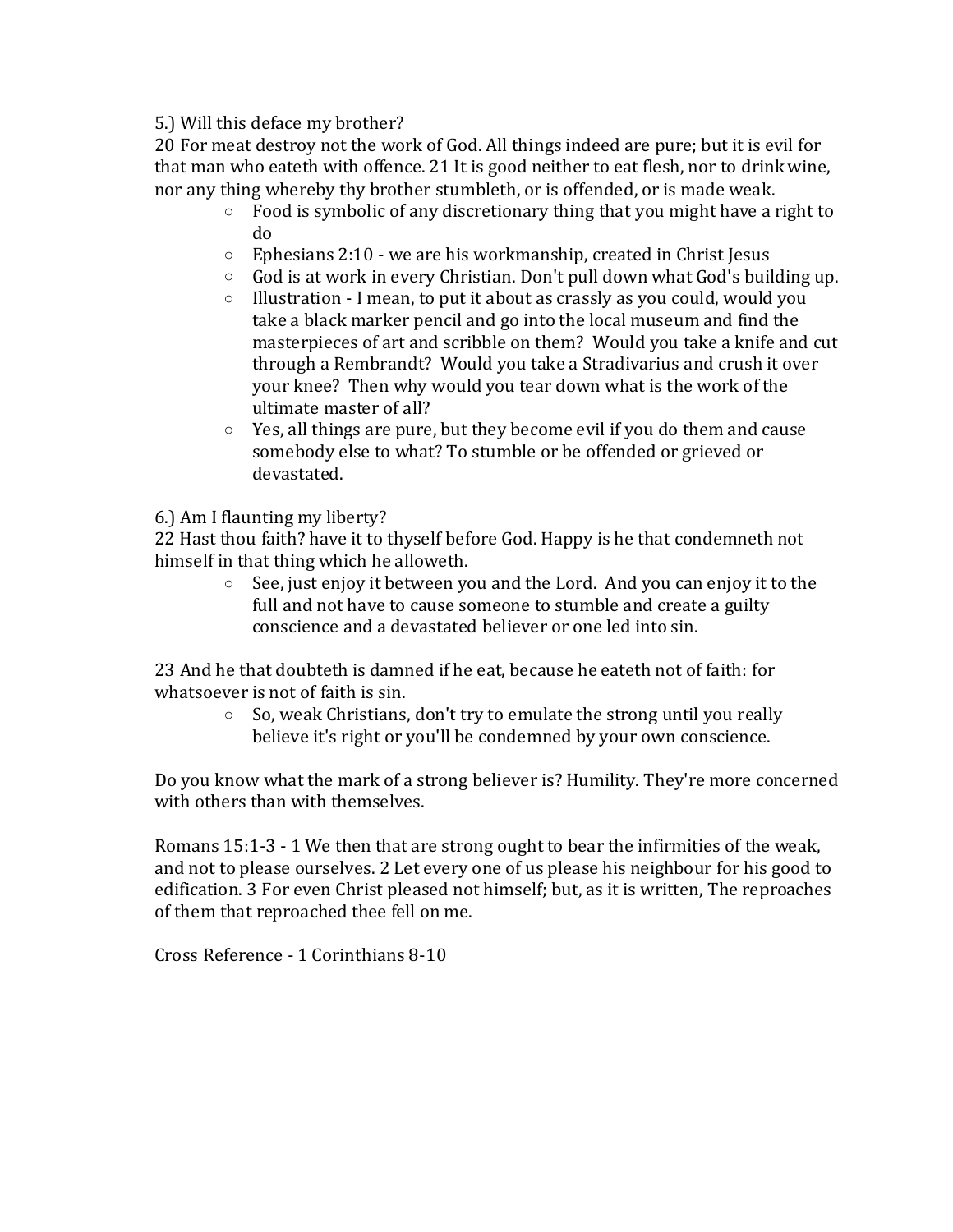#### Christian decision-making  $(I$  Corinthians  $8 - 10$ )



'DO IT ALL FOR THE GLORY OF GOD' (10:31)

#### **Application**

Apply these questions to an area of divisiveness in your life? Bonus - read 1 Corinthians 8-10

God has called us to peace. It's a fruit of the Spirit. If you are walking in the Spirit, you will have the inner peace of God, and you will have the external peace with man.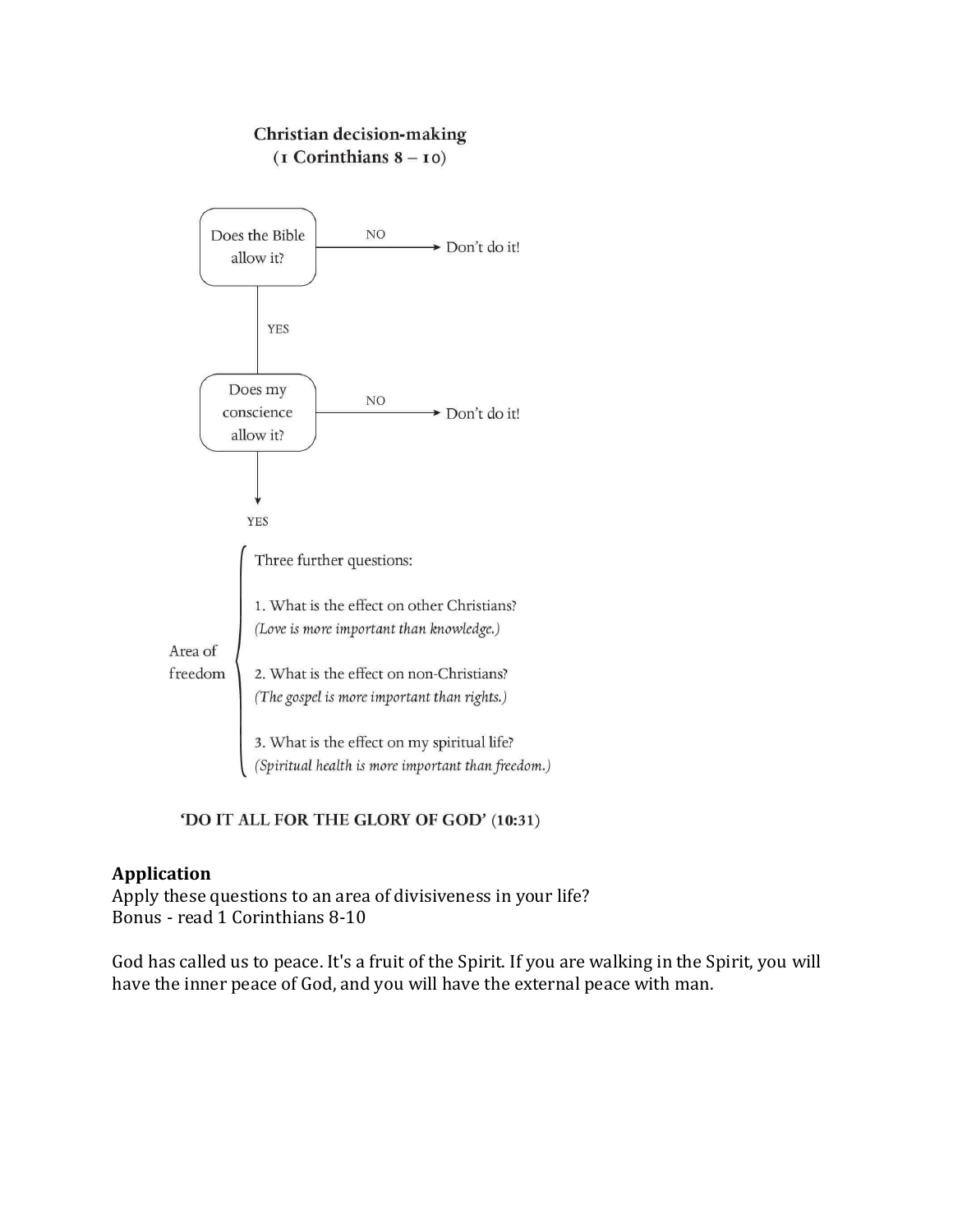### **The Fruit of Longsuffering James 1:2-4 & 5:1-11**

#### **Review**

Love suffers long Joy helps us suffer long Longsuffering brings peace

#### **Sermon**

There are really two types of longsuffering/patience in the Bible.

- Patience through trials
	- $\circ$  In the midst of trials, patience is the endurance we exhibit when we believe that our reward and inheritance is in the world to come. Patience through trials is allowing God to work all things together for good.
- Patience with people
	- $\circ$  In the midst of injustice (when someone has wronged me), patience is the endurance we exhibit when we believe that their reward and punishment is in the world to come. Patience with people is allowing God to judge.

The patience of Galatians 5 is talking about patience with people.

1.) Longsuffering with Trials

Illustration - Longsuffering at Disney (there is no fast pass; there are no shortcuts from trials)

God's grace does not promise to take us out of trials, but it does promise to power us through them.

James 1:2-4 **2** My brethren, count it all joy when ye fall into divers temptations;

**3** Knowing this, that the trying of your faith worketh patience.

**4** But let patience have her perfect work, that ye may be perfect and entire, wanting nothing.

How do we have patience through trials?

A.) Have the right attitude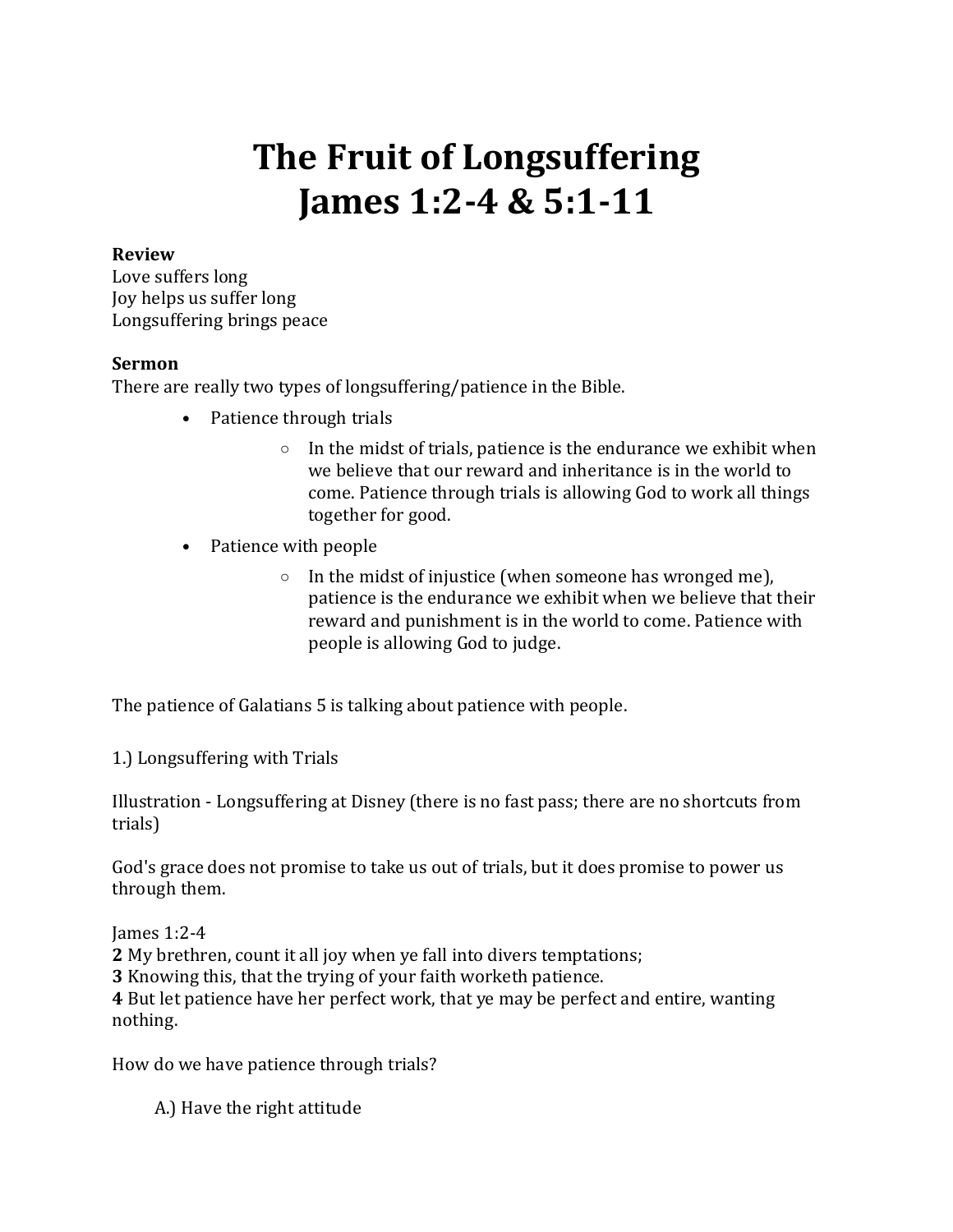#### "My brethren, count it all joy when ye fall into divers temptations;"

Brethren - believers Count - consider When - not if Fall - stumble (they sneak up on you) o Illustration: difference between earthquakes and hurricanes Divers - varied, multi colored, coming in all shapes and sizes Temptations - trials, troubles

Our values determine our evaluations. If we value comfort more than character, then trials will upset us. If we value the material and physical more than the spiritual, we will not be able to count it all joy. If we live only for the present, and forget the future, then trials will make us bitter, not better. - Warren Wiersbe

We can have joy because we see beyond the sorrow to the end.

How do you have the right attitude?

B.) Have the right mindset

"Knowing this, that the trying of your faith worketh patience"

Patience - endurance, longsuffering

We need to know what trials are and what they do.

Trials destroy false believers. Trials deepen genuine believers.

The more difficult the trial, the sweeter it is when you come out of it.

Illustration - endurance running requires pushing the limits. The further you push yourself, the more endurance you build up.

Just as training builds up physical endurance. Trials build up spiritual endurance.

No pain, no gain.

What's the right mindset? This trial is making me stronger. It's building up my endurance.

How do you have the right mindset?

C.) Have the right approach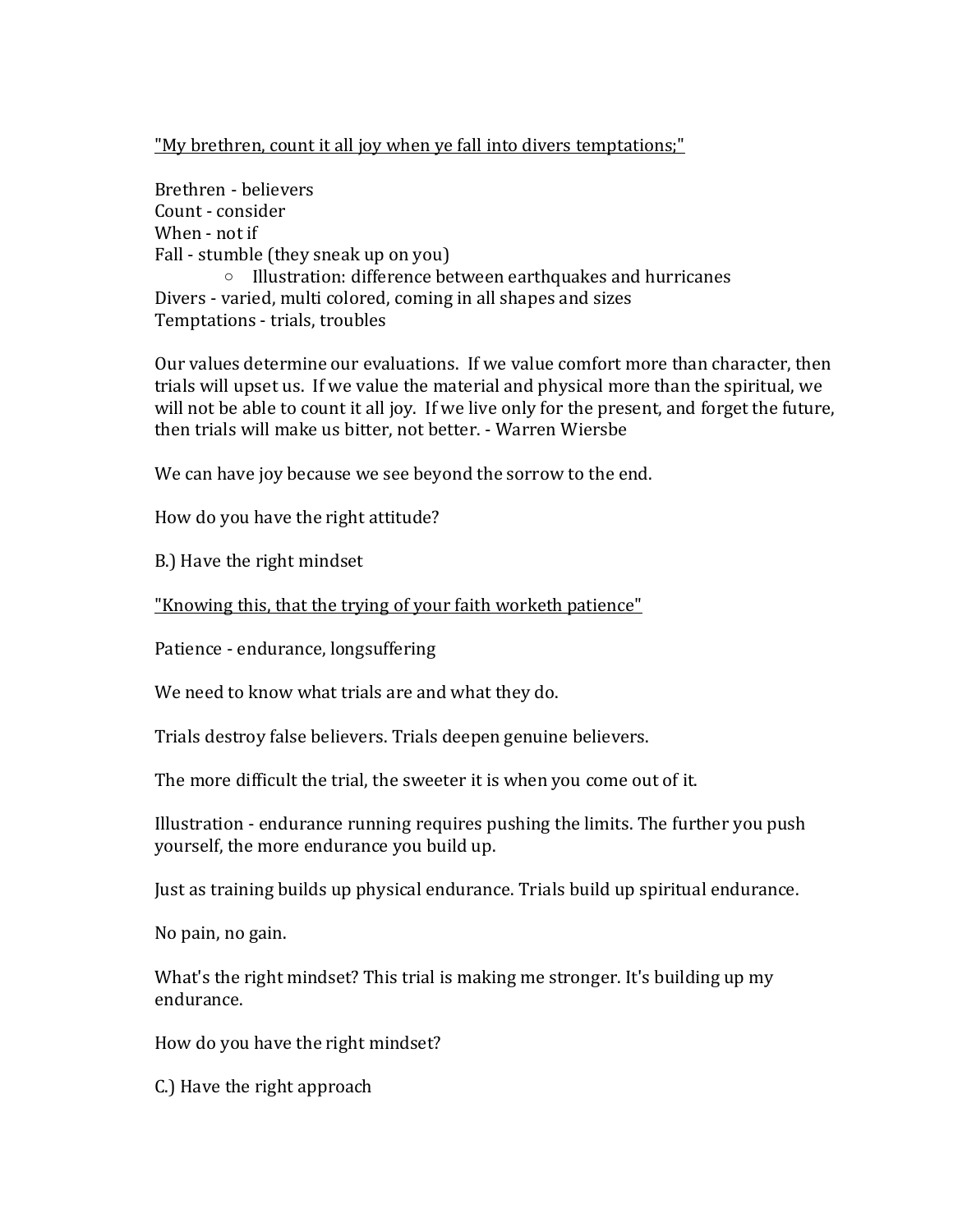There's a difference between knowing that God is working through a trial and submitting to it with my heart.

Here James calls us to be submissive.

#### "But let patience have her perfect work, that ye may be perfect and entire, wanting nothing."

Let - allow, let endurance do what God wants it to do

Job 13:15 - though he slay me, yet will I trust in him Genesis 50:20 - …ye thought evil against me, but God meant it unto good 2 Cor. 12:10 - …gladly therefore will I rather glory in my infirmities that the power of Christ may rest upon me

That ye may be perfect and entire - spiritually mature

1 Peter 5:10 - 10 But the God of all grace, who hath called us unto his eternal glory by Christ Jesus, after that ye have suffered a while, make you perfect, stablish, strengthen, settle you.

2.) Longsuffering with People

Longsuffering with trials is trusting that God will work all things together for good. Longsuffering with people is trusting that God will right all wrongs.

James 5:1-11

A.) The Judgment of the Unjust

**1** Go to now, ye rich men, weep and howl for your miseries that shall come upon you.

**2** Your riches are corrupted, and your garments are motheaten.

**3** Your gold and silver is cankered; and the rust of them shall be a witness against you, and shall eat your flesh as it were fire. Ye have heaped treasure together for the last days.

**4** Behold, the hire of the labourers who have reaped down your fields, which is of you kept back by fraud, crieth: and the cries of them which have reaped are entered into the ears of the Lord of sabaoth.

**5** Ye have lived in pleasure on the earth, and been wanton; ye have nourished your hearts, as in a day of slaughter.

**6** Ye have condemned and killed the just; and he doth not resist you.

(1) They hoarded money

**1** Go to now, ye rich men, weep and howl for your miseries that shall come upon you.

 $\circ$  Luke 16 says you can't serve God & money. These are lovers of money.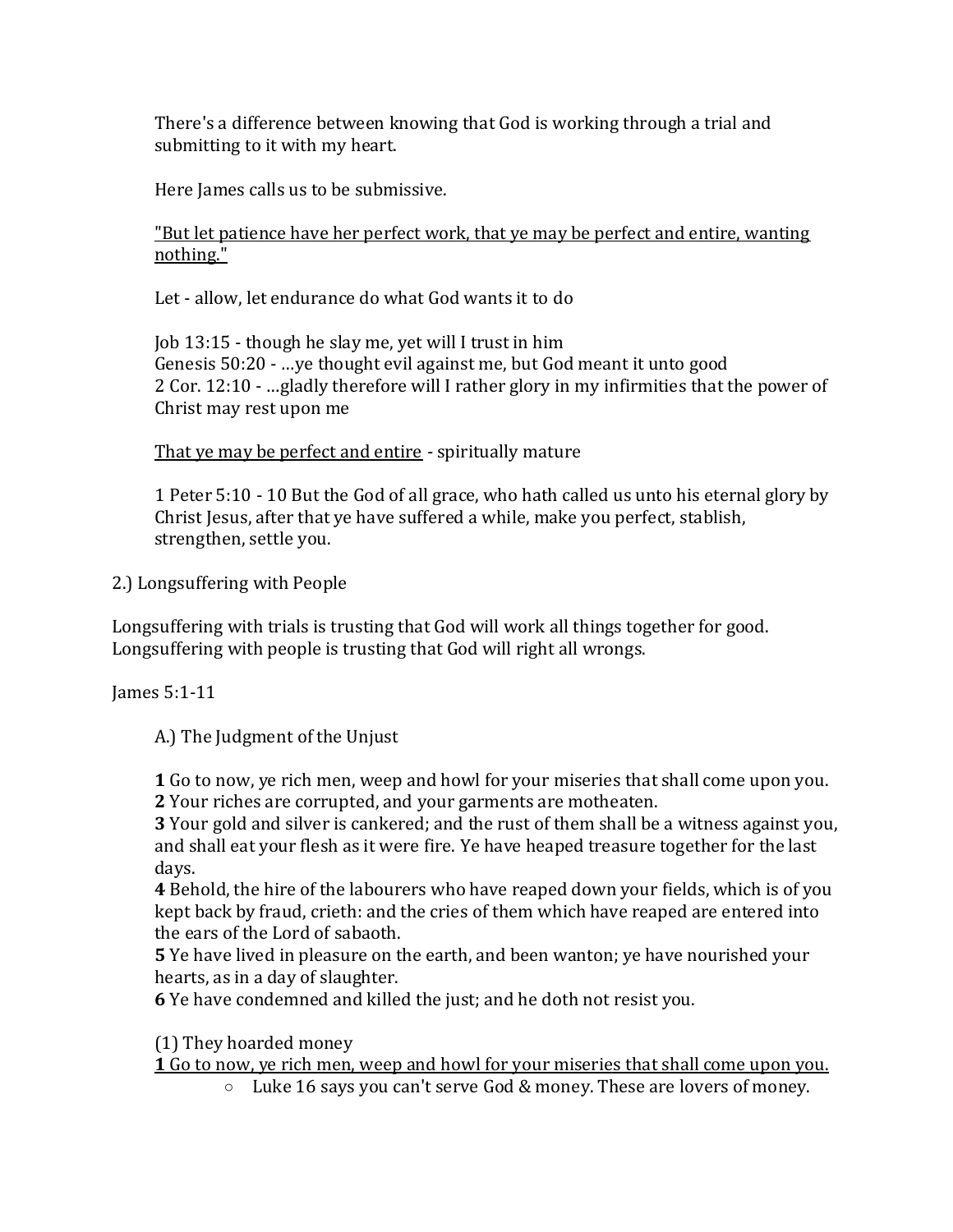- $\circ$  1 Timothy 6:10 10 For the love of money is the root of all evil: which while some coveted after, they have erred from the faith, and pierced themselves through with many sorrows.
- $\circ$  This denunciation is directed at the rich fakers in the church who want to name the name of Jesus but whose real God is money.
- o Doom is on the horizon.

### **2** Your riches are corrupted, and your garments are motheaten.

- o Stockpiled wealth in numerous ways
	- Riches corrupted food that had been stored and rotted (people put their wealth in stockpiling grain)
	- Garments motheaten garments that had been stored and motheaten

**3** Your gold and silver is cankered; and the rust of them shall be a witness against you, and shall eat your flesh as it were fire. Ye have heaped treasure together for the last days.

- o Stockpiled wealth in numerous ways
	- Gold and silver is cankered coins in those days were not pure silver or pure gold, but mixed with an alloy tended, given the right circumstances, to rust
- o They had abused and misused their wealth. They had hoarded it and failed as stewards of the resources that God had given them. Stewardship is the concept that God has given us resources to use for his glory.
	- Our time
	- Our abilities
	- Our money
	- When money is a resource that I use for God's glory, I use it.
	- When money is a god that I worship, I stockpile it.
	- Matthew 6:19-21 19 Lay not up for yourselves treasures upon earth, where moth and rust doth corrupt, and where thieves break through and steal: 20 But lay up for yourselves treasures in heaven, where neither moth nor rust doth corrupt, and where thieves do not break through nor steal: 21 For where your treasure is, there will your heart be also.
- o The rust will be a witness against you when you face God.
- o The rust will be the cause of the consumption of your flesh in the fires of condemnation.
- $\circ$  Ye have heaped treasure together for the last days You hoarded your wealth in the last days with no regard for God's clock

(2) They ripped people off

**4** Behold, the hire of the labourers who have reaped down your fields, which is of you kept back by fraud, crieth: and the cries of them which have reaped are entered into the ears of the Lord of sabaoth.

o Behold the hire of the labourers who have reaped down your fields - hire refers to their wages or pay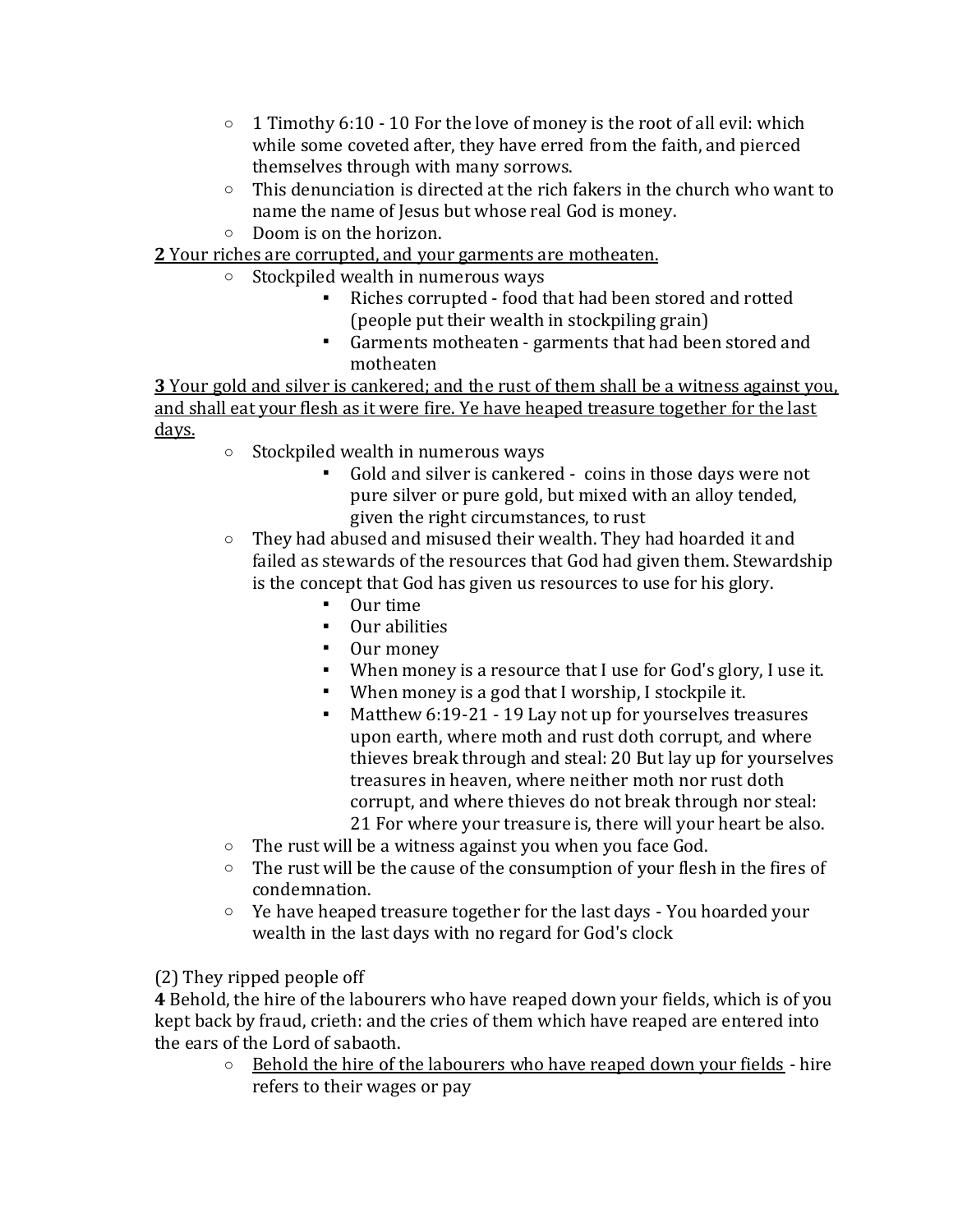- $\circ$  Which is of you kept back by fraud, crieth You cheated your day laborers by withholding their wages, and now those wages cry out against you
- $\circ$  The cries of them which have reaped you ripped off these poor people and God heard their cries

(3) They lived indulgently

**5** Ye have lived in pleasure on the earth, and been wanton; ye have nourished your hearts, as in a day of slaughter.

- $\circ$  Ye have lived in pleasure on the earth and been wanton you have lived luxuriously
	- You have robbed from the poor to live in luxury
	- Illustration the opposite of Robin Hood
- o Ye have nourished your hearts as in a day of slaughter- you've fattened your heart up with pleasure like a calf that gets fattened for the slaughter

(4) They murdered

**6** Ye have condemned and killed the just; and he doth not resist you.

- $\circ$  You have sentenced people, and effectively, you've murdered them, judicial murder. You literally have used the courts to murder people.
- o They did whatever it took to sustain their lifestyle

B.) The Call to Longsuffering

In verses 1-6 James condemns the persecuting wicked wealthy and in verses 7-11 he talks to those being persecuted about how to respond.

**7** Be patient therefore, brethren, unto the coming of the Lord. Behold, the husbandman waiteth for the precious fruit of the earth, and hath long patience for it, until he receive the early and latter rain.

- $\circ$  Be patient this is talking about patience with people and is linked to the oppression of the wicked wealthy (be long tempered instead of short tempered)
	- Illustration long fuse, not a short one
	- Proverbs 16:32 He that is slow to anger is better than the mighty; and he that ruleth his spirit than he that taketh a city.
- $\circ$  Unto the coming of the Lord this is in reference to His second coming
	- Following the tribulation period
	- Battle of Armageddon (judgment)
	- Millennial Kingdom set up on Earth
- o Behold the husbandman waiteth this is an illustration
	- Just as the farmer plants and waits in anticipation of the coming of the fruit, we too are called to patiently endure with people in anticipation of the coming of the Lord
	- Early rain (when you plant in October) to the latter rain (when you harvest in April)

**8** Be ye also patient; stablish your hearts: for the coming of the Lord draweth nigh.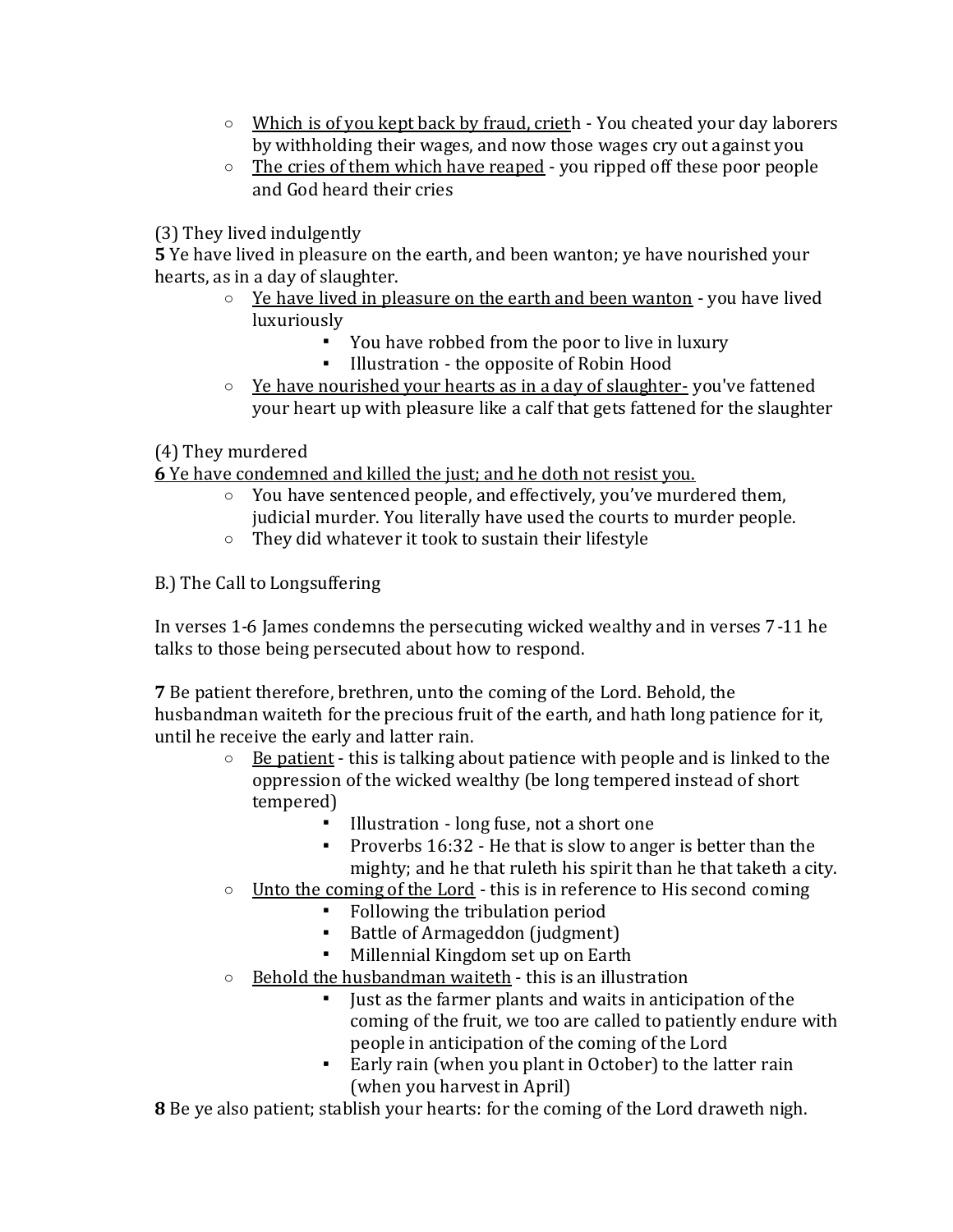- $\circ$  The coming of the Lord draweth nigh he could come any moment & that's been the case since this book was written 2000 years ago
- $\circ$  Illustration a day with the Lord is a thousand years (it's been two days)
- $\circ$  Think negative the Lord is coming and they'll be judged

**9** Grudge not one against another, brethren, lest ye be condemned: behold, the judge standeth before the door.

- o Be patient because you don't want to allow this persecution to lead you to sin. If you do, you may forfeit your reward when the judgment comes.
- o The Lord is coming. Don't mess up in the mean time.

Illustration - Count of Monte Cristo by Alexander Dumas

C.) The Examples of Longsuffering

**10** Take, my brethren, the prophets, who have spoken in the name of the Lord, for an example of suffering affliction, and of patience.

- o They've suffered evil, evil treatment, and they did it with patience makrothumia again. They were long-tempered; they were patient with people. They faced great difficulty; they faced great hostility; they faced tremendous rejection.
- o The prophets were patient with people.

**11** Behold, we count them happy which endure. Ye have heard of the patience of Job, and have seen the end of the Lord; that the Lord is very pitiful, and of tender mercy.

- o Job was patient with trials.
- o Job went through terrible things on earth, but how did his story end?
- o So the Lord blessed the latter end of Job more than his beginning. He had fourteen-thousand sheep, six-thousand camels, a thousand yoke of oxen, a thousand she asses. He also had seven sons and three daughters.

Patience in trials is allowing God to work all things together for good. Patience with people is allowing God to judge.

#### **Application**

Are you going through a trial? Do you need to give it to the Lord and believe that He will work all things together for good?

Who do you need to let go of bitterness against? Who do you need to give to the Lord and say, "Lord, I'm going to let you take care of this"?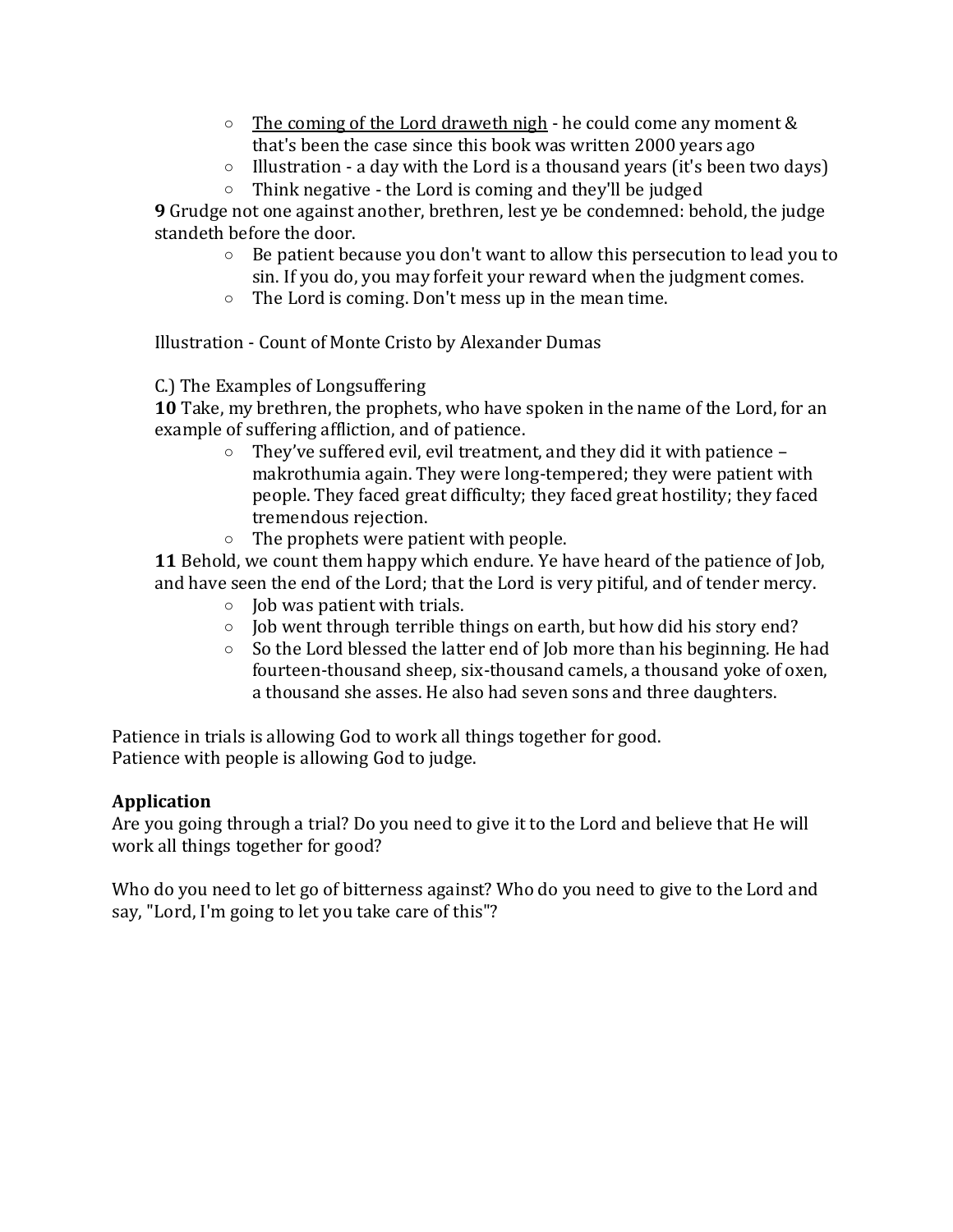# **The Fruit of Gentleness Ephesians 4:25-32**

#### **Sermon**

**Gentleness** 

- Greek word Chrestotes
- Translated Gentleness, Goodness, and Kindness in the KJV
- Moral goodness expressed in compassion (gentleness) and action

Love is kind. Gentleness leads to longsuffering. Gentleness leads to peace with man.

This passage of Scripture is very direct and very plain regarding sanctification (holy living).

How we live flows out of who we are.

Religion - Sanctification precedes salvation. Salvation flows out of sanctification. Gospel - Salvation precedes sanctification. Sanctification flows out of salvation.

The power for holy living is the Holy Spirit (it's not my abilities). The motivator for holy living is the gospel (it's not acceptance). The roadmap for holy living is the word of God (it's not my feelings).

The gospel is simple, but significant.

Chapters 1-3 -who you are in Christ (this is who a Christian is) Chapters 4-6 - how you live in Christ (this is how a Christian lives)

Verses 17-24 - talks in general terms about how a Christian should be different than the lost

Verses 25-32 - talks in specific terms about how a Christian should be different than the lost

Ephesians 4:25-32 -

1.) Don't Lie - Tell the Truth

25 Wherefore putting away lying, speak every man truth with his neighbour: for we are members one of another.

- Wherefore since it is generally true that the old is gone and the new is come
- Putting away lying Lost people lie
	- o Lying is so easy to do.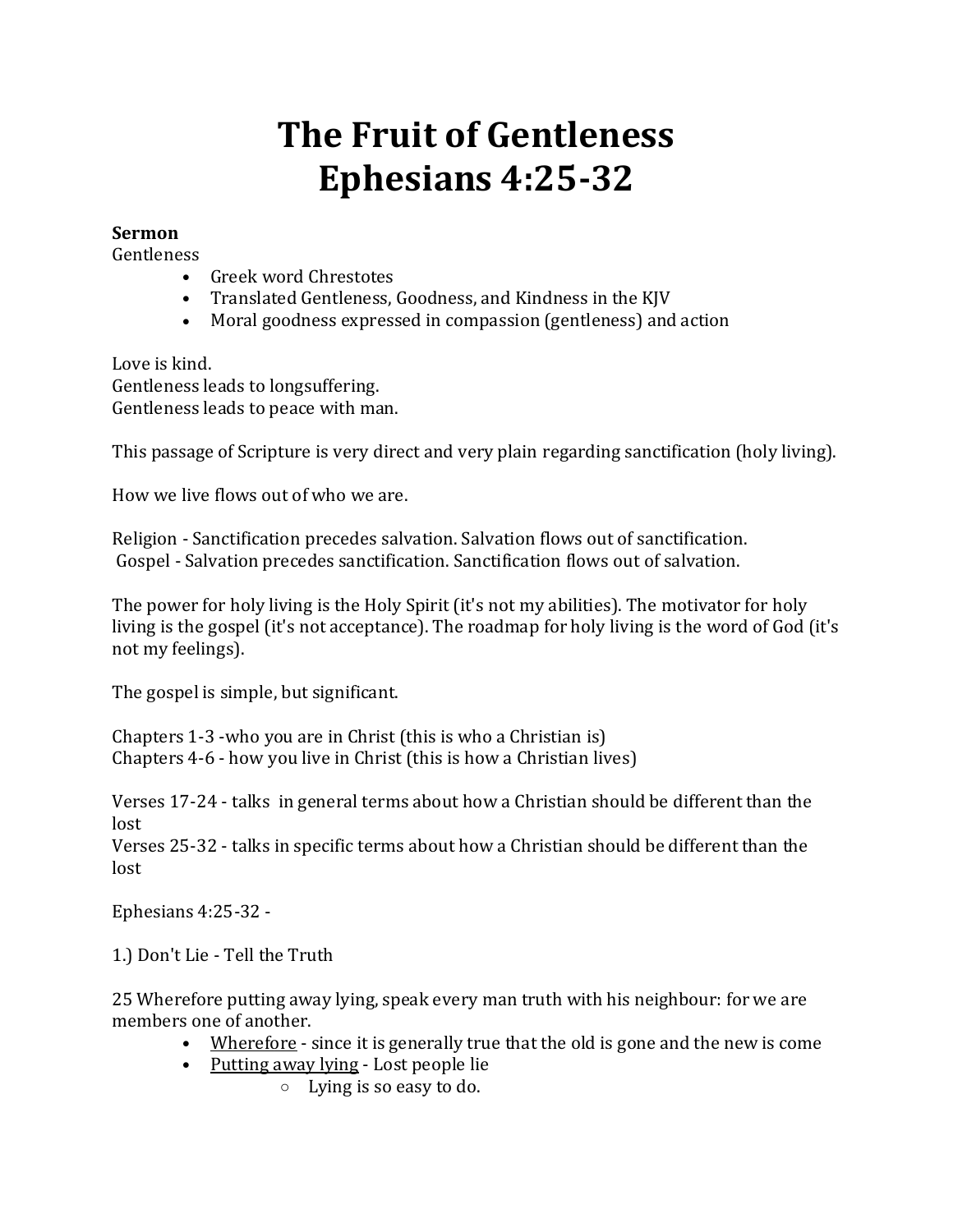- Did you take the trash out honey? Uh yeah (fully intending to just take it out first thing in the morning)
- Are you doing ok sweetie? Oh I'm fine (that's a lie)
- "I'm on my way"
- "Did you get my vm/text"
	- Oh I must've missed that. I'm sorry.
- "I forgot to do that"
	- You intentionally forgot
- "I didn't hear you"
	- Yes you did
- Calling out sick when you're not sick
- o Revelation 21:8 But the fearful, and unbelieving, and the abominable, and murderers, and whoremongers, and sorcerers, and idolaters, and all liars, shall have their part in the lake which burneth with fire and brimstone: which is the second death.
	- Liars go to hell
- o John 8:44 Ye are of your father the devil, and the lusts of your father ye will do. He was a murderer from the beginning, and abode not in the truth, because there is no truth in him. When he speaketh a lie, he speaketh of his own: for he is a liar, and the father of it.
	- Satan is the father of lies
	- He is a master of subtle lies, counterfeits

Are you a liar? How often do you lie? Make an effort this week to catch yourself and be determined to tell the truth even when it's not convenient.

- Speak ever man truth with his neighbor Christians tell the truth
	- o Quotation of Zechariah 8:16 These are the things that ye shall do; Speak ye every man the truth to his neighbour; execute the judgment of truth and peace in your gates:
	- $\circ$  John 14:6 I am the way, the truth, and the life ▪ Jesus is the truth
	- $\circ$  John 17:17 Sanctify them through thy truth. Thy word is truth ▪ God's word is truth
- For we are members one of another this is talking about the unity in the church
	- o If we don't tell the truth with one another , it's going to destroy the unity in the body of Christ
	- o Illustration imagine if the different parts of your body didn't communicate with one another

Don't lie. Tell the truth.

2.) Don't Hold onto Anger - Resolve it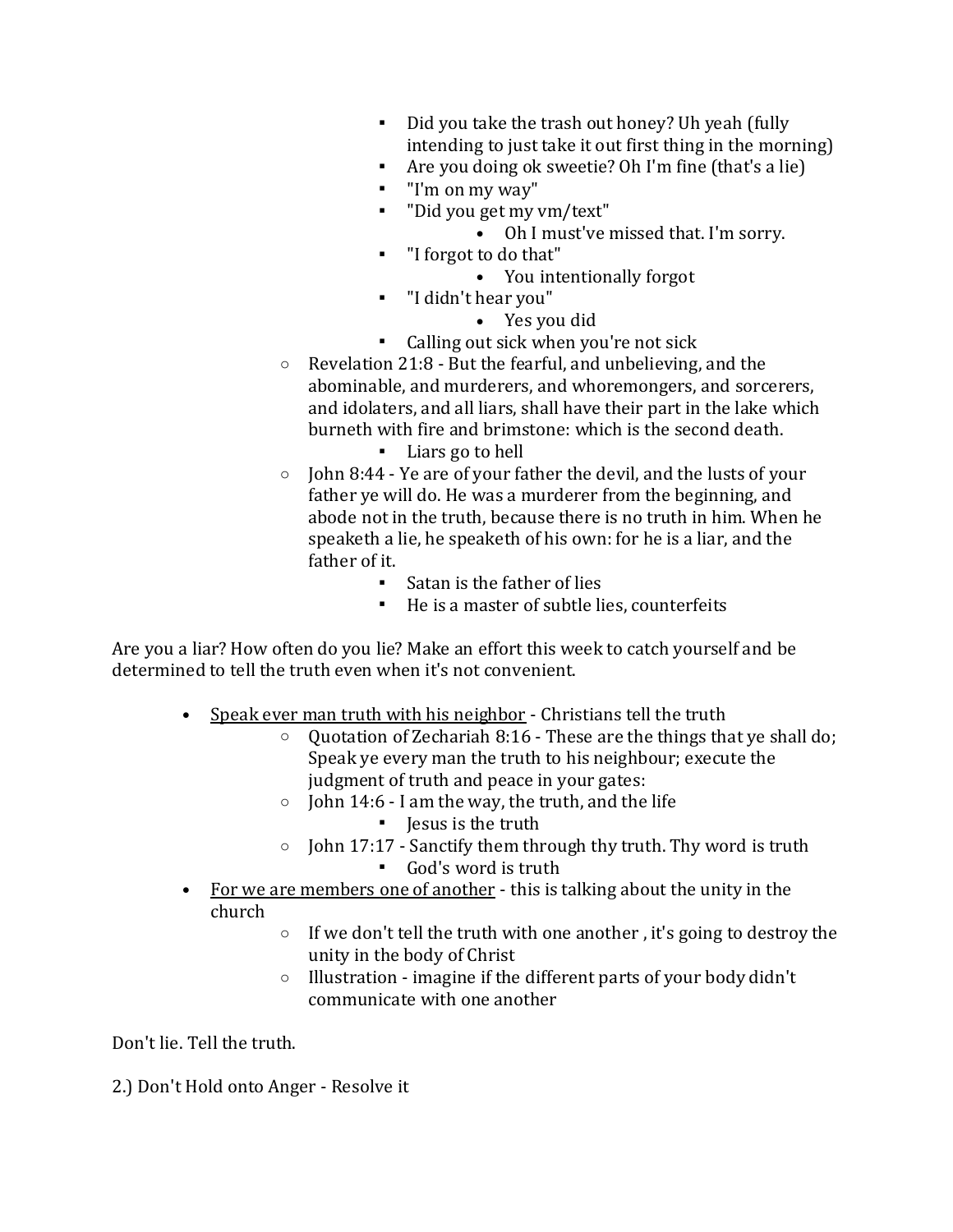26 Be ye angry, and sin not: let not the sun go down upon your wrath:

- It is possible to be angry and sin. It is possible to be angry and not sin. The vast majority of references to anger in the Scripture portray it in a negative light.
	- o Psalms 37:8 cease from anger and forsake wrath
	- o Proverbs 19:11 the discretion of a man deferreth his anger…
	- $\circ$  Ecclesiastes 7:9 be not hasty in thy spirit to be angry: for anger resteth in the bosom of fools
	- o Ephesians 4:31 Let all bitterness, and wrath, and anger, and clamour, and evil speaking, be put away from you, with all malice:
- Be ye angry and sin not
	- o Sinful anger is selfish, uncontrolled, vengeful, hateful. It's often directed towards others. It's me oriented.
		- **Selfish**
- Philippians 2:3 Let nothing be done through strife (selfish interest) or vainglory…
- **Uncontrolled** 
	- James  $1:19-20$ ,  $26$  Wherefore, my beloved brethren, let every man be swift to hear, slow to speak, slow to wrath: For the wrath of man (concerned with man, not God) worketh not the righteousness of God. If any man among you seem to be religious, and bridleth not his tongue, but deceiveth his own heart, this man's religion [is] vain.
- Vengeful
	- Romans 12:17 recompense to no man evil for evil
- **Hateful** 
	- Matthew 5 anger in our hearts towards a brother is murder
- Towards Others
	- Proverbs 10:12 hatred stirreth up strifes: but love covereth all sins
- Sinful anger is self focused. It's the natural response of our flesh to someone offending us.
- o Righteous anger is directed towards sin. It's spiritual. It's God oriented.
	- Psalm 97:10 ye that love the Lord, hate evil
	- Psalms 7:11 God judgeth the righteous, and God is angry with the wicked every day
	- Nehemiah 5 Nehemiah is angry with the wicked
	- 1 Kings 11:9-10 God is angry with Solomon because of his turning away from him
	- Illustration Jesus' anger in the temple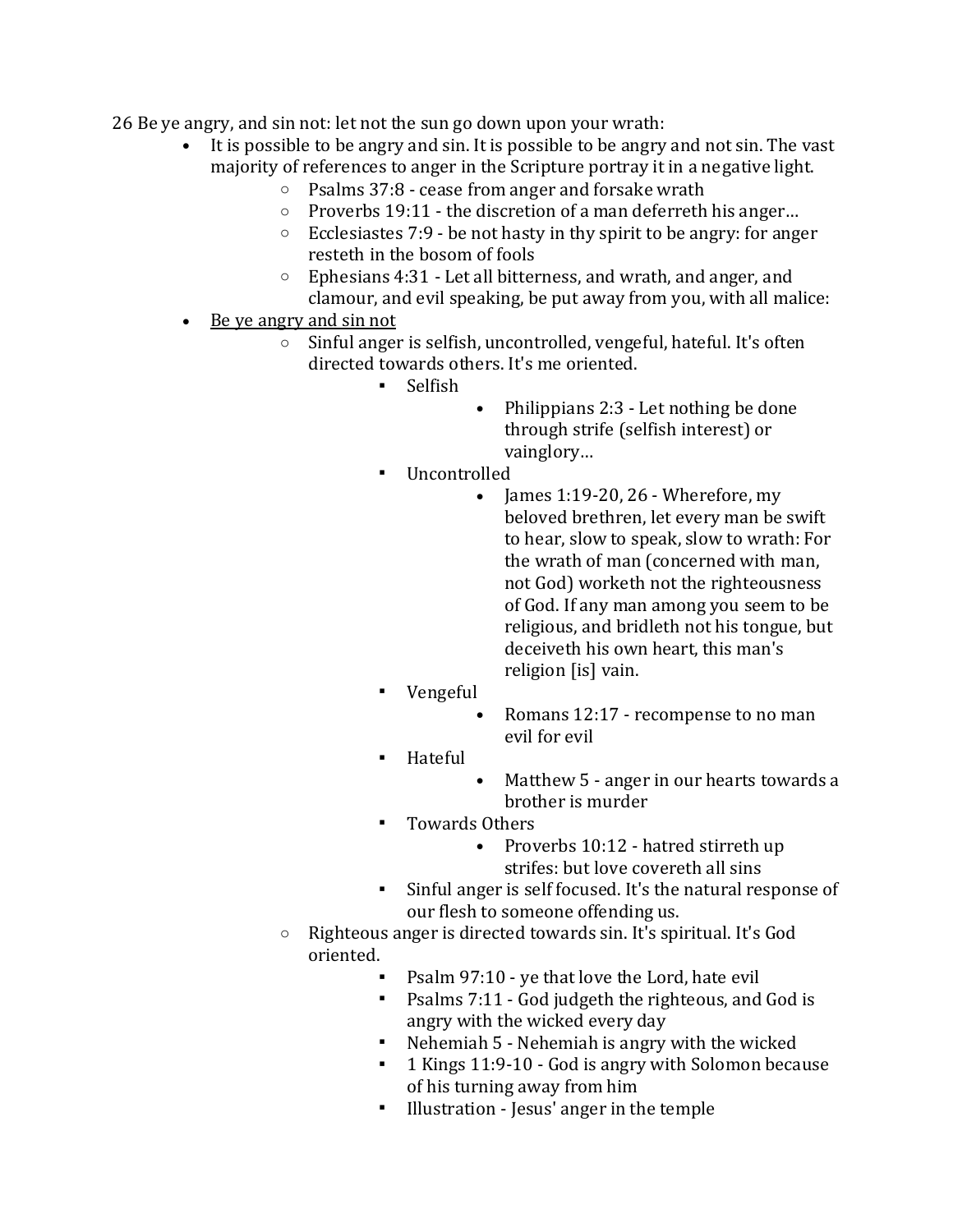- Sin ought to frustrate us.
- Matthew 7:5 Thou hypocrite, first cast out the beam out of thine own eye; and then shalt thou see clearly to cast out the mote out of thy brother's eye.
	- If you're only ever angry at other people's sin, you need to check yourself.

Are you prone to anger? The vast majority of the time our anger is sinful or leads to sinfulness.

Sinful anger comes naturally. Righteous anger takes work.

Practical

- Grow up and be an adult (it's easy to be angry)
- Take deep breaths and walk away
- Close your mouth
- Let not the sun go down upon your wrath
	- o One way to control anger is given by Paul here in his second command. Don't let anger sit unresolved.

27 Neither give place to the devil.

- Satan is looking for opportunities to trip you up and get you off track.
- 1 Peter 5:8 Be sober, be vigilant; because your adversary the devil, as a roaring lion, walketh about, seeking whom he may devour.

Are you an angry person? It's a trick question. Because you shouldn't be, but you also should be.

- Are you prone to selfish anger?
- Are you prone to anger against sin? You should be, and it starts in your own heart.
- 3.) Don't Steal Earn & Be Generous
- 28 Let him that stole steal no more:
	- Not paying debt (Psalm 37:21)
	- Cheating on taxes (render to Caesar the things that are Caesar's)
	- Fraud
	- Ripping people off
	- Stealing vacation days/sick days
	- Stealing from God
	- Literally stealing
	- Illustration we see this attitude in our country (it is my right for you to take care of me); saw this attitude in the bus ministry

but rather let him labour, working with his hands the thing which is good, that he may have to give to him that needeth.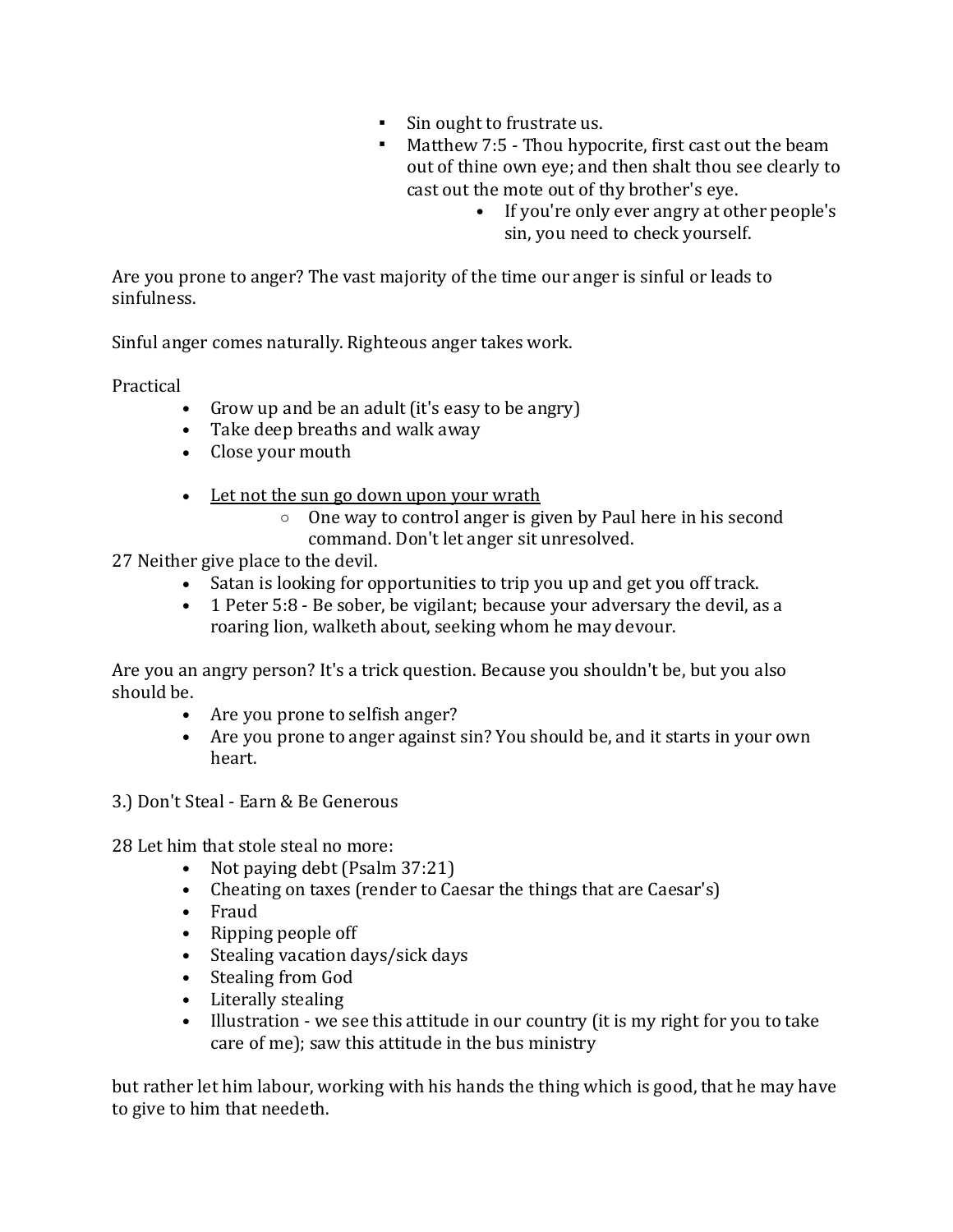- We don't take. We work.
- Be like Robin Hood without the stealing part
- Labour, working with his hand Work hard
	- o Christians should be known for their work ethic. Your work ethic should point people to Jesus. You should be an asset, not a liability.
	- $\circ$  1 Cor. 10:31 we work for the glory of God
- That he may have to give to him that needeth
	- o As Christians, we do not take from others. We work hard to earn what we need and so that we can be generous with the less fortunate.
	- o We work hard not so that we can hoard, but so that we can provide for ourselves and give to others.
	- o We don't work to get. We work to give.

Are you known as a liability? Are you known as a taker? Or are you a worker? Are you an asset? Are you a giver?

We work to give. We don't slack to take.

4.) Don't Tear Down - Build Up

29 Let no corrupt communication proceed out of your mouth, but that which is good to the use of edifying, that it may minister grace unto the hearers.

- Let no corrupt communication proceed out of your mouth
	- o Corrupt rotten, useless, depraved
		- Col. 3:8 …put off…filthy communication out of your mouth
		- There's a lot of rotten words used in our culture's vernacular that not Christian ought to use (4 letter words)
			- Illustration playing sports with guys that just cursed up a storm; some of them were Christians; hearing the same from Pastors
			- Curse words, dirty jokes, racist jokes • It's not funny. Sin's not funny.
			- Psalm 19:14 let the words of my mouth, and the meditation of my heart, be acceptable in thy sight, O Lord, my strength and my redeemer
			- Illustration would you say that if the Lord were standing next to you? If not, you probably ought not to say it at all.
				- That's part of the old nature.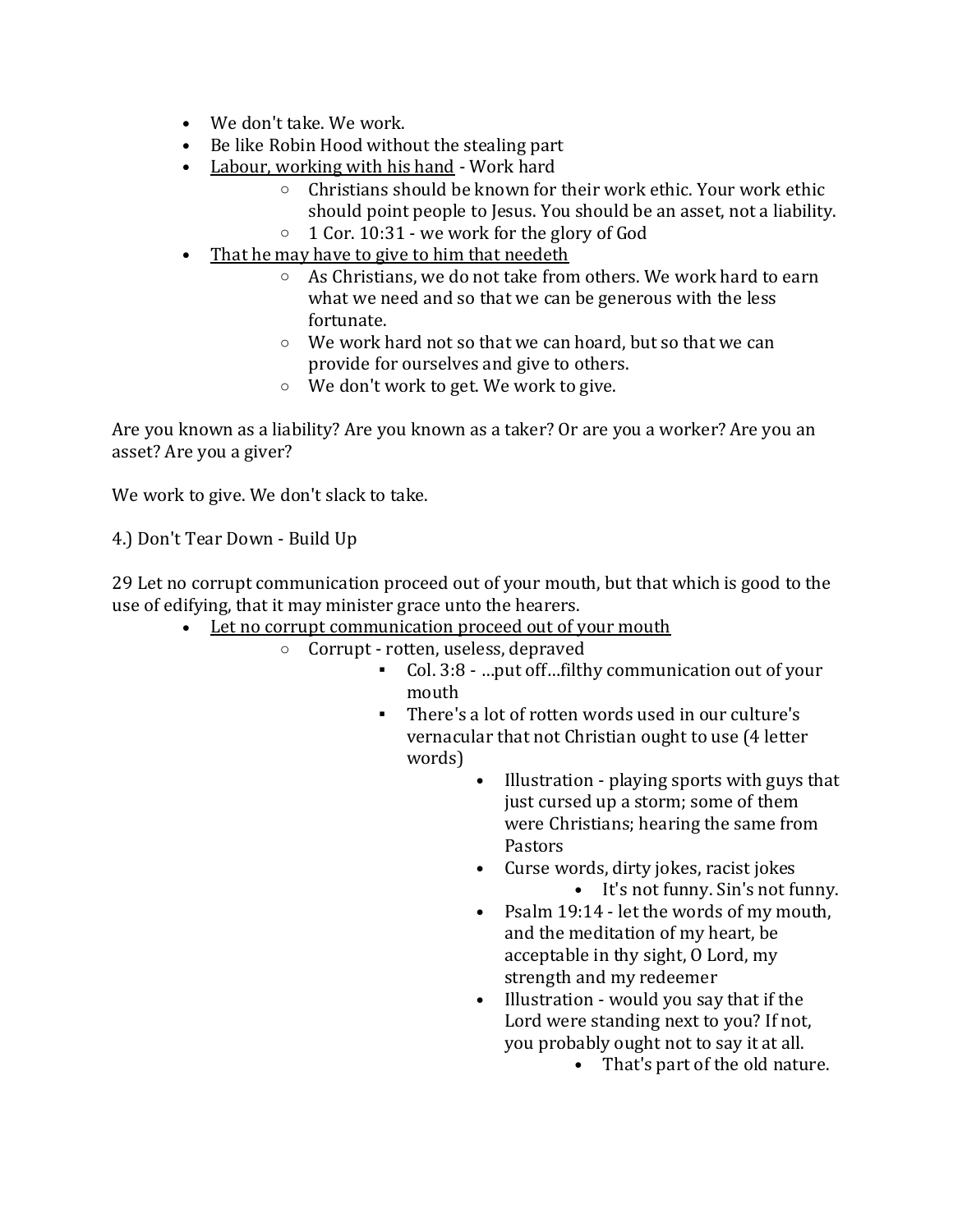- Mathew 12:34 …for out of the abundance of the heart, the mouth speaketh.
	- Proverbs 4:23 keep (guard) thy heart with all diligence for out if it are the issues of life
	- How do things get into your heart?
		- Your eyes
		- Your ears
		- Don't let your tv influence your kids more than the Word.
- This goes beyond vile words to degrading words, words that tear others down. This would include gossip and backbiting.
- But that which is good to the use of edifying
	- $\circ$  Illustration if you don't have something nice to say, then don't say it at all
	- o Our speech ought to build others up
		- Positive
		- Spiritual
		- Encouraging
		- Loving
		- Gracious
			- That it may minister grace unto the hearers

5.) Don't Grieve the Spirit - Obey Him

30 And grieve not the holy Spirit of God, whereby ye are sealed unto the day of redemption.

- And grieve not the Holy Spirit of God we grieve the Holy Spirit when we disobey. We grieve the Holy Spirit when we do not put off the old for the new. We grieve the Holy Spirit when we don't follow the Scripture's road map for Christian living.
- Whereby ye are sealed unto the day of Redemption
	- o When you were saved the Spirit of God put a stamp on you that said, "This is God's, this is genuine, this is authentic, and this is forever."
	- o Why would you grieve the Spirit that has been so good and gracious to you? Why would you bite the hand that feeds you?

6.) Don't Be Hostile - Be Gentile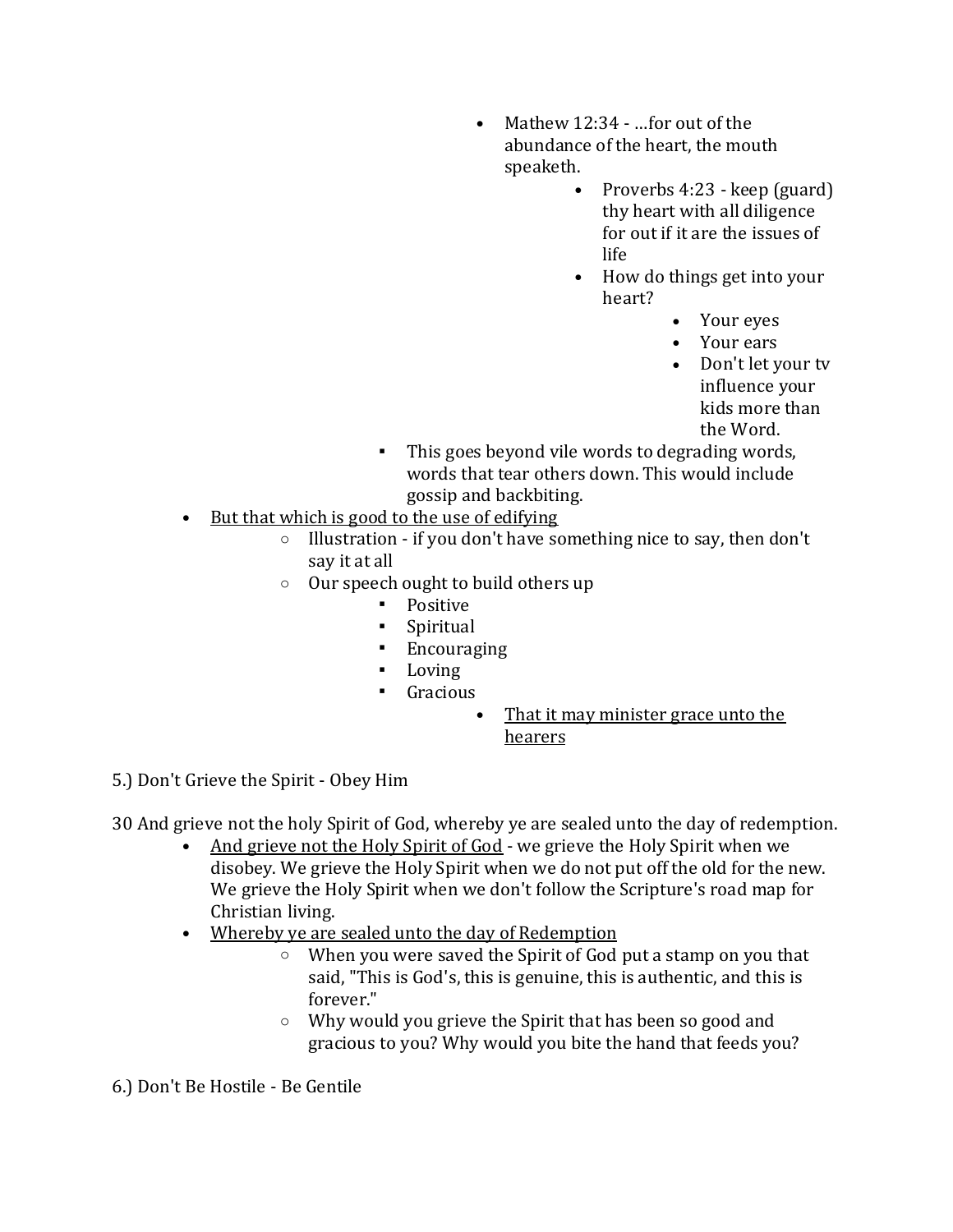31 Let all bitterness, and wrath, and anger, and clamour, and evil speaking, be put away from you, with all malice:

- Bitterness smoldering resentment
- Wrath outbursts of anger
- Anger selfish anger (as opposed to righteous anger)
- Clamor commotion making (public yelling)
- Evil speaking Slander (can be public or private; can be loud or quiet)
- With all malice with all evil
	- o Put away all of these things in addition to all other forms of evil
- These things should not characterize the way that we interact with one another.

32 And be ye kind one to another, tenderhearted, forgiving one another, even as God for Christ's sake hath forgiven you.

- Gentleness moral goodness that's expressed in compassion and action
- Expressed in compassion
	- o Tenderhearted (having a good heart) compassionate, gentle, not harsh
		- Illustration we tend to excuse or own shortcomings and assume the worst with the shortcoming of others (e.g. coming in late to work)
		- Expressed in compassion
		- As Christ was tenderhearted with you, be tenderhearted with others
		- 1 Peter 3:8 Finally, be ye all of one mind, having compassion one of another, love as brethren, be pitiful, be courteous:
		- It's not bitter, wrathful, angry, clamorous, or slandering
		- Illustration Extreme Makeover Home Edition recipients being compassionate to others
		- Compassion is feeling for another person. Compassion is expressed when we
			- Care more about being interested and not interesting
			- Put ourselves in other people's shoes
			- Make people feel felt
				- I bet that makes you feel "..."
				- Tell me more
- Expressed in action
	- o One to another…Forgiving one another
		- Expressed in action (not a feeling or disposition)
		- Compassion is feeling for someone. Kindness is doing something about it.
			- Gentleness feels and acts. (Just as Jesus felt compassion on and us acted on it)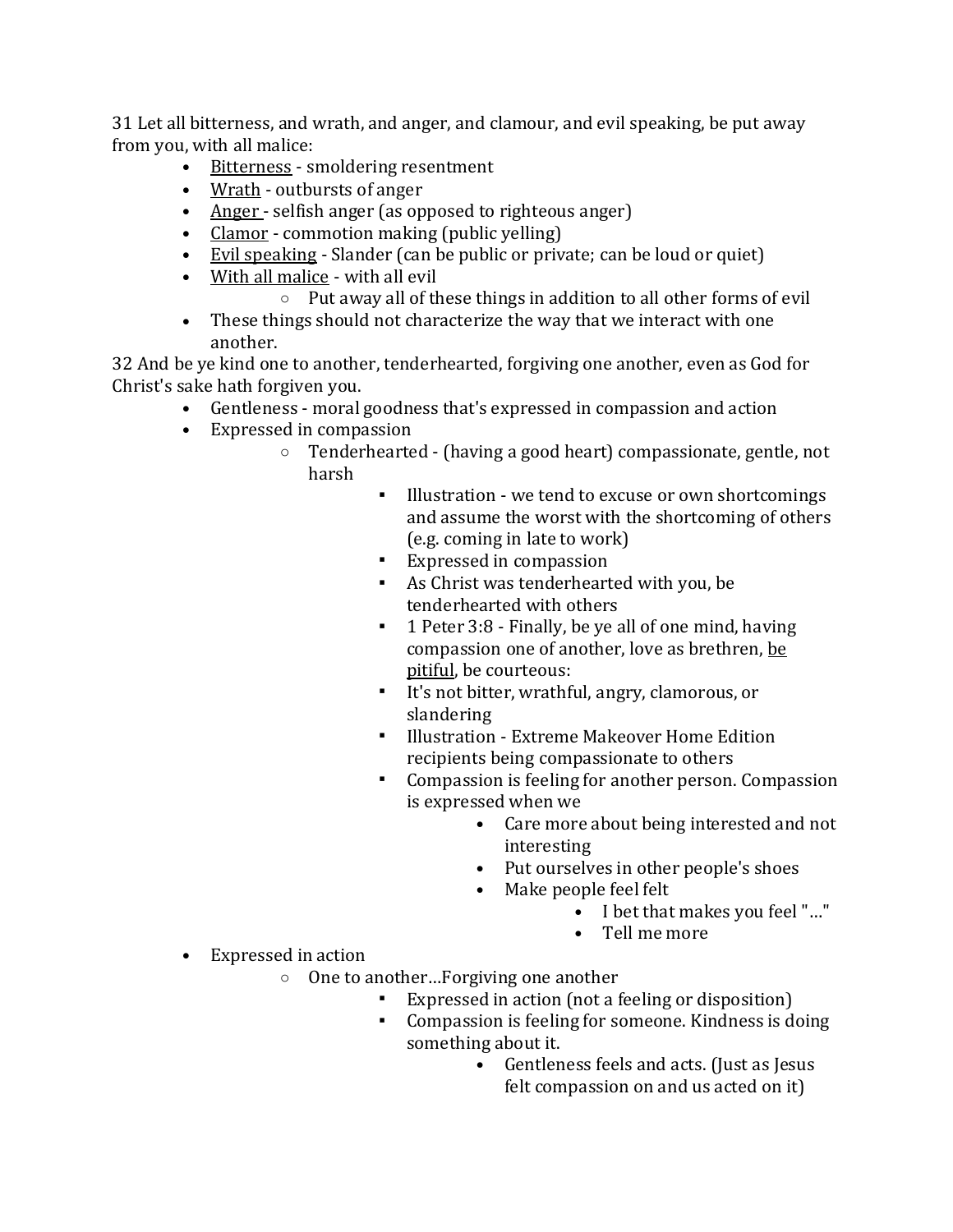- Illustration Hearing about someone's need and saying, "I'll pray for you."
- Kindness is both doing for others as well as forgiving others (as Christ has done both for us)

Gentleness - moral goodness expressed in compassion & action

#### **Application**

Are you living like the old nature or living like the new? Are you lying? Are you angry? Are you stealing? Are you cursing? Are you grieving the Spirit? Are you gentle with others, or are you hostile to others? Are you compassionate or are you angry? Are you helpful or are you hurtful? Are you living like your old nature, or are you living like the new?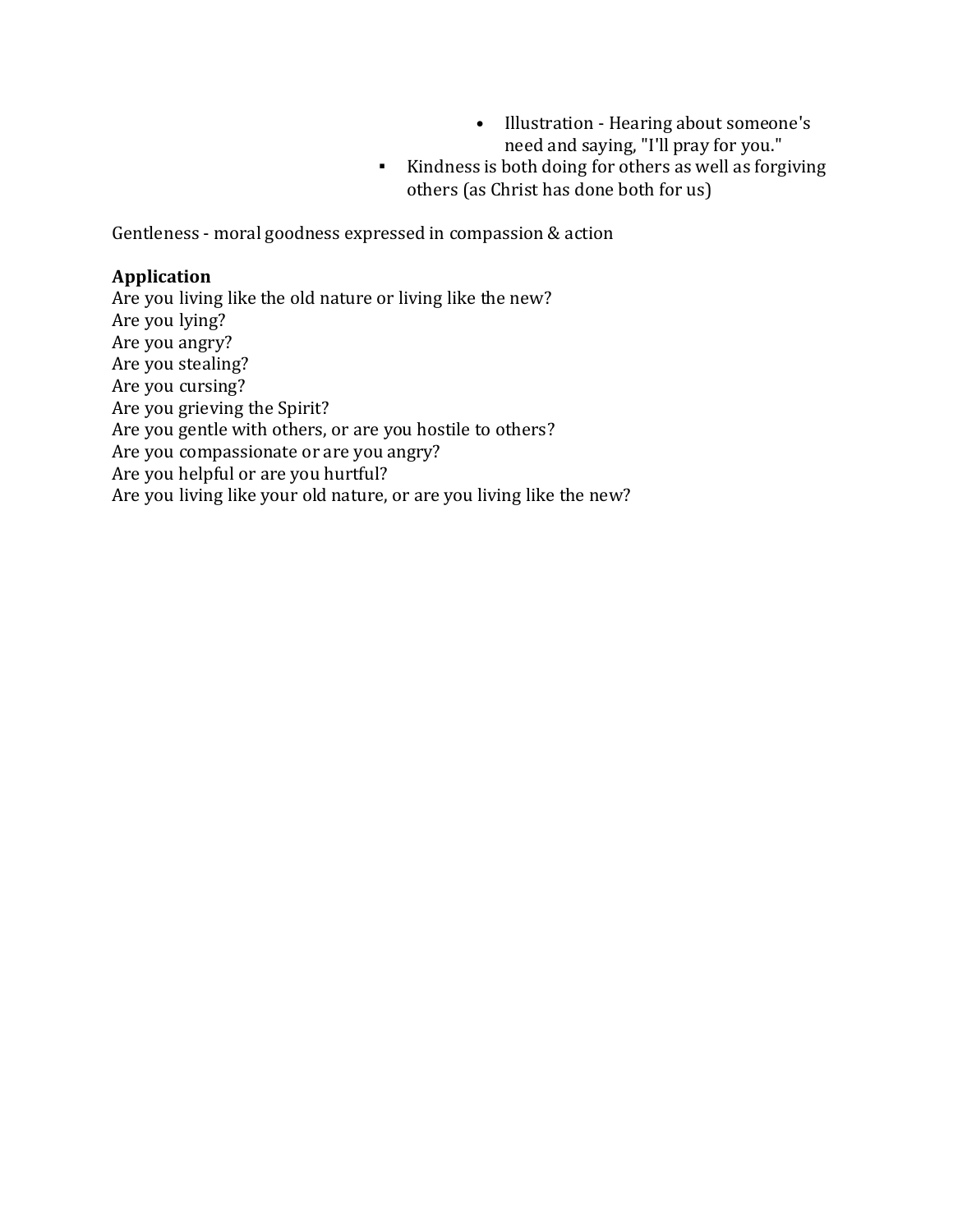# **The Fruit of Goodness Ephesians 5:1-10**

#### **Review**

Love - selfless actions

Joy - the discipline of bringing back into remembrance how blessed we are in Christ Peace - surrendering my worries to God (peace of God) & living graciously (peace with man)

Patience - allowing God to judge

Gentleness - goodness expressed in compassion and action Goodness - moral excellence; acting as God would

### **Sermon**

Ephesians 5:1-10

1 Be ye therefore followers of God, as dear children;

2 And walk in love, as Christ also hath loved us, and hath given himself for us an offering and a sacrifice to God for a sweetsmelling savour.

3 But fornication, and all uncleanness, or covetousness, let it not be once named among you, as becometh saints;

4 Neither filthiness, nor foolish talking, nor jesting, which are not convenient: but rather giving of thanks.

5 For this ye know, that no whoremonger, nor unclean person, nor covetous man, who is an idolater, hath any inheritance in the kingdom of Christ and of God.

6 Let no man deceive you with vain words: for because of these things cometh the wrath of God upon the children of disobedience.

7 Be not ye therefore partakers with them.

8 For ye were sometimes darkness, but now are ye light in the Lord: walk as children of light:

9 (For the fruit of the Spirit is in all goodness and righteousness and truth;) 10 Proving what is acceptable unto the Lord.

1.) The Command to Be Good (The What)

If goodness is moral excellence, then by definition to be good is to be like God. Why? Because God is the standard for moral excellence. Morality flows out of His nature as God.

1 John 1:5 - God is light and in him is no darkness…

1 John 3 - You can't be a child of God and constantly sinning. Why? Because there is no sin in God.

Matthew 5:48 - be ye therefore perfect as your Father in heaven is perfect

A.) Act Like God Does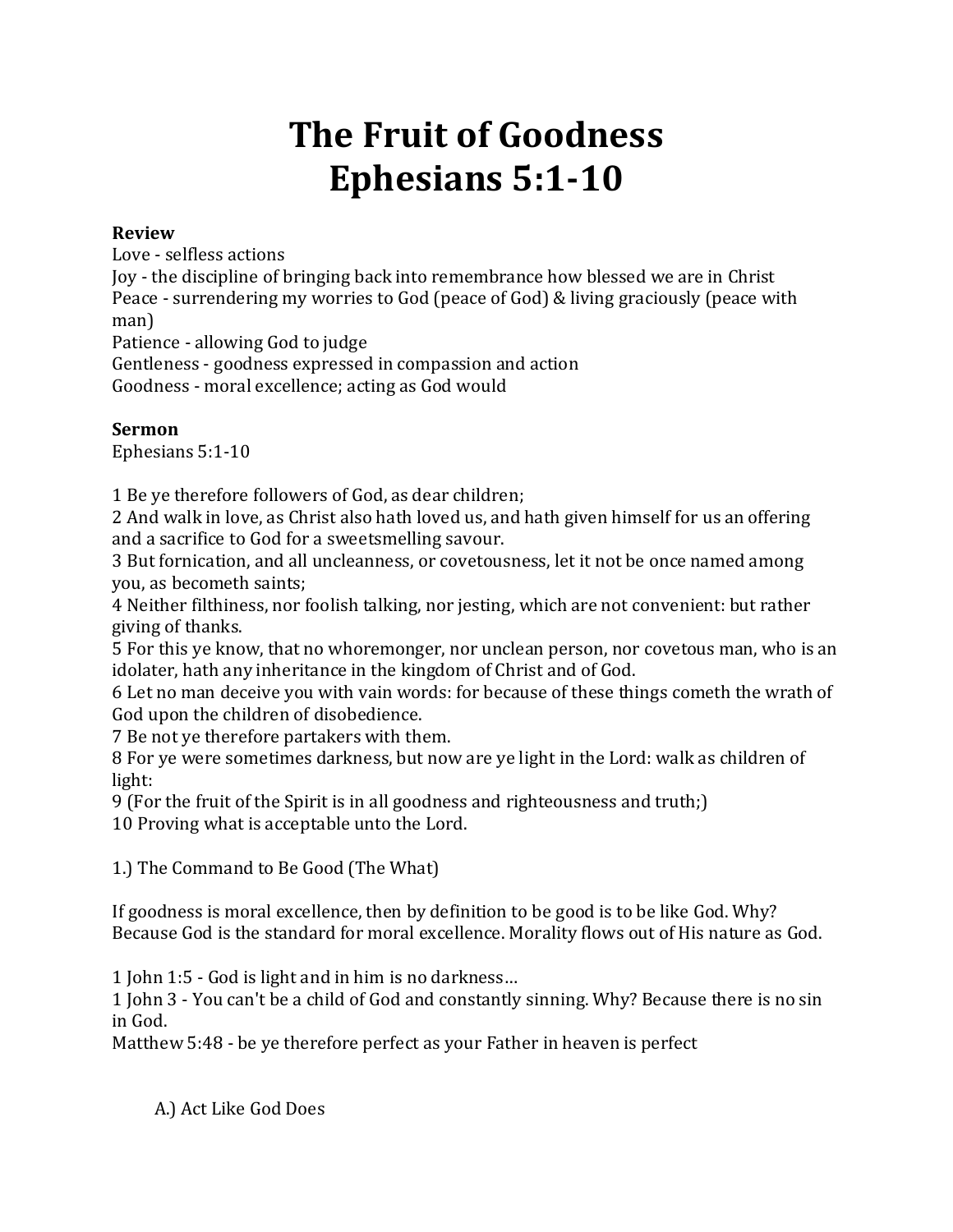**1** Be ye therefore followers of God, as dear children;

Follower - imitator or mimic; reproduce in yourself everything that is true of God

*Matthew 5:48 - Be ye therefore perfect, even as your Father which is in heaven is perfect.*

When you know you are to be like God, and you know you can't be like God, then you know there's got to be some other power to make that possible.

*Ephesians 3:16 - That he would grant you, according to the riches of his glory, to be strengthened with might by his Spirit in the inner man;*

Goodness is living with the mindset of WWJD.

Illustration - kids follow their parents (video of dad and baby having a conversation) [Baby Has A Full Conversation With His Daddy](https://www.youtube.com/watch?v=FsxdyRZVGrc)



B.) Love Like God Does

**2** And walk in love, as Christ also hath loved us, and hath given himself for us an offering and a sacrifice to God for a sweetsmelling savour.

Walk in love - live your daily lives in love; the secret to preaching and teaching is to keep telling you the same stuff you heard before, but you forgot, in terms of your behavior.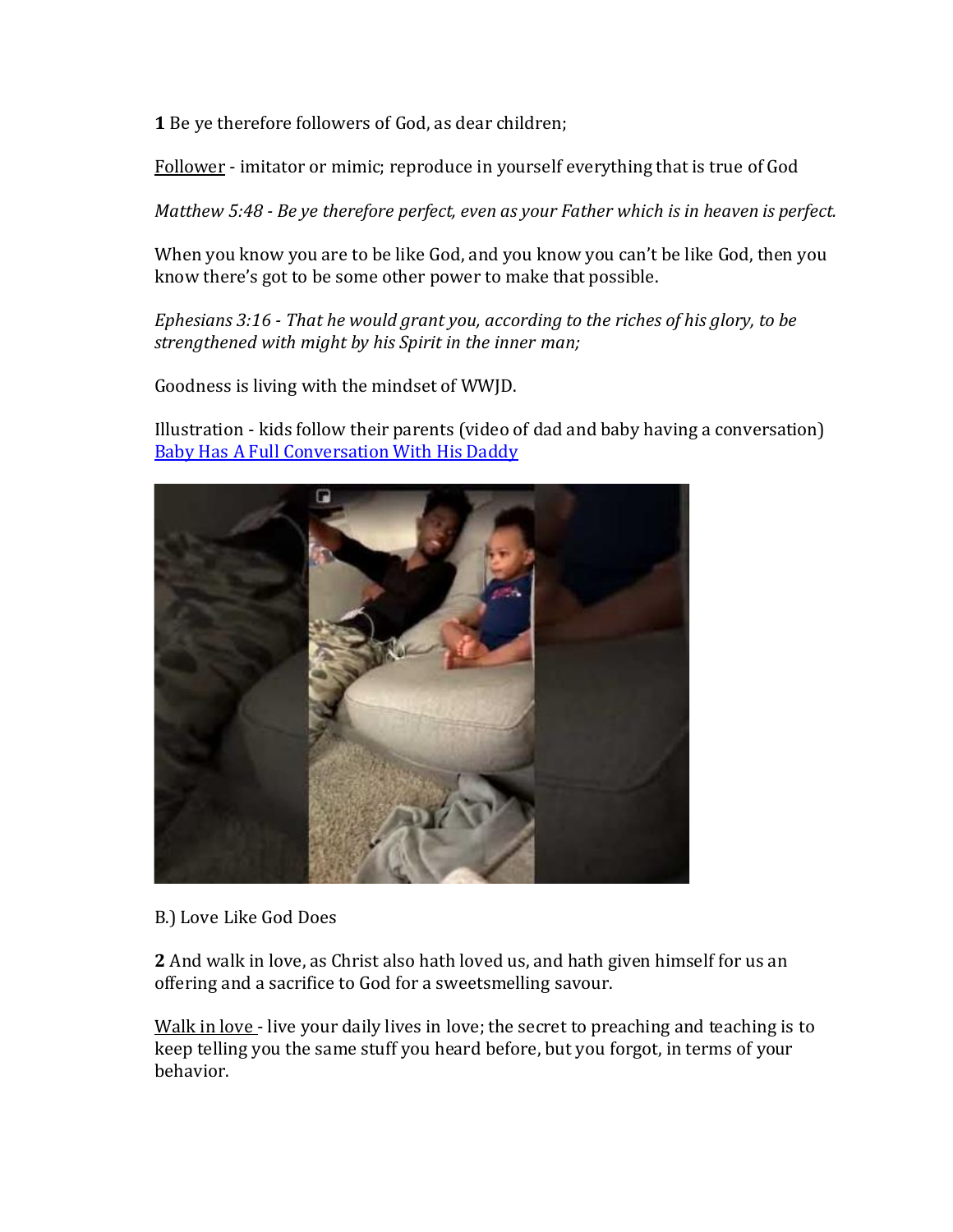#### As Christ hath loved us

John 13:34 - A new commandment I give unto you, That ye love one another; as I have loved you, that ye also love one another.

What is Christ's love like?

- o Unconditional
	- Romans 5:8 But God commendeth his love toward us in that while we were yet sinners, Christ died for us.
- o Forgiving
	- Eph. 4:32 and be ye kind one to another, forgiving one another as God for Christ sake hath forgiven you
	- How can you and I refuse to forgive someone of a sin that Christ died to forgive them of?
		- o 1 Peter 4:8b love shall cover the multitude of sins
- o Self Sacrificing
	- And hath given himself for us an offering and a sacrifice to God - Jesus is both the offeror and the offering.
	- Gal. 2:20 I am crucified with Christ: nevertheless I live; yet not I, but Christ liveth in me: and the life which I now live in the flesh I live by the faith of the Son of God, who loved me, and gave himself for me.

A greater understanding of God's love for me leads to a greater love within me for others. A greater appreciation of God's forgiveness towards me leads to a greater outpouring of forgiveness from me towards others.

This is the kind of love that Christian marriages are designed to be built on.

- o The two become one (Gen. 2)
- $\circ$  What God hath joined together, let no man put asunder. (Matt. 19)
- $\circ$  The marriage covenant is literally entering into a binding covenant with another person before God to love them how?
	- Unconditionally
	- In Forgiveness
	- Self Sacrificially
	- The problem in many marriages and relationships is that we don't buy into the Scriptures definition of love. We buy into the worlds.

Here we see the Scripture contrast God's love with the world's love.

**3** But fornication, and all uncleanness, or covetousness, let it not be once named among you, as becometh saints;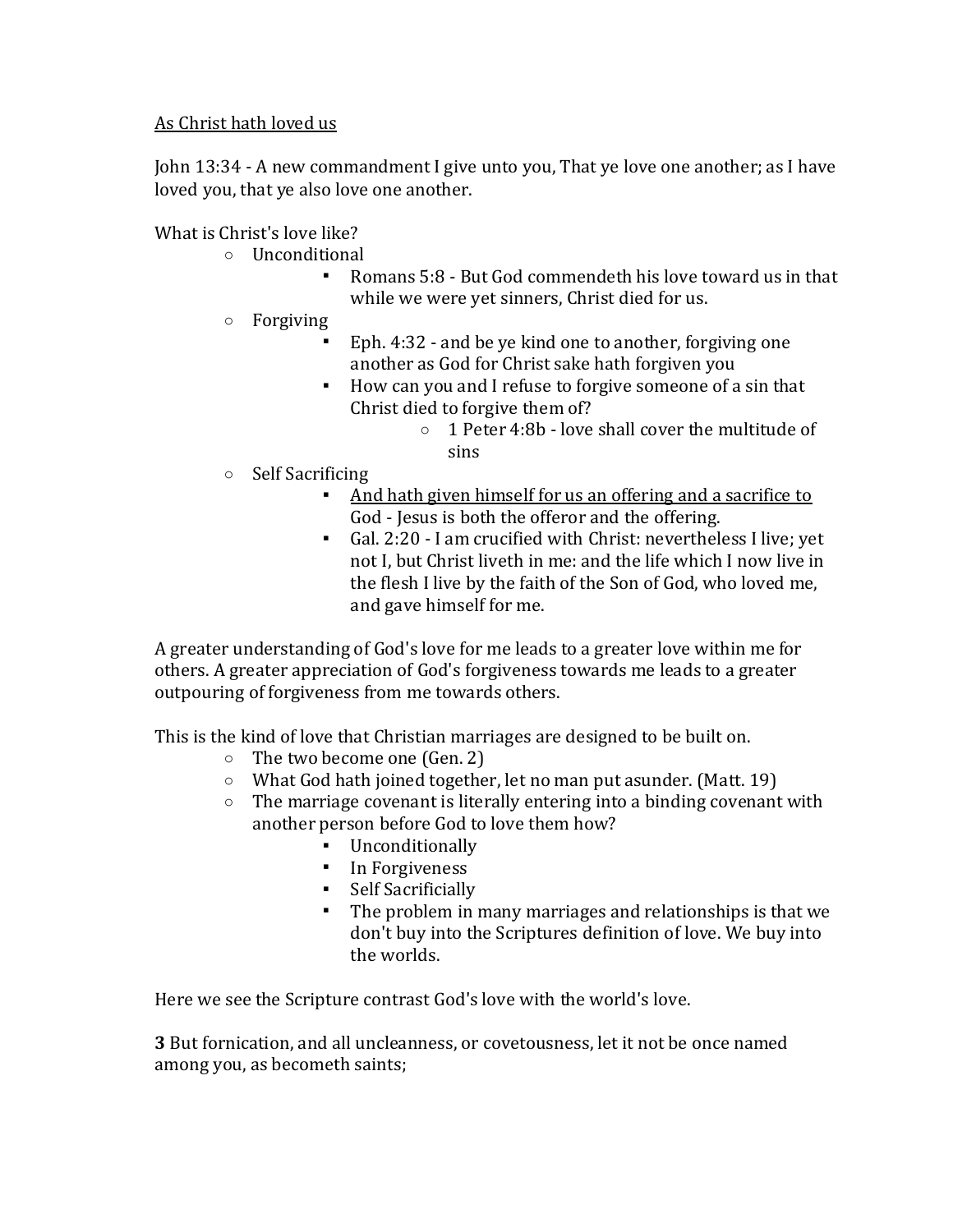Fornication - sexual sin (the phony counterfeit that the world offers to true love) (the world's love is cheap and easy, God's love is priceless but hard) (mentioned 35 times in the NT)

- o Physical Intimacy before Marriage
- o Physical Intimacy outside of Marriage
- o Homosexuality
- o Bestiality
- o Pedophilia
- o Pornography
- o Prostituiton

When you buy into the world's definition of love, you fall into these types of sin.

The world's love is self seeking (what makes me feel the best).

The world's love chases a feeling that doesn't last instead up pulling their sleeves to build a relationship that does last.

Great marriages are not found. They're built.

Illustration - the lie of the world and Hollywood is that if you look hard enough you'll find the perfect person that completes you and that you'll never have conflict. It's a lie. It's a lie. It's a lie, and it's a lie that leads to the sin of the world's love.

The world's love is conditional. The world's love is unforgiving. The world's love is self centered. The world's love is a cheap counterfeit for God's design for marriage.

Illustration - Every parent of a teenager in the room ought to have their kids read Tim Keller's book The Meaning of Marriage. When you follow God's design for marriage the statistics show that those relationships flourish and they're happier in the long run.

Apart from money, the world craves and idolizes love.

Uncleanness - it's used 11 times. The first time it was used by Jesus to speak of the rottenness, of the filth and decay, of a body in a tomb. The next 10 times it's used, it is connected with sexual evil. It means the vile, rotten, stench that goes with sexual sin.

#### Covetousness - greediness

*Exodus 20:17 - Thou shalt not covet thy neighbour's house, thou shalt not covet thy neighbour's wife, nor his manservant, nor his maidservant, nor his ox, nor his ass, nor any thing that is thy neighbour's.*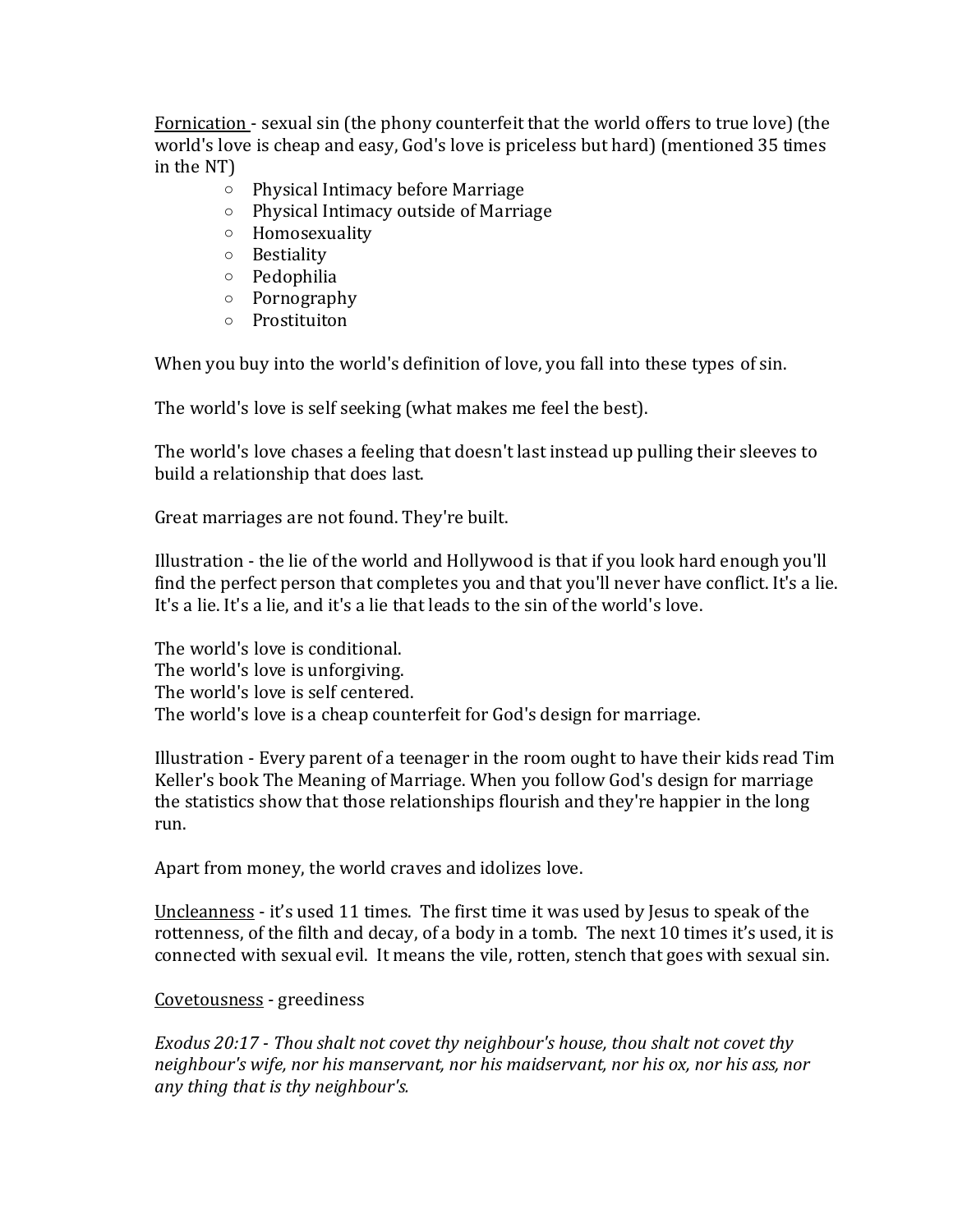People in our society covet other people's wives. They covet other women. They covet women they see on TV, or the movies, or ads, or magazines, or books, or whatever.

Let it not once be named among you - not one time

As becometh saints - "holy ones"; How could holy ones by characterized by unholy love, unholy lust, selfish, conditional and unforgiving.

C.) Talk Like God Does

**4** Neither filthiness, nor foolish talking, nor jesting, which are not convenient: but rather giving of thanks.

Not only are you not to do it. You're not even to talk about it.

Filthiness - general obscenity

When you open your mouth, they ought to be the words that come from the mind of God, the heart of God, the lips of Jesus.

Foolish talking - "moros" stupid talk; Just filthy gutter talk, senseless, profitless words with a filthy connotation

Jesting - high obscenity

On the one hand, you've got the moronic stupidity of the drunken or the fool, who just talks filthy gutter talk; on the other hand, you've got the sophistication of the clever man, who's not stupid but who has a clever dirty wit, who can easily turn anything to have an innuendo.

Who would be a good example of that? Take your pick of any late night talk show host.

Giving thanks - thanks is the most unselfish thing you do. Instead of seeking selfish things – sexual fulfillment, uncleanness, coveting – instead of indulging in all these self-fulfilling things, stop, say thanks.

Eph. 4:29 - Let no corrupt communication proceed out of your mouth, but that which is good to the use of edifying, that it may minister grace unto the hearers.

We ought not to be dirty talkers. We ought to be thankful talkers.

What does it mean to be good? To be morally excellent? Just live and love and talk like God does.

2.) The Reasons to Be Good (The Why)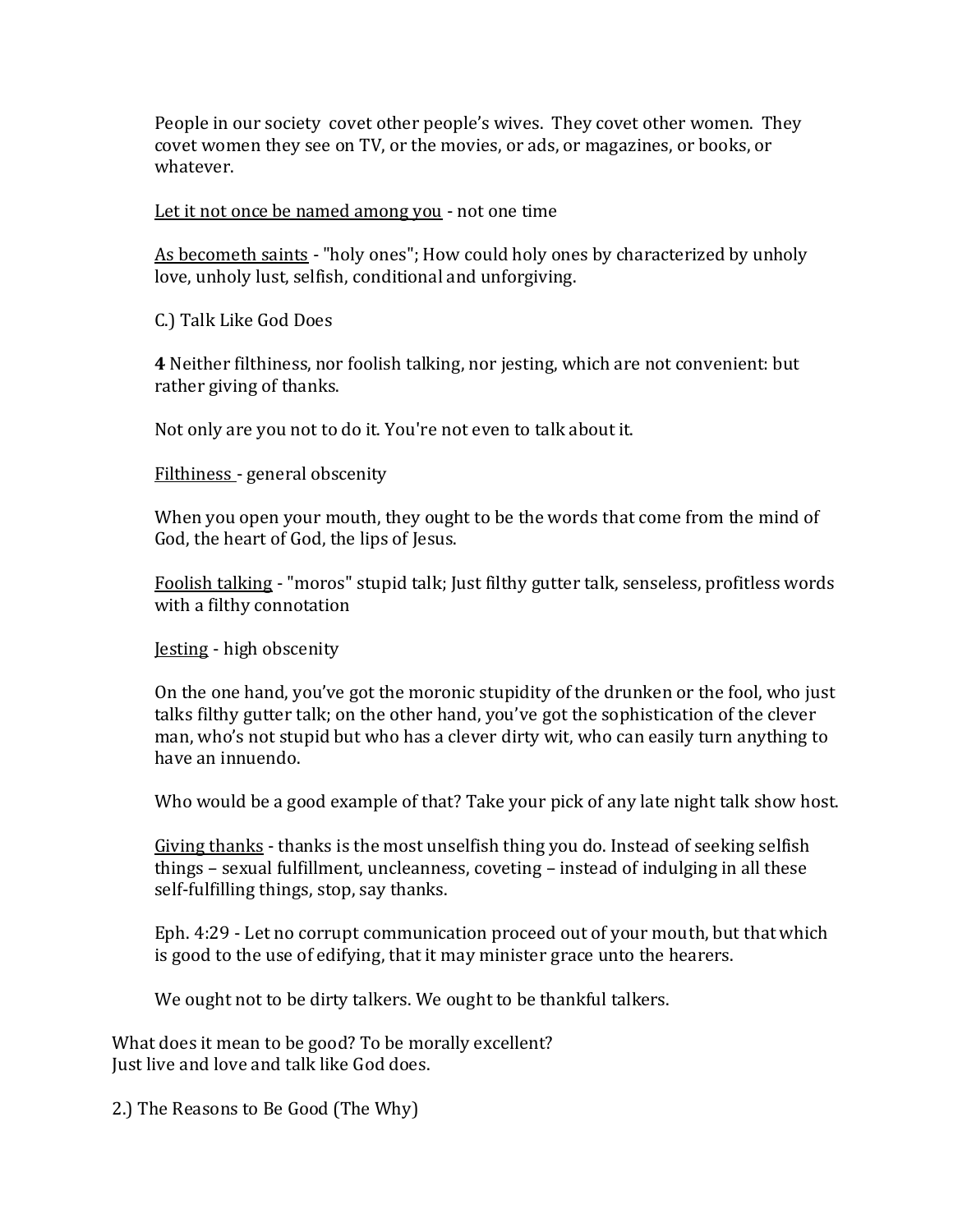#### A.) Consequences

**5** For this ye know, that no whoremonger, nor unclean person, nor covetous man, who is an idolater, hath any inheritance in the kingdom of Christ and of God.

If you live like that, you're not saved.

Oh, maybe there'll be a time when a believer falls into the sin of fornication (1 John 1:9), but that is not going to be the continuing characteristic of his life, without a break.

1 Cor. 6:9 - Know ye not that the unrighteous shall not inherit the kingdom of God? Be not deceived: neither fornicators, nor idolaters, nor adulterers, nor effeminate, nor abusers of themselves with mankind,

Galatians 5:19-21 - 19 Now the works of the flesh are manifest, which are these; Adultery, fornication, uncleanness, lasciviousness, 20 Idolatry, witchcraft, hatred, variance, emulations, wrath, strife, seditions, heresies, 21 Envyings, murders, drunkenness, revellings, and such like: of the which I tell you before, as I have also told you in time past, that they which do such things shall not inherit the kingdom of God.

**6** Let no man deceive you with vain words: for because of these things cometh the wrath of God upon the children of disobedience.

For because of these things - these are the very things for which God condemns people to hell. These are the characteristics of the children of disobedience.

Romans 1:18 - For the wrath of God is revealed from heaven against all ungodliness and unrighteousness of men, who hold the truth in unrighteousness;

**7** Be not ye therefore partakers with them.

Partaker - partner

Don't join the world in evil.

B.) Identity

**8** For ye were sometimes darkness, but now are ye light in the Lord: walk as children of light:

Light is a symbol in the Bible used in two ways.

o Intellectually it is used to refer to truth.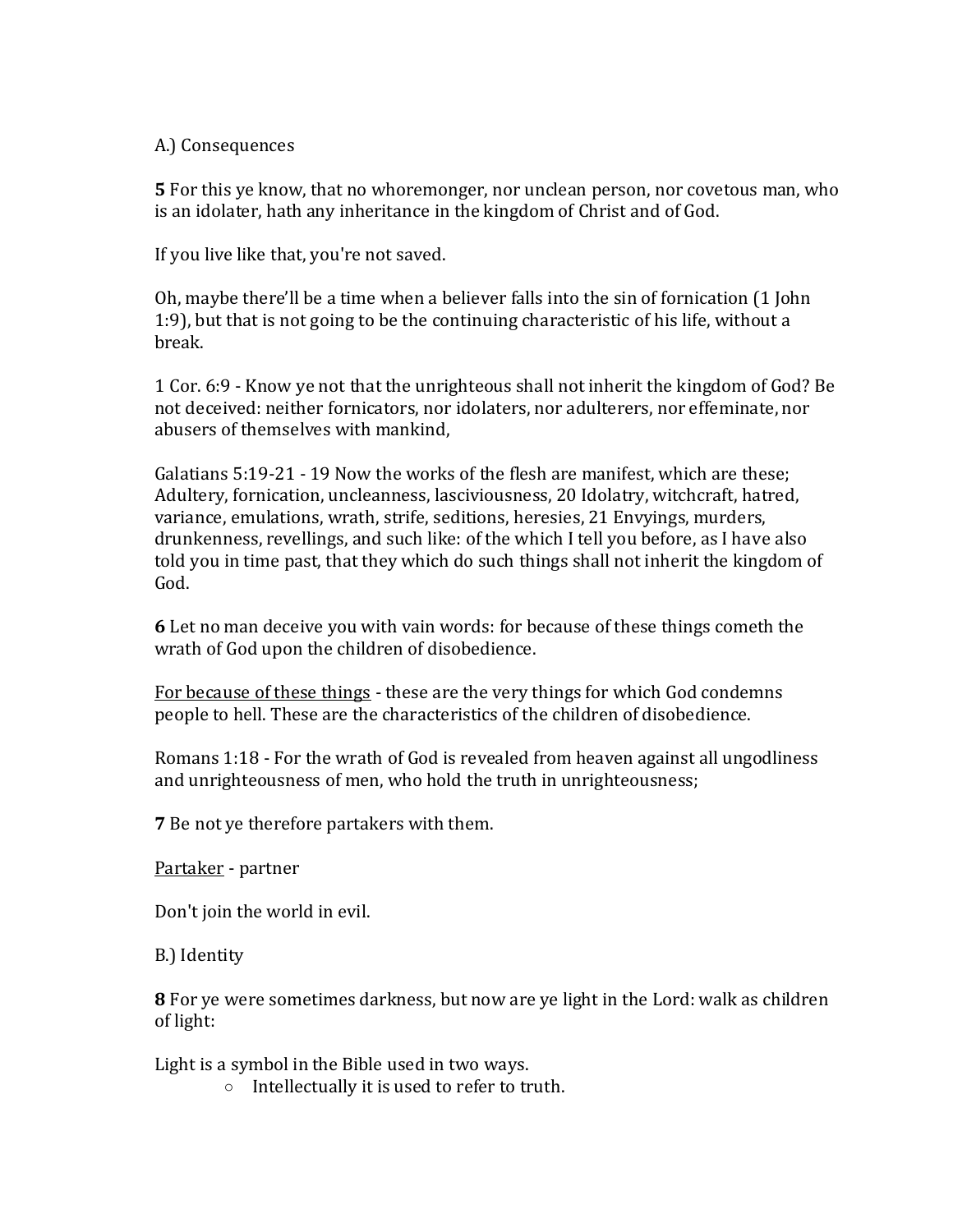- Psalm 119:105 thy word is a lamp unto my feet and a light unto my path
- 2 Cor 4:3-4 3 But if our gospel be hid, it is hid to them that are lost: 4 In whom the god of this world hath blinded the minds of them which believe not, lest the light of the glorious gospel of Christ, who is the image of God, should shine unto them.
- o Morally it is used to refer to righteousness.
	- 1 John 1:5-7 5 This then is the message which we have heard of him, and declare unto you, that God is light, and in him is no darkness at all. 6 If we say that we have fellowship with him, and walk in darkness, we lie, and do not the truth: 7 But if we walk in the light, as he is in the light, we have fellowship one with another, and the blood of Jesus Christ his Son cleanseth us from all sin.
	- Matthew 5:14-16 14 Ye are the light of the world. A city that is set on an hill cannot be hid. 15 Neither do men light a candle, and put it under a bushel, but on a candlestick; and it giveth light unto all that are in the house. 16 Let your light so shine before men, that they may see your good works, and glorify your Father which is in heaven.
		- o You are a light. So shine!

We need to live in accordance with our identity.

We have been made righteous, so live righteous. We have been made holy, so live holy We have been made a child of God, so live like a child of God We have been made light, so live in the light

We need to live in accordance with our identity. That's not who we are any more!

Illustration - act your age! (Adult that acts like a kid; or a teen acting like a baby)

**9** (For the fruit of the Spirit is in all goodness and righteousness and truth;)

The children of light are made manifest by the fruit of light. There needs to be some fruit.

- o The fruit of the Spirit is an evidence of a genuine believer.
	- Goodness inherent goodness; moral excellence; virtue; this is the same word used in Galatians 5:22
		- If we are living in accordance with our identity (as we should be), we will see this
	- Righteousness can refer to the state of being approved by God (salvation); can also refer to integrity, purity of life,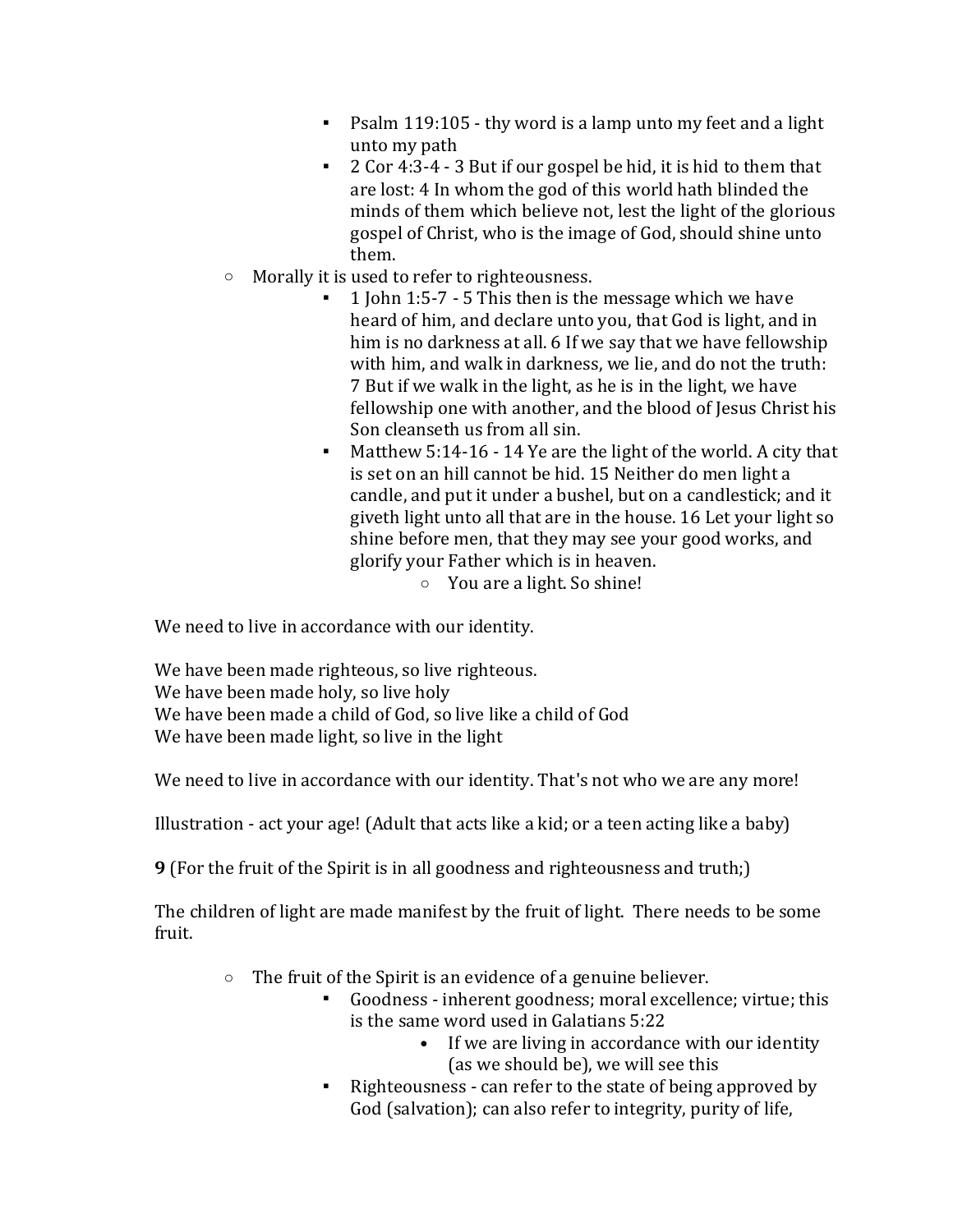uprightness; points a little more towards our relationship with God

▪ Truth - honesty, genuineness, reliability as opposed to falsehood and hypocrisy

C.) The Father

**10** Proving what is acceptable unto the Lord.

Proving - verifying

Romans 12:2 - And be not conformed to this world: but be ye transformed by the renewing of your mind, that ye may prove what is that good, and acceptable, and perfect, will of God.

We ought to be a living verification of what is acceptable to the Lord. We ought to want to please our Father.

Illustration - kids that just want to please dad; watching a show where the sin did all kinds of heinous things trying to please his father.

We have a good Father, and we verify what is well pleasing to Him when we live good lives.

#### **Application**

Are you living a good life? God has commanded us to be good, to act like Him, to love like Him, to talk like Him.

Are you living the good life for the right reasons? Because our actions have consequences. Because of our identity as children of the light. Because we want to please our Father.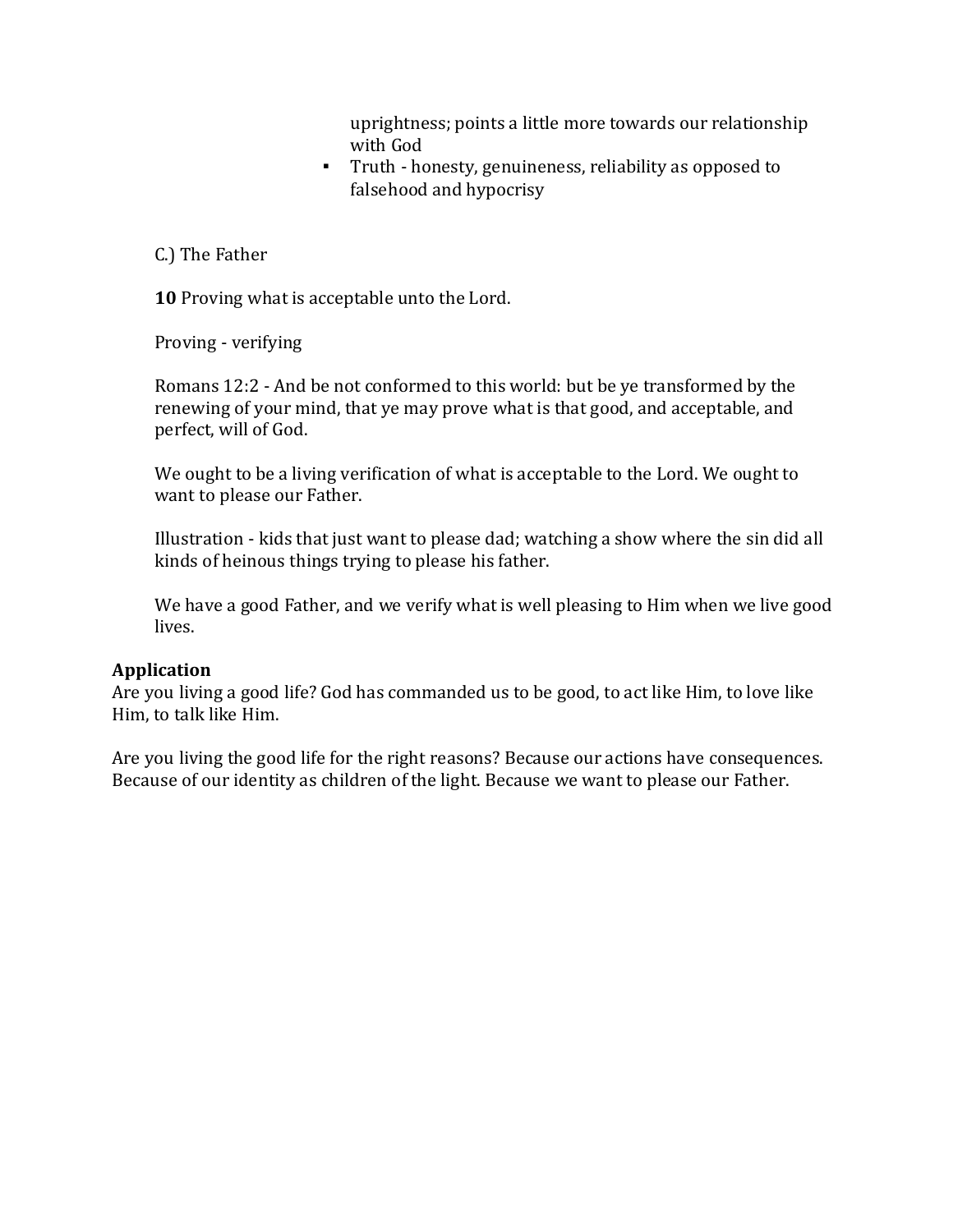## **The Fruit of Faith Hebrews 11:1-6**

#### **Sermon**

Faith & Faithfulness are the same word in the Greek: "pistis".

There are 21 other usages of the word pistis in Galatians, and in every other instance, the word is translated faith (not faithfulness).

There are 243 usages of the word pistis in the New Testament. Of those 243, there are 3 instances in which most modern translations go with "faithful" instead of "faith".

• Matthew 23:23, Romans 3:3, and Galatians 5:22

So this evening we're going to be talking about the fruit of faith.

The faith that saved us should be lived out in the other areas of our lives.

Saving faith is trusting in Jesus Christ for my eternity. The fruit of faith is trusting in Christ for my day to day living.

As we study faith tonight, we're going to take a look at one of the greatest passages in the New Testament on the subject of faith: Hebrews 11.

Hebrews 11:1-6

1 Now faith is the substance of things hoped for, the evidence of things not seen.

2 For by it the elders obtained a good report.

3 Through faith we understand that the worlds were framed by the word of God, so that things which are seen were not made of things which do appear.

4 By faith Abel offered unto God a more excellent sacrifice than Cain, by which he obtained witness that he was righteous, God testifying of his gifts: and by it he being dead yet speaketh.

5 By faith Enoch was translated that he should not see death; and was not found, because God had translated him: for before his translation he had this testimony, that he pleased God.

6 But without faith it is impossible to please him: for he that cometh to God must believe that he is, and that he is a rewarder of them that diligently seek him.

1.) The Definition of Faith

1a Now faith is the substance of things hoped for,

A.) Faith is making a present substance out of a future reality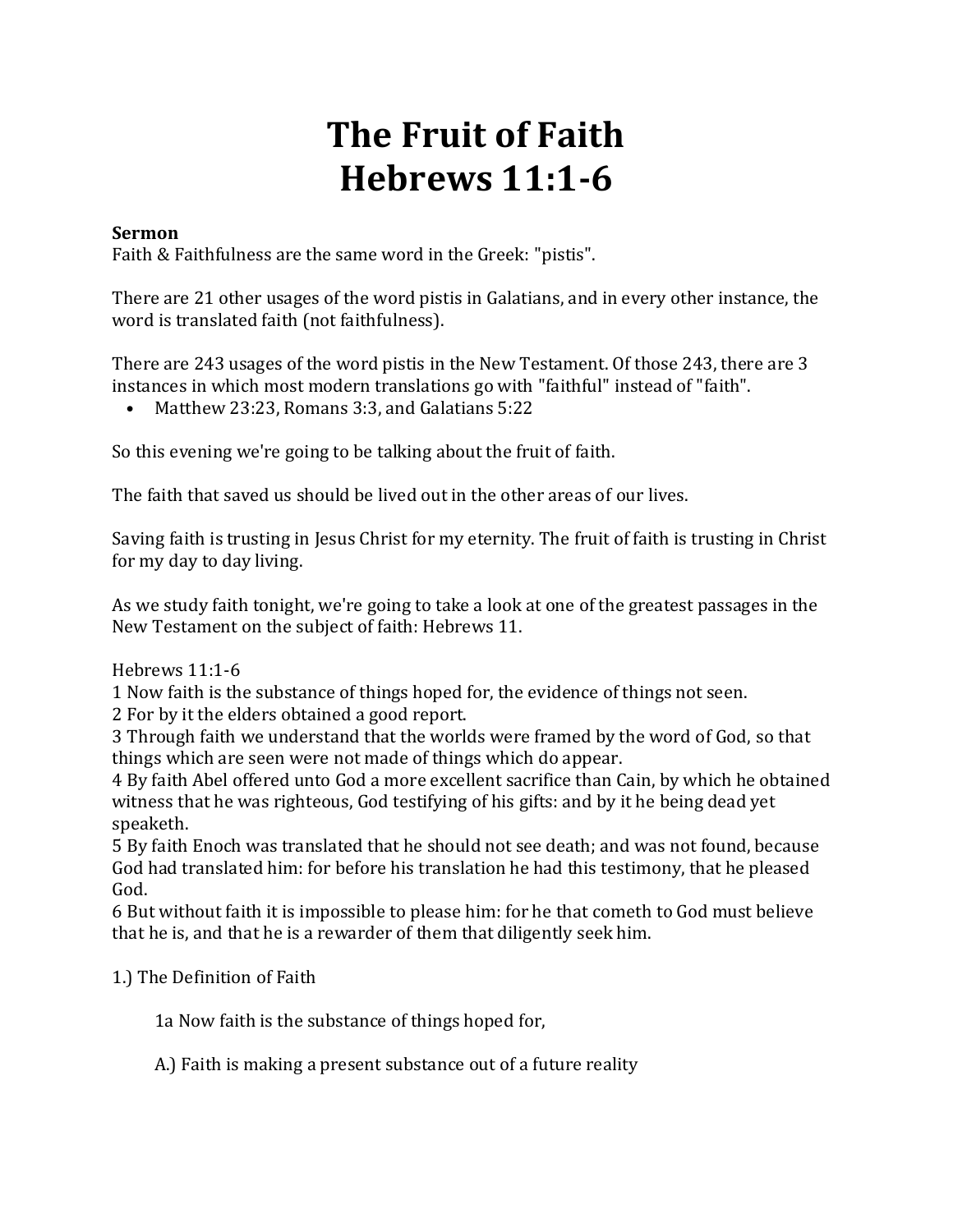- The substance of things hoped for Faith is making a present substance out of a future reality. The things we believe in or hope for don't have any present substance. They don't exist in any way, and yet faith gives them a present substance.
	- $\circ$  The past is forever gone. The future is not yet. All that is the present. And yet faith takes the future and makes it present and real.
	- o Substance the very essence
		- Just as Jesus is the very essence of the Father, so faith in the present is the very essence of the future things we hope for.
		- Have you experienced something before it actually happened?
	- $\circ$  Illustration enjoying a vacation before you actually go on it (Disney World)
	- $\circ$  As Hebrews 11 shows, in Old Testament times there were many men and women who had nothing but the promises of God to rest on. God said there's coming a Messiah. There's coming One who will finally take away sin. God said there's coming a day when Israel shall have its own kingdom, when Messiah shall reign, and when the land shall be restored to Israel. Those things were all future, and yet their faith made a present reality out of them.
	- o Illustration you can taste the burger in a really good fast food commercial
	- o Application
		- In salvation hoping in Gods promise of eternal life
			- None of us have ever been to heaven, and faith allows us to live in light of it.
		- In daily living hoping in Gods promises for daily living
			- Philippians 4:19
			- Proverbs 3:5-6
			- Matthew 6:32
			- Romans 8:28
			- Faith in daily living is trusting in God to keep his promises to us.
			- Illustration every month we have bills to pay that we don't worry about. Why? Because our company has promised us that on the first month we will receive a check with our wages. Faith in Gods promises simply means trusting in God to write the check. It's making a present substance out of a future reality.

1b…the evidence of things not seen.

B.) Faith is living by conviction in the unseen

- The evidence of things not seen Faith is the conviction that the unseen exists
	- o Evidence elegchos -> conviction
	- $\circ$  If I have the conviction that the unseen exists. I will act on that conviction. This implies action. Faith is living on the basis of things not seen.
	- o Faith isn't just believing it. It's banking your life on it.
	- o Illustration having a surefire bet that you could make money on. What would you do? Imagine if you had one you could make every day. We have that in the Scriptures. Every day, there are things that you can do based on the Scriptures that will lead to eternal rewards. Do you believe that? Are you living like that?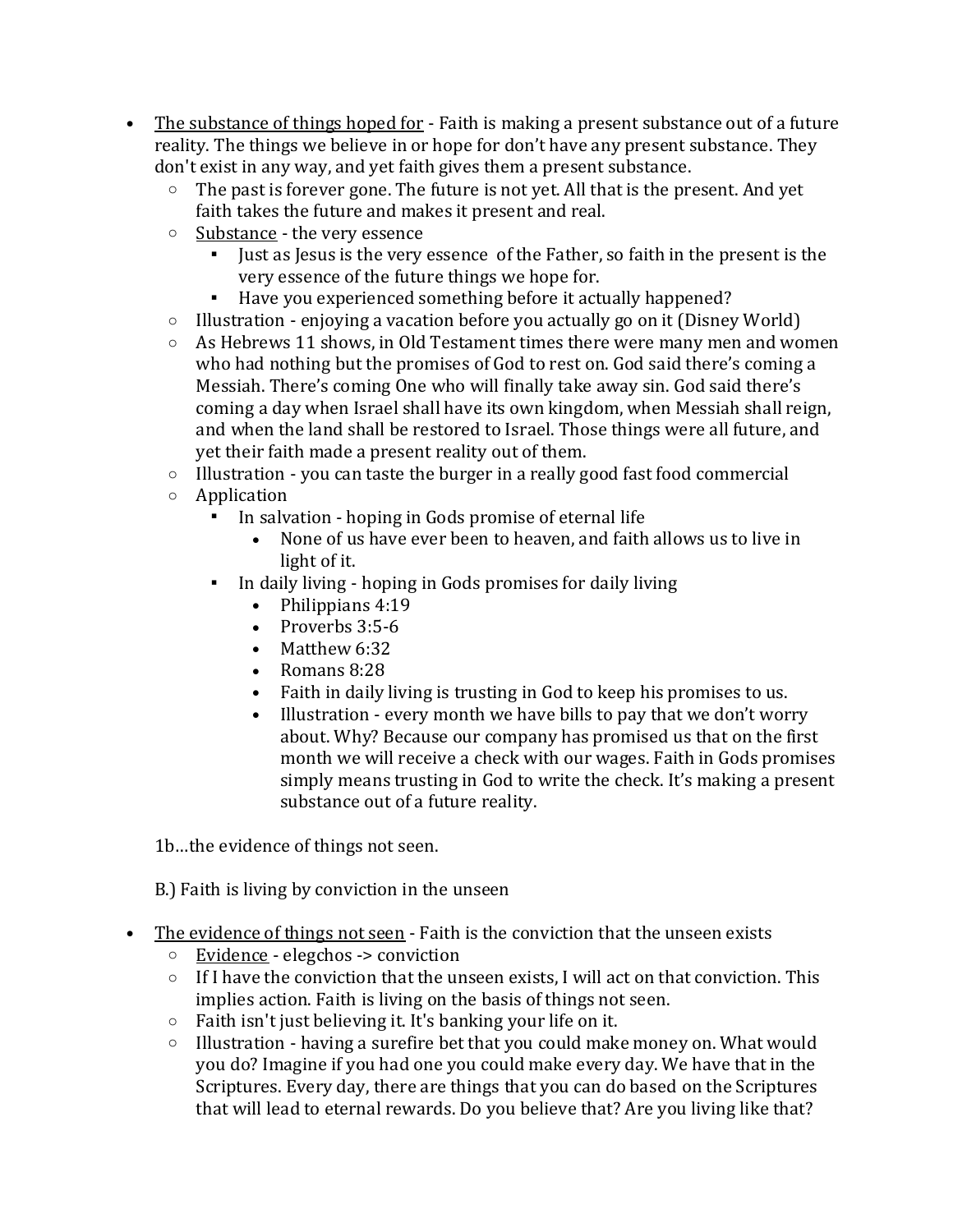- o Application
	- What does it mean to live by conviction in the unseen?
	- In salvation committing in faith to Christ
	- **•** In daily living
		- Turning down a promotion because it'll take you out of church too much and you won't have much time with your family
		- Giving when you don't understand how it's all going to work out
		- Storing up treasures in heaven when you can't see them (as opposed to your IRA)
		- Loving or respecting your spouse as the Scripture commands even when you don't think it will do any good
		- Forgiving someone that's hurt you so bad
		- Staying faithful in Bible reading, prayer, church attendance when your world is falling apart
		- Obeying the Scripture when there is no reason to do so other than the promises of God
- o Are you living by faith in the unseen?

And so we see the definition of faith. It is making a present substance out of a future reality, and it is living by conviction in the unseen.

2.) The Examples of Faith

A.) The Elders

2 For by it the elders obtained a good report.

- $\circ$  Elders the Old Testament saints, the fathers of Israel, the greats that he names in this particular chapter
- o Obtained a good report God approved of them
	- They trusted in what they could not see. They banked their lives on it, and God approved.
- B.) The Readers

3 Through faith we understand that the worlds were framed by the word of God, so that things which are seen were not made of things which do appear.

- o Through faith we understand In fact, all of us Jews already have faith. How so? In that we believe that God created the universe.
	- It's a matter of faith not sight. No one was there. No one saw.
	- In the beginning God created vs in the beginning nothing popped into existence uncaused
	- Illustration
		- Well who created God?
			- First off, the universe is different than God because the universe came into existence. Even the Big Bang admits that. It had a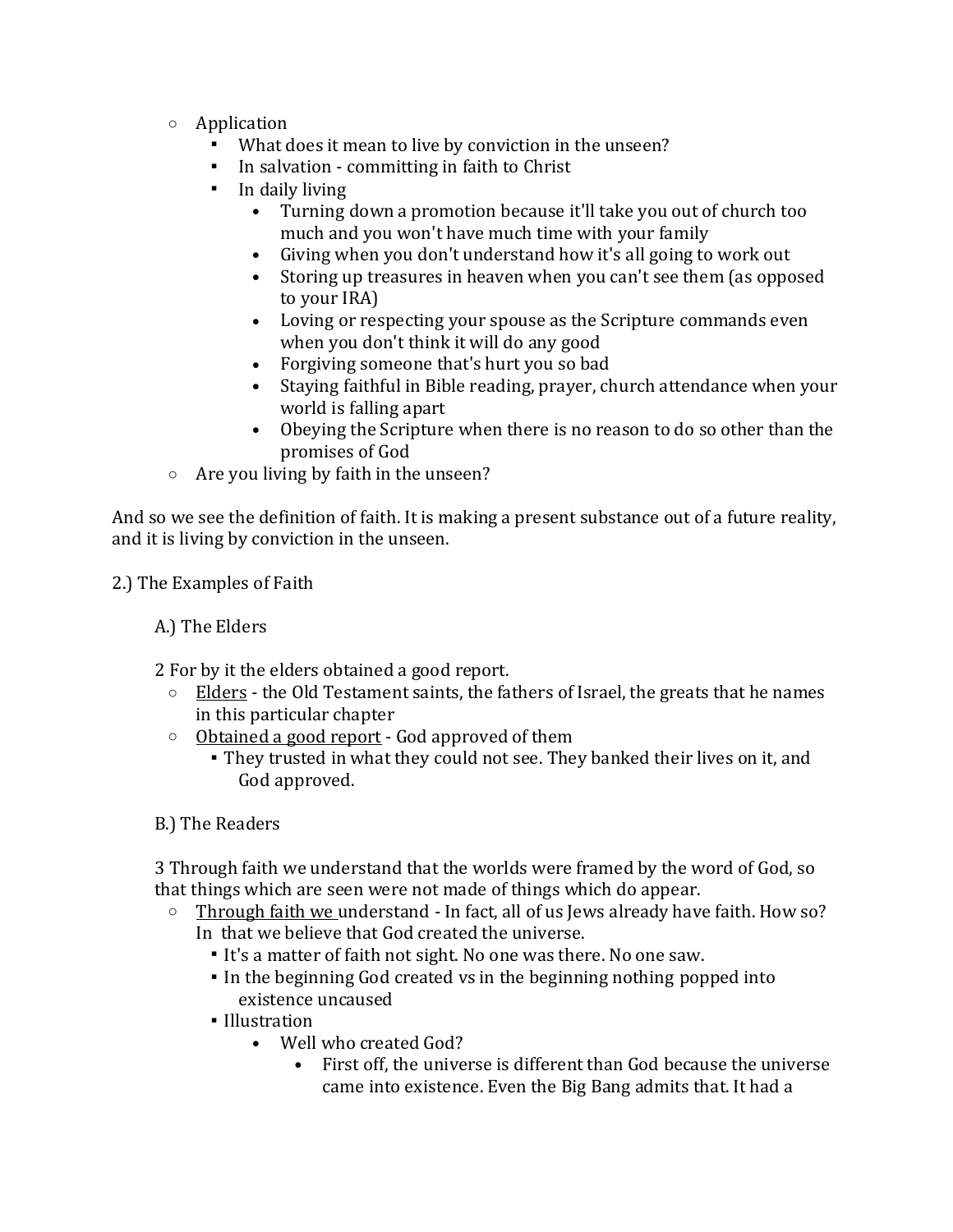beginning. We say that the universe needs a cause because it began to exist. God does not because He did not begin to exist.

- Second, this question is circular reasoning.
	- Anyone who's reasonable understand that there had to be a first domino. There had to be something that just existed…that was uncaused.
	- The question is not was there something that came first? Obviously there was. The question is what was that thing that came first? If someone asks me who created God, I respond with two questions. (1) Do you believe in a first domino? (2) If you do, and it's not the universe, then what would that first domino have to be like?
		- It would've had to of been uncaused otherwise it wouldn't be the first thing (by the way that rules out the universe since it began to exist).
		- It would have to be eternal
		- If it exists outside of the universe, it would have to be immaterial, timeless, spaceless.
		- It caused the universe, it would have to be incredibly powerful.
	- So the first domino would have to be uncaused, eternal, immaterial, timeless, spaceless, and incredibly powerful. And you've basically just described God.
	- It makes no sense to ask the question who created God. That's like asking what domino came before the first domino.
- o Things which are seen were not made of things which do appear creation ex nihilo "out of nothing"; God spoke and the universe came into existence
	- Faith means that we believe something without seeing it, but it doesn't mean that we believe something without evidence.
	- In fact I believe there is very strong evidence for creation and very strong evidence for the truth of Christianity.

### C.) Abel

4 By faith Abel offered unto God a more excellent sacrifice than Cain, by which he obtained witness that he was righteous, God testifying of his gifts: and by it he being dead yet speaketh.

- $\circ$  The whole point of the chapter is to let the Jewish people know that salvation by faith is not something new. It is something very old. In fact, it goes all the way back to Abel.
- o He offered a better sacrifice
	- According to Genesis 4, there was a place to worship. There was a time to worship. And apparently there was a way to worship.
		- How do you know there was a way to worship?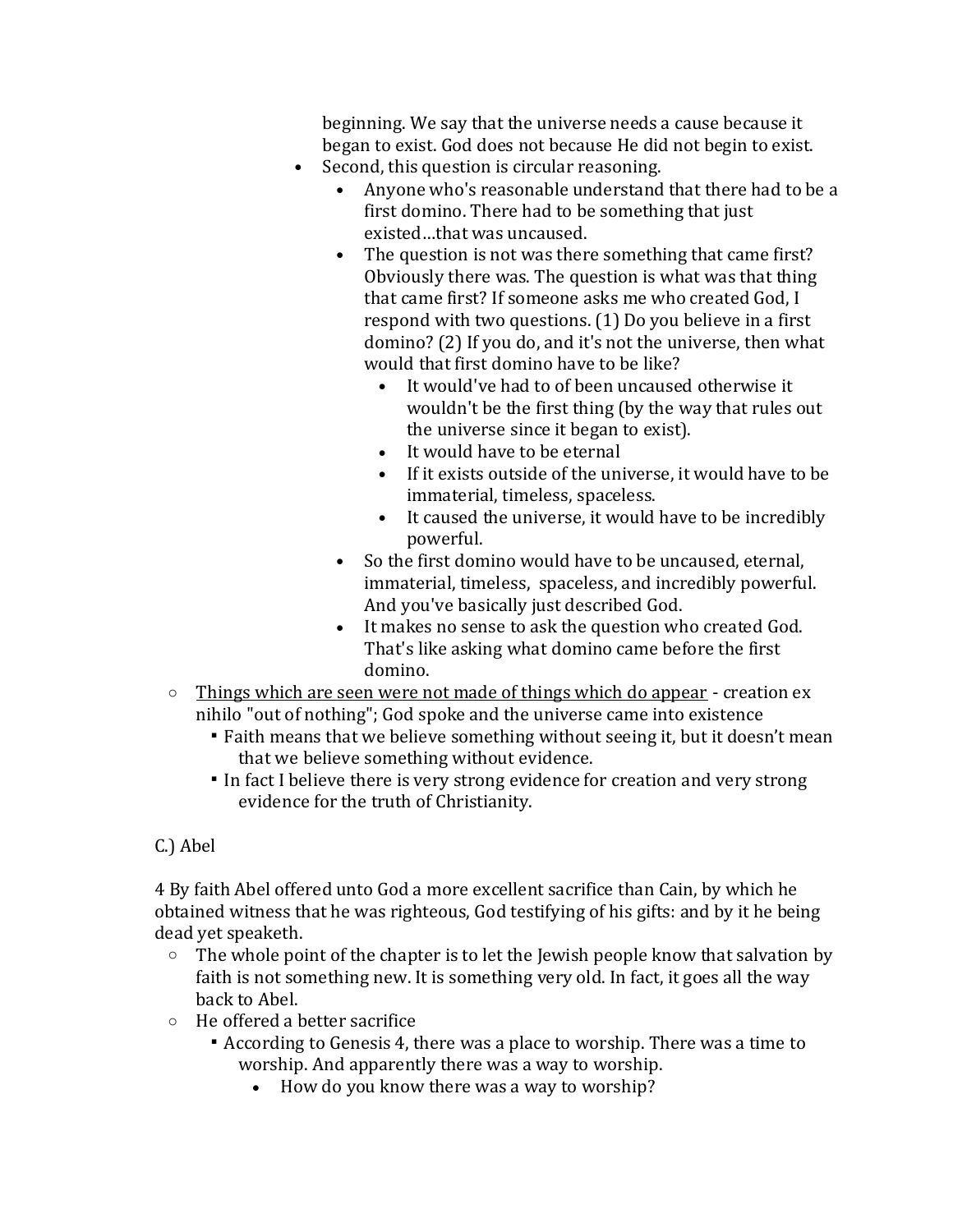- Abel knew the right sacrifice to bring. How could He have known if God hadn't told him?
- Cain knew the right sacrifice to bring. Why would God have rejected his sacrifice unless it was brought as an act of self will and defiance.
- By faith Abel offered unto God a more excellent sacrifice than Cain Faith in what? Faith in the revelation of God . He acted in obedience by faith to the revealed Word of God about how to worship.
	- The sacrifice was better because it was what God said to do.
	- The sacrifice was better because it was a blood sacrifice.
	- Cain didn't recognize the need for atonement. He's the originator of false religion. Abel accepted God's prescribed pathway to Himself. Cain tried make up his own way to God.
	- Illustration God throwing someone a lifesaver and someone saying no thank you. How about you come over here in a row boat instead.
	- Application you can't pick and choose what you believe and where you're going to follow Jesus. That's false religion. Faith says whatever God's word says, that's what I'm going to do.
- o He was declared righteous by God
	- by which he obtained witness that he was righteous, God testifying of his gifts
	- When we understand our own sinfulness and accept in faith the provision for sin made by God, our sins are forgiven, and God declares us righteous.
- o He became a model of faith
	- And by it he being dead yet speaketh
	- Through faith, though he's dead, he still speaks. In what sense does he speak? He speaks to us about the necessity of faith, believing God.

### D.) Enoch

5 By faith Enoch was translated that he should not see death; and was not found, because God had translated him: for before his translation he had this testimony, that he pleased God.

Abel illustrates worship by faith. Enoch illustrates walking by faith.

All we see in the Genesis account of Enoch is his works, his walking with God. But what the author of Hebrews is going to show us that his works were preceded by faith.

- $\circ$  By faith Enoch was translated that he should not see death and was not found, because God had translated him - He didn't die. He was just gone to be with the Lord. Why did God take him to heaven?
- $\circ$  For before his translation he had this testimony, that he pleased God he was translated because he pleased God. How did he please God?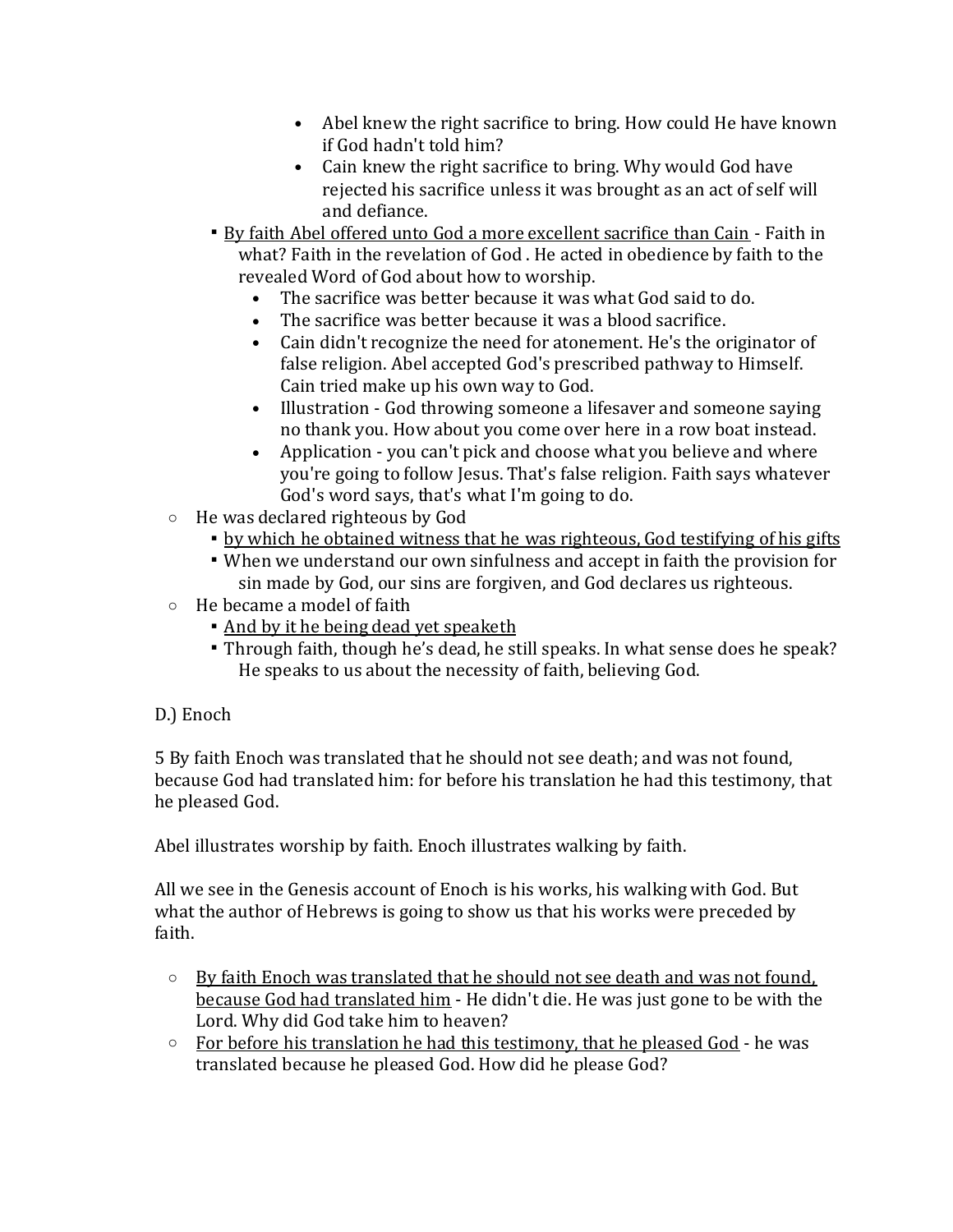Genesis 5:21-24 - And Enoch lived sixty and five years, and begat Methuselah: And Enoch walked with God after he begat Methuselah three hundred years, and begat sons and daughters: And all the days of Enoch were three hundred sixty and five years: And Enoch walked with God: and he was not; for God took him.

- $\circ$  How did he please God? There's only one thing Genesis 5 tells us about Enoch. He walked with God. He pleased God by walking with Him. He had a real daily relationship with God. He lived a righteous life.
- $\circ$  How do you know that his walk pleased God? Because God took him. He went straight to be with the Lord. He never died. He's a wonderful example of living righteously and having a day by day relationship with God. And yet look at verse 6 of Hebrews 11.

6 But without faith it is impossible to please him: for he that cometh to God must believe that he is, and that he is a rewarder of them that diligently seek him.

- $\circ$  But without faith it is impossible to please him You can not walk with God and have a relationship with God and live righteously without what? Faith. How do you know that?
- $\circ$  For he that cometh to God must believe that He is You can't walk with God if you don't believe in Him! You must believe that He is. That God, the God who claims to be God, is God. But you must not only believe that…
- $\circ$  And that he is a rewarder of them that diligently seek Him You cant walk with God if you don't believe that it's possible to have a personal relationship with Him…or that God rewards those who seek a personal relationship with Him.
	- Deism vs Theism
	- Even in the life of Enoch who is a wonderful example of walking with God, we see that faith came first. Faith was the foundation.

### **Application**

We see the definition of faith and we see the examples of faith. Are you living by faith?

Are you living like heaven is real and the Word of God is true?

Are you following only the parts of the Word of God that make sense to you? Or are you living in obedience by faith to the whole counsel of the Word of God?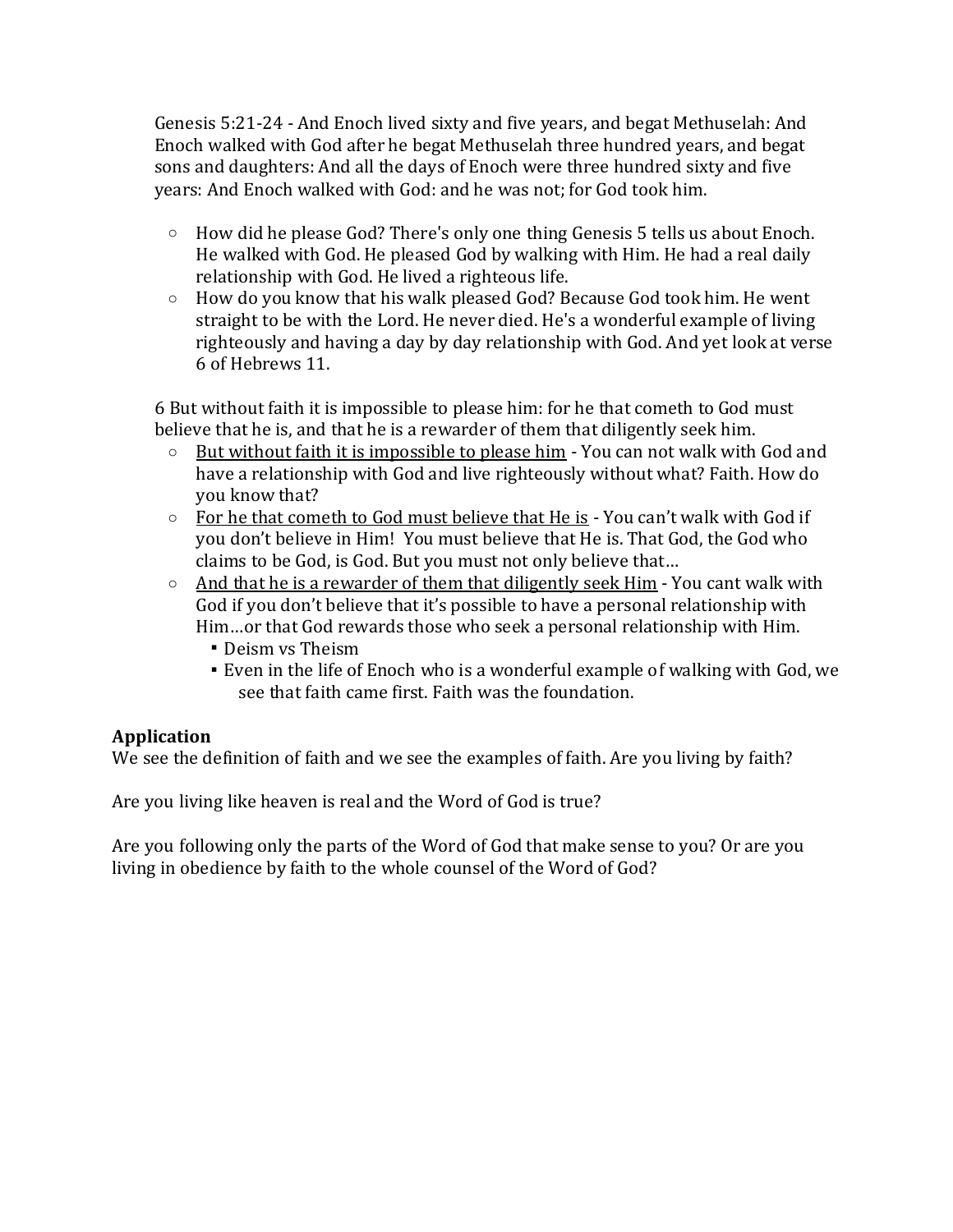# **The Fruit of Meekness Galatians 6:1-6**

#### **Review**

When we are following the Holy Spirit as He directs us in accordance with the Word of God, we will see the fruit of the Spirit in our lives.

Love - selfless action Joy - bringing back into remembrance how blessed I am in Christ Peace - surrendering my worries to God Longsuffering - allowing God to judge Gentleness - goodness expressed in action & compassion Goodness - acting like God would Faith - making a present substance out of a future reality; expressed in living by conviction in the unseen

#### **Sermon**

1.) The Command to Restore

Galatians 6:1-6 - 1 Brethren, if a man be overtaken in a fault, ye which are spiritual, restore such an one in the spirit of meekness; considering thyself, lest thou also be tempted. 2 Bear ye one another's burdens, and so fulfil the law of Christ. 3 For if a man think himself to be something, when he is nothing, he deceiveth himself. 4 But let every man prove his own work, and then shall he have rejoicing in himself alone, and not in another. 5 For every man shall bear his own burden.

Illustration - ECO Challenge team where the one person got heatstroke; no man left behind

A.) Who restores?

1 Brethren, if a man be overtaken in a fault, ye which are spiritual, restore such an one

Brethren - he's talking to believer Overtaken- surprised (like in a trap) - have you ever had that happen to you? Where you just fell into sin? Fault - sin

Those who need to be restored are believers that fall into sin. Who does the restoration?

Ye which are spiritual - who are the spiritual? Look at the context.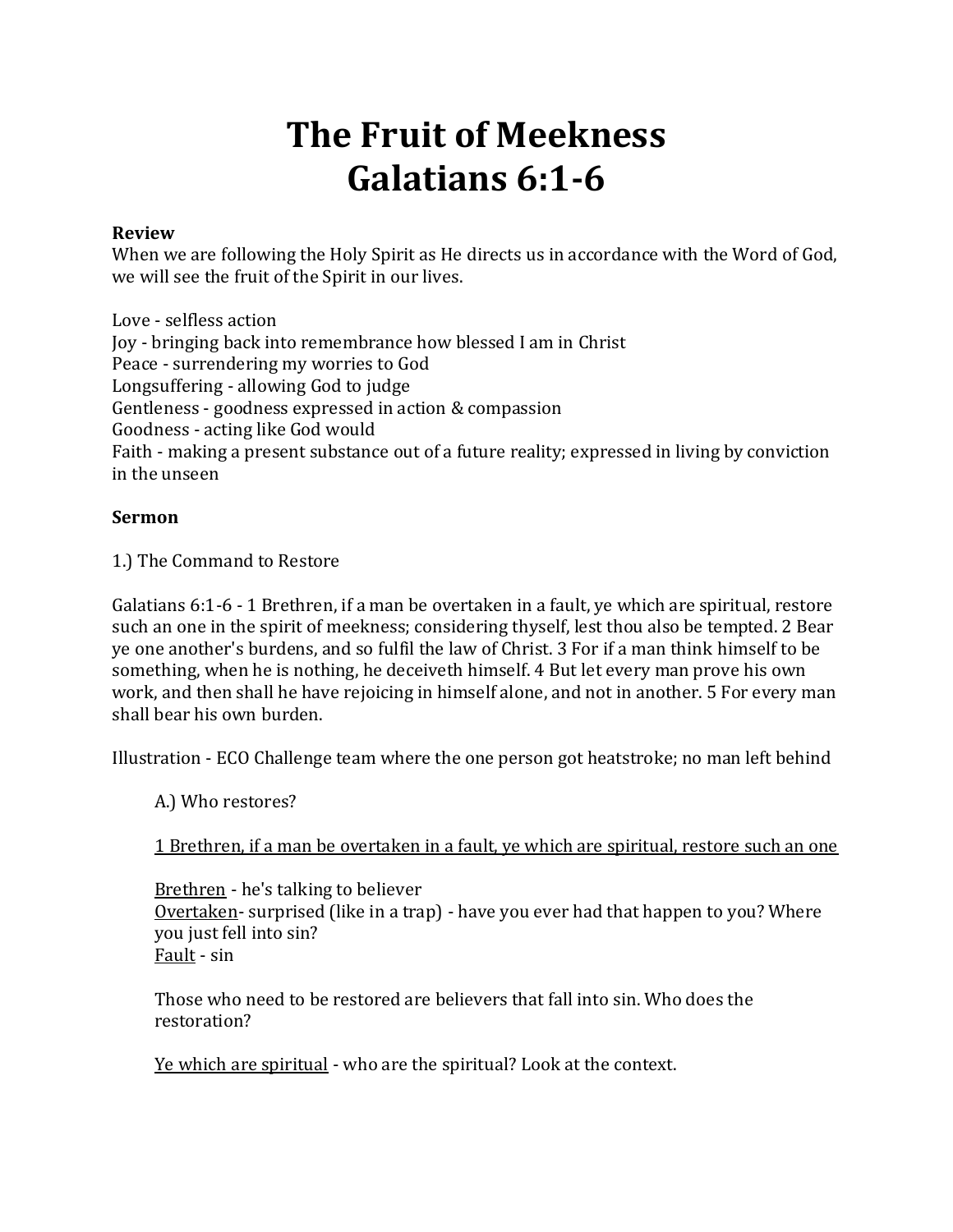Galatians 5:16-17, 22-24 - 16 This I say then, Walk in the Spirit, and ye shall not fulfil the lust of the flesh. 17 For the flesh lusteth against the Spirit, and the Spirit against the flesh: and these are contrary the one to the other: so that ye cannot do the things that ye would…22 But the fruit of the Spirit is love, joy, peace, longsuffering, gentleness, goodness, faith, 23 Meekness, temperance: against such there is no law. 24 And they that are Christ's have crucified the flesh with the affections and lusts.

The spiritual are those who walk in the Spirit. They obey the Word of God as the Spirit directs them to it. They exhibit the fruit of the Spirit in their lives. These are the ones to be involved in the restoration process. Here's why? Fleshly have no business being involved. They blow up the restoration process. Before you go confront a believer that's fallen into sin (for the purpose of restoration), you need to check your own eye for the sin in your life.

- o You need love for others not self concern
- o You need to be a peacemaker not a problem causer
- o You need to be longsuffering not short tempered
- o You need to offer compassion not criticism
- o You need to have faith in God's ability to restore your brother, not cynicism

Romans 15:1 - We then that are strong ought to bear the infirmities of the weak, and not to please ourselves.

o We have older believers in our church and newer believers in our church, and the two are meant to compliment one another.

B.) How do we restore?

#### restore such an one in the spirit of meekness; considering thyself, lest thou also be tempted.

Restore - mends something that is broken

When things are broken, we don't throw them away. We fix them.

Illustration - married couple that stayed together for 60+ years

We need that mentality with our fellow believers.

When people are broken, we don't throw them aside. We help mend them. How do we do that?

We help people see their sin and call them to repent and confess that sin before the Lord.

1.) In meekness

In the spirit of meekness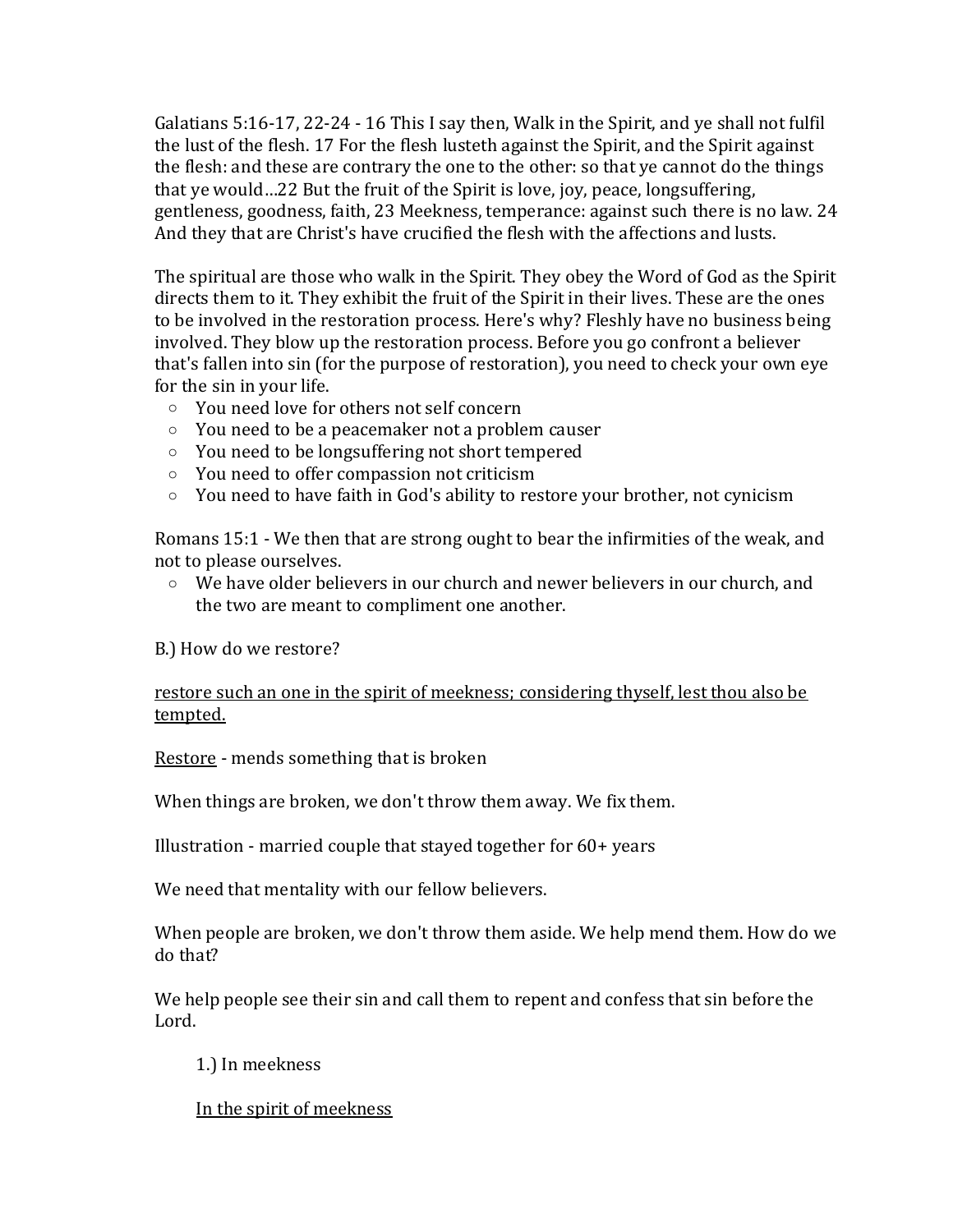Galatians 5:22-23 - 22 But the fruit of the Spirit is love, joy, peace, longsuffering, gentleness, goodness, faith, 23 Meekness, temperance: against such there is no law.

Meekness - Gentle strength; power with reserve; demonstrating power without undue harshness; connected with humility

Illustration - your brother has a fly on his head. In your right hand, you have a hammer. In your left hand, you have a fly swatter. Meekness is using the fly swatter even though you have the hammer.

2 Timothy 2:24-26 - 24 And the servant of the Lord must not strive; but be gentle unto all men, apt to teach, patient, 25 In meekness instructing those that oppose themselves; if God peradventure will give them repentance to the acknowledging of the truth; 26 And that they may recover themselves out of the snare of the devil, who are taken captive by him at his will.

Trapped people need help not hammers. They need gentleness, not grandstanding. They need meekness, not meanness.

#### 2.) In humility

#### Considering thyself lest thou also be tempted.

- Consider how you would want to be treated if you were in his shoes.
- Be careful not to fall into the same sin that you are restoring your brother from.
- 1 Cor 10:12 Wherefore let him that thinketh he standeth take heed lest he fall

#### C.) Why do we restore?

#### 1.) We are commanded to love our neighbor as ourself

#### 2 Bear ye one another's burdens, and so fulfil the law of Christ.

Burdens - heavy loads The law of Christ - love your neighbor as yourself

Galatians 5:13-14 - 13 For, brethren, ye have been called unto liberty; only use not liberty for an occasion to the flesh, but by love serve one another. 14 For all the law is fulfilled in one word, even in this; Thou shalt love thy neighbour as thyself.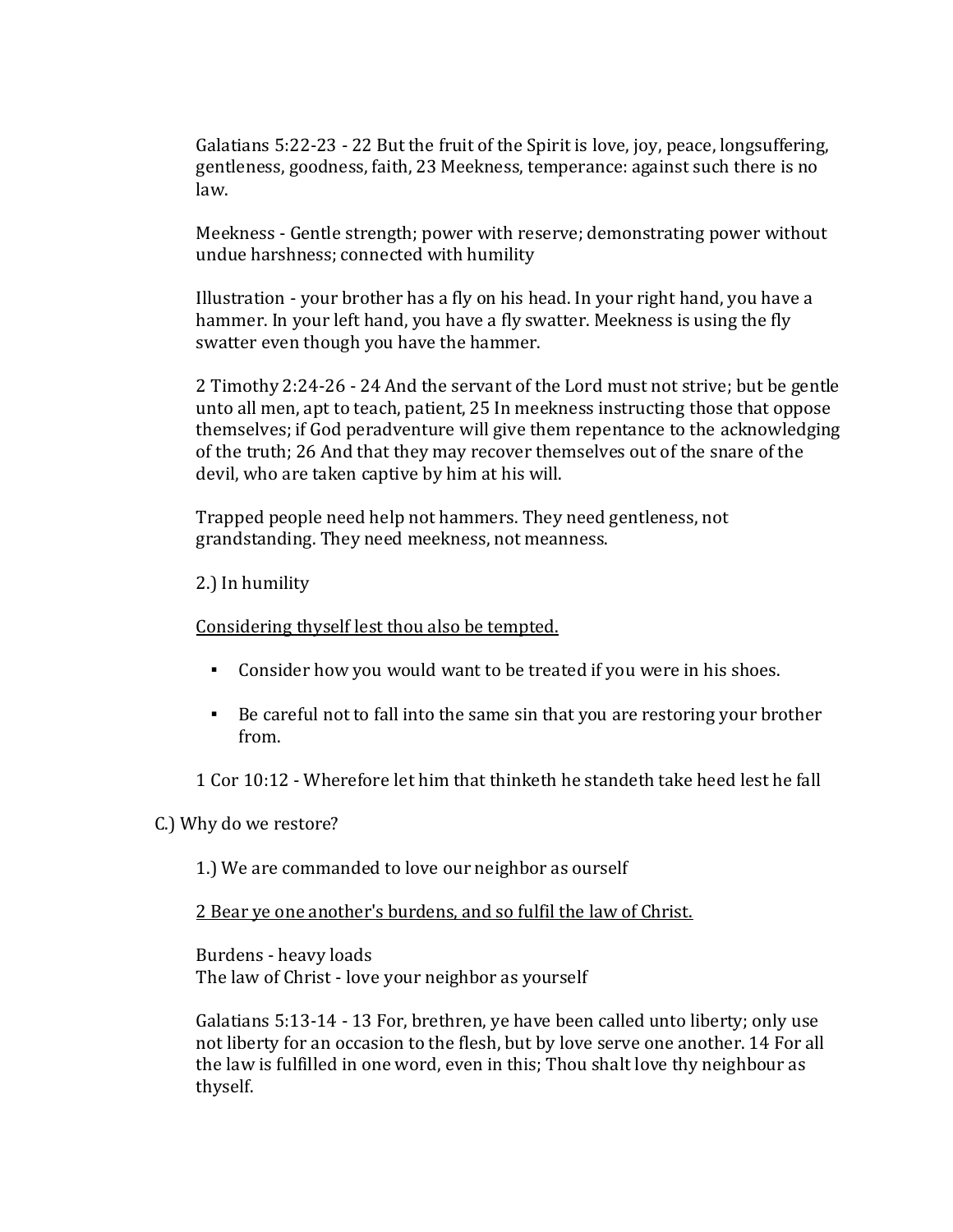Illustration - group of people coming together to lift a car off of a trapped person; the church is meant to help rescue trapped people not gossip about them

Restoration & gossip are the opposite of one another.

- Restoration talks to the trapped person; gossip talks about the trapped person
- Restoration is all about them; gossip is all about me
- Restoration restores fallen brothers; gossip sends them out the back door
- Restoration forgives and rejoices; gossip brands and remembers

If you love your neighbor as yourself, you will seek to restore them. You will not gossip about them.

Church discipline is a restoration process.

- One goes
- One + witnesses go
- The church goes
- The fallen brother is sent out and treated as an unbeliever

2.) We are no better than those who fall

3 For if a man think himself to be something, when he is nothing, he deceiveth himself.

Illustration - watching Wipeout and laughing at the people who fall. How do you think you would do?

One of the chief reasons we don't stop to pick up somebody else is that we feel better than they are.

When you think you're something when you're nothing, you deceive yourself because, you may be more sophisticated and more polished but you're no better than any other sinner before God, apart from the blood of Christ.

2 Cor. 3:5 - Not that we are sufficient of ourselves to think any thing as of ourselves; but our sufficiency is of God;

#### 2.) The Command to Examine

A.) Who examines?

#### 4 But let every man prove his own work,

Prove - examine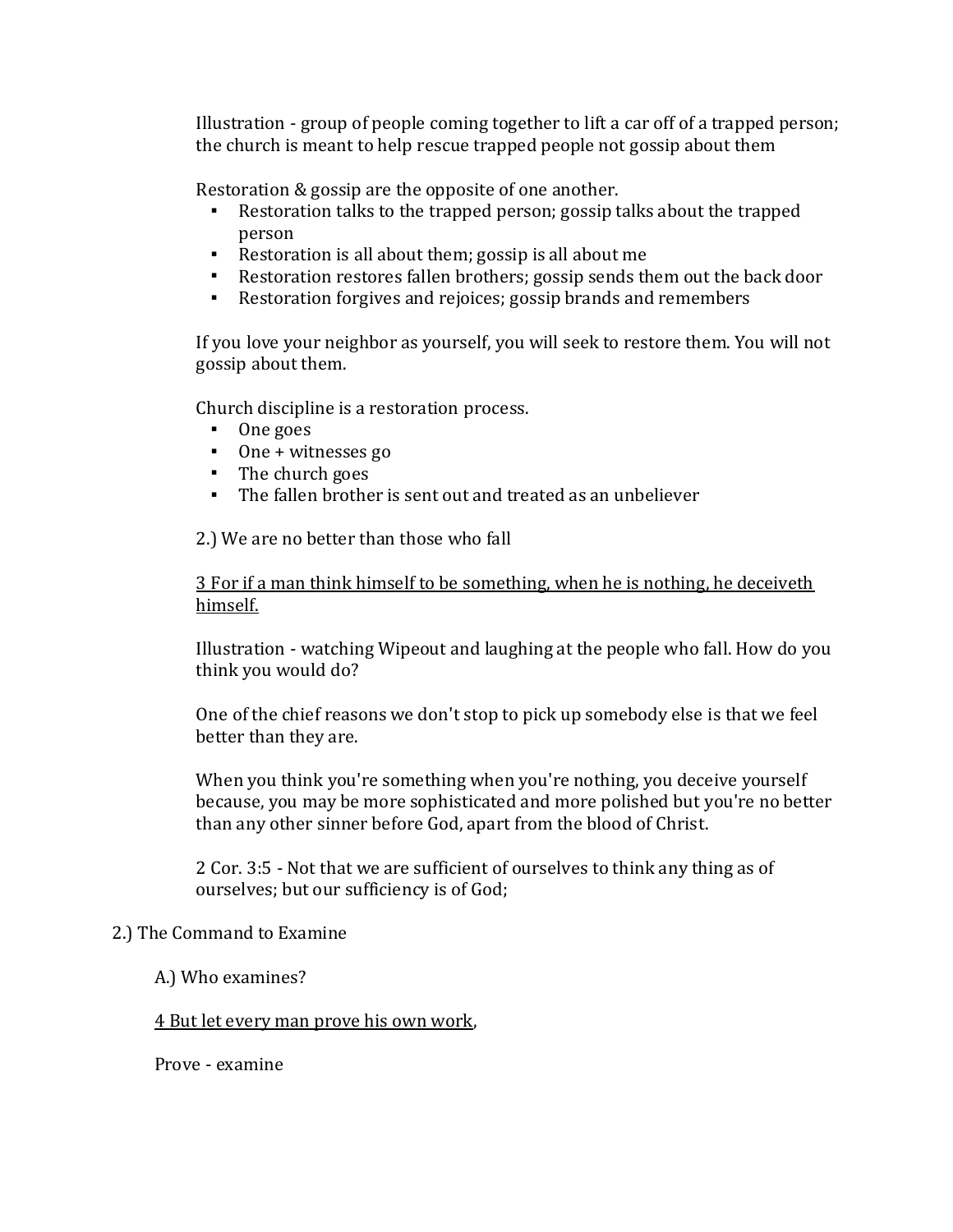It's your responsibility to examine your own life, to be sure your attitudes are right before you try to help bear someone else's burden.

Illustration - on an airplane secure your own mask before assisting someone else with theirs; take the thing out of your eye before helping someone else with what's in there's

Who examines? Every man needs to examine his own life.

B.) Why examine?

and then shall he have rejoicing in himself alone, and not in another. 5 For every man shall bear his own burden.

1.) You can rejoice in God's work in you

and then shall he have rejoicing in himself alone, and not in another.

You're not rejoicing in your own greatness. You're not rejoicing in your own abilities. Rather, you're rejoicing in God's working through you.

In me dwells no good thing. It's the Spirit of God dwelling in me.

Luke 18:11 - The Pharisee stood and prayed thus with himself, God, I thank thee, that I am not as other men are, extortioners, unjust, adulterers, or even as this publican.

2.) You are first responsible for yourself

5 For every man shall bear his own burden.

You are responsible for resisting temptation (1 Cor. 10:13). You are responsible for walking in the Spirit (Galatians 5:16-25) You will stand before God one day alone (2 Cor. 5:10)

2 Cor. 5:10 - For we must all appear before the judgment seat of Christ; that every one may receive the things done in his body, according to that he hath done, whether it be good or bad.

#### **Application**

You need to examine yourself. How's your life? How's your sin? Are you able to rejoice in how God is working in you?

You need to be a restorer, not a gossiper.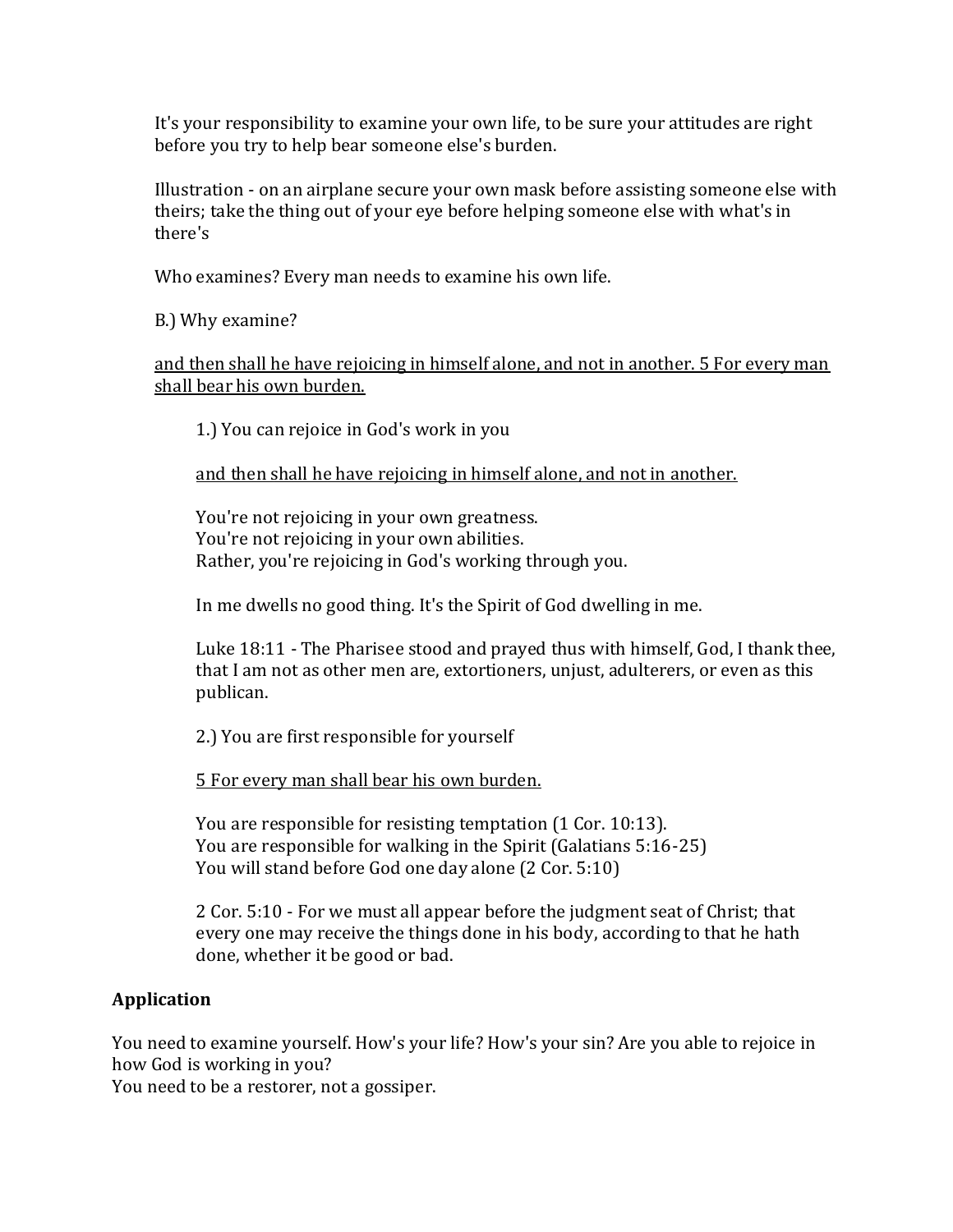When you restore, it needs to be done in meekness (strength without harshness) (confrontation in love)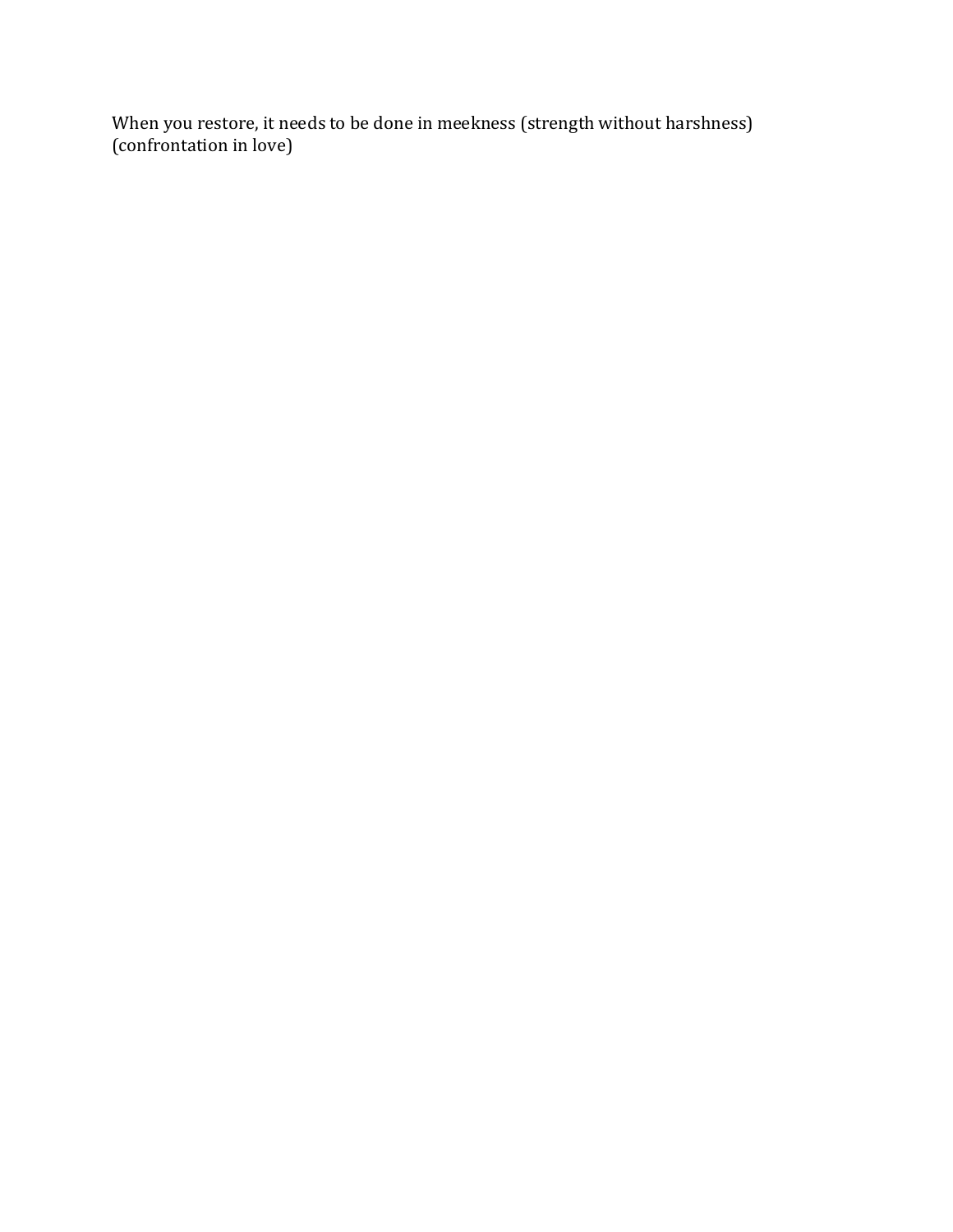## **The Fruit of Self Control 1 Corinthians 9:24-27**

#### **Sermon**

In the first 14 verses of this chapter, Paul gives 6 reasons why he had the right to be supported by the churches to whom he ministered.

- 1. He was an apostle (vs. 1-6)
- 2. It is customary to pay workers (vs. 7)
- 3. It is according to God's law (vs. 8-11)
- 4. Other leaders exercise the right (vs. 12)
- 5. It is the universal pattern (vs. 13)
- 6. Jesus ordained it (vs. 14)

He starts off the chapter talking about his rights. I have this right to be financially supported, and here are six reasons why.

In verses 15-27, Paul goes on to show how our love for others can sometimes limits our Christian liberty (rights). He talks about how even though he had the right (liberty) to be supported financially by the churches he ministered to, he had decided to not take support.

He personally gives two reasons why he had chosen to limit his liberty in this regard.

- 1. He wanted to be able to just preach the gospel freely to people (vs. 16-18)
- 2. He wanted nothing to hinder his reaching the lost with that gospel (vs. 19-27)
	- a. Paul reached the lost through self denial (vs. 19-23)
	- b. Paul reached the lost through self control (vs. 24-27)

1.) Paul reached the lost through self denial

19 For though I be free from all men, yet have I made myself servant unto all, that I might gain the more.

- For though I be free from all men as far as his rights and liberty were concerned, he was free from all men. He didn't have to change the way he acted around them.
- Yet have I made myself servant unto all even though he was free from all men, he had figuratively become like a slave to all in restricting his rights and liberty.
	- $\circ$  He would change his habits, his preferences, his entire lifestyle if any of those things causes someone to stumble, to be offended, or to be hindered from faith in the Lord. Why?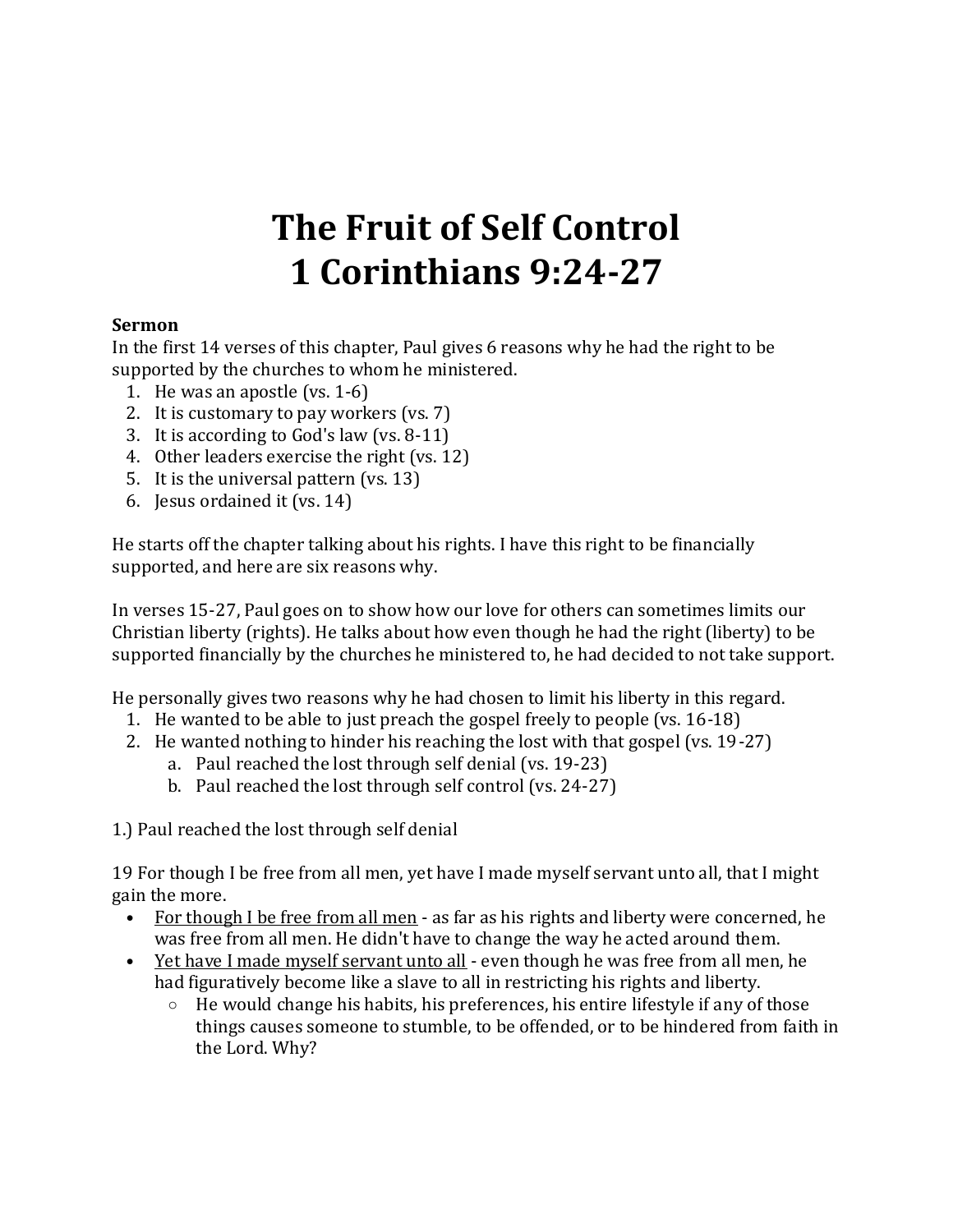• That I might gain the more - he just wanted to see people saved. He practiced self denial in restricting his rights and liberties because he just wanted to see people saved.

20 And unto the Jews I became as a Jew, that I might gain the Jews; to them that are under the law, as under the law, that I might gain them that are under the law;

- Unto the Jews I became as a Jew..to them that are under the law as under the law within Scriptural limits he would be as Jewish as necessary when working with Jews. Why?
- That I might gain the Jews...that I might gain them that are under the law Whether it was abiding by ceremonial regulations, observing a special day, or refraining from eating certain foods, Paul was willing to do those things if it would help win those who are under the Law. It was a way of opening doors to spread the gospel among the Jews.
- Illustration trying to reach a Muslim friend and not ordering a pulled pork sandwich

21 To them that are without law, as without law, (being not without law to God, but under the law to Christ,) that I might gain them that are without law.

- To them that are without the law, as without law Paul was willing to live like a Gentile when he worked among Gentiles.
- Being not without law to God, but under the law to Christ To keep from being misunderstood, he makes it clear that he is not talking about ignoring or violating God's moral law. The ten commandments and all of God's other moral laws have, if anything, been strengthened under the New Covenant.
	- o Every believer is under obligation to Jesus Christ.
	- o But in other matters that didn't violate Scripture, Paul identified as closely as possible with Gentile customs so as to win the Gentiles to Christ. No doubt, he went where they went, ate what they ate, dressed as they dressed for the purpose of opening doors to spread the gospel among them.
- Illustration in our context those without the law might be those who are unbelievers.
	- $\circ$  Look for opportunities to connect with people where they're at. What are they interested in? Sports, Quilting, Arts, etc.

22 To the weak became I as weak, that I might gain the weak: I am made all things to all men, that I might by all means save some.

- Weak literally means strengthless; can refer to physical weakness, spiritual weakness, mental weakness, and I think that's what it's talking about here. For those who had trouble understanding the gospel, Paul was willing to get down on their level and no doubt go over it again and again and again.
- I am made all things to all men, that I might by all means save some Paul would never change the message of the gospel, but he was willing to change how he lived and delivered it if it would bring some to Christ.

23 And this I do for the gospel's sake, that I might be partaker thereof with you.

• And this I do for the gospel's sake - he practiced self denial for the sake of reaching people with the gospel.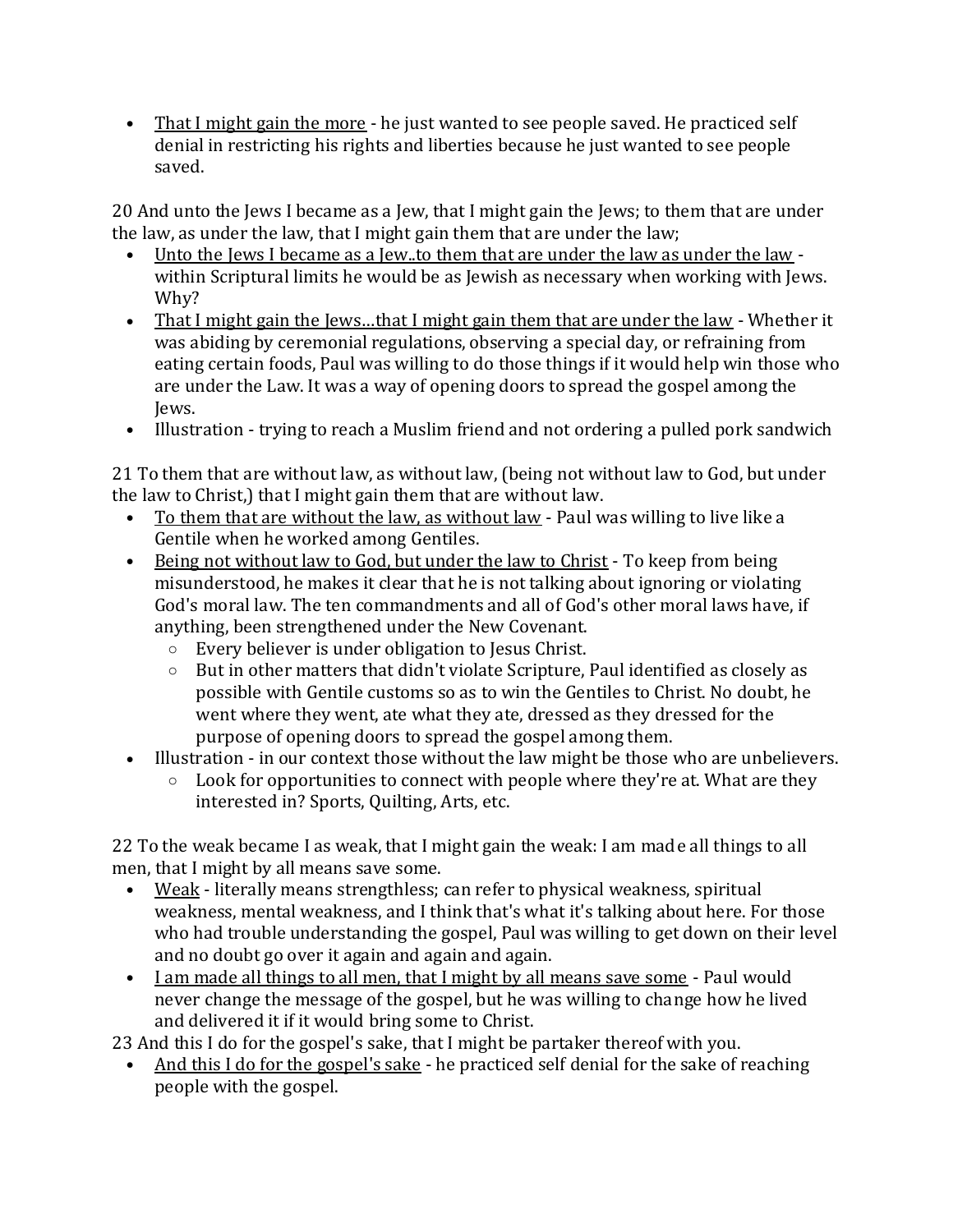• That I might be partaker thereof with you - those who were saved were made partakers of the blessings of salvation, and that would be a matter of joy that he would share with the believers in Corinth.

2.) Paul reached the lost through self control

Self denial requires self control.

Temperance - self control; dominion within; self mastery; the virtue of one who masters his desires and passions

1.) The Race We Run (life)

24 Know ye not that they which run in a race run all, but one receiveth the prize? So run, that ye may obtain.

Illustration - The Isthmian games which were held at Corinth

- One of two great Greek athletic festivals (also Olympics)
- Contestants had to prove rigorous training for 10 months
- The last month was spent at Corinth with supervised daily workouts in the gym and athletic fields
- Paul uses the games to illustrate the faithful Christian life (it's an illustration)

Galatians 5:7 - Ye did run well; who did hinder you that ye should not obey the truth?

Philippians 2:16 - Holding forth the word of life; that I may rejoice in the day of Christ, that I have not run in vain, neither laboured in vain.

Hebrews 12:1 - Wherefore seeing we also are compassed about with so great a cloud of witnesses, let us lay aside every weight, and the sin which doth so easily beset us, and let us run with patience the race that is set before us,

Our life is like a race that we must run, and it's not a sprint.

- It's a marathon.
- It's not easy sometimes.
- It involves self denial
- It's a battle at times

2.) The Reason We Run (to win)

24 Know ye not that they which run in a race run all, but one receiveth the prize? So run, that ye may obtain.

25 And every man that striveth for the mastery is temperate in all things. Now they do it to obtain a corruptible crown; but we an incorruptible.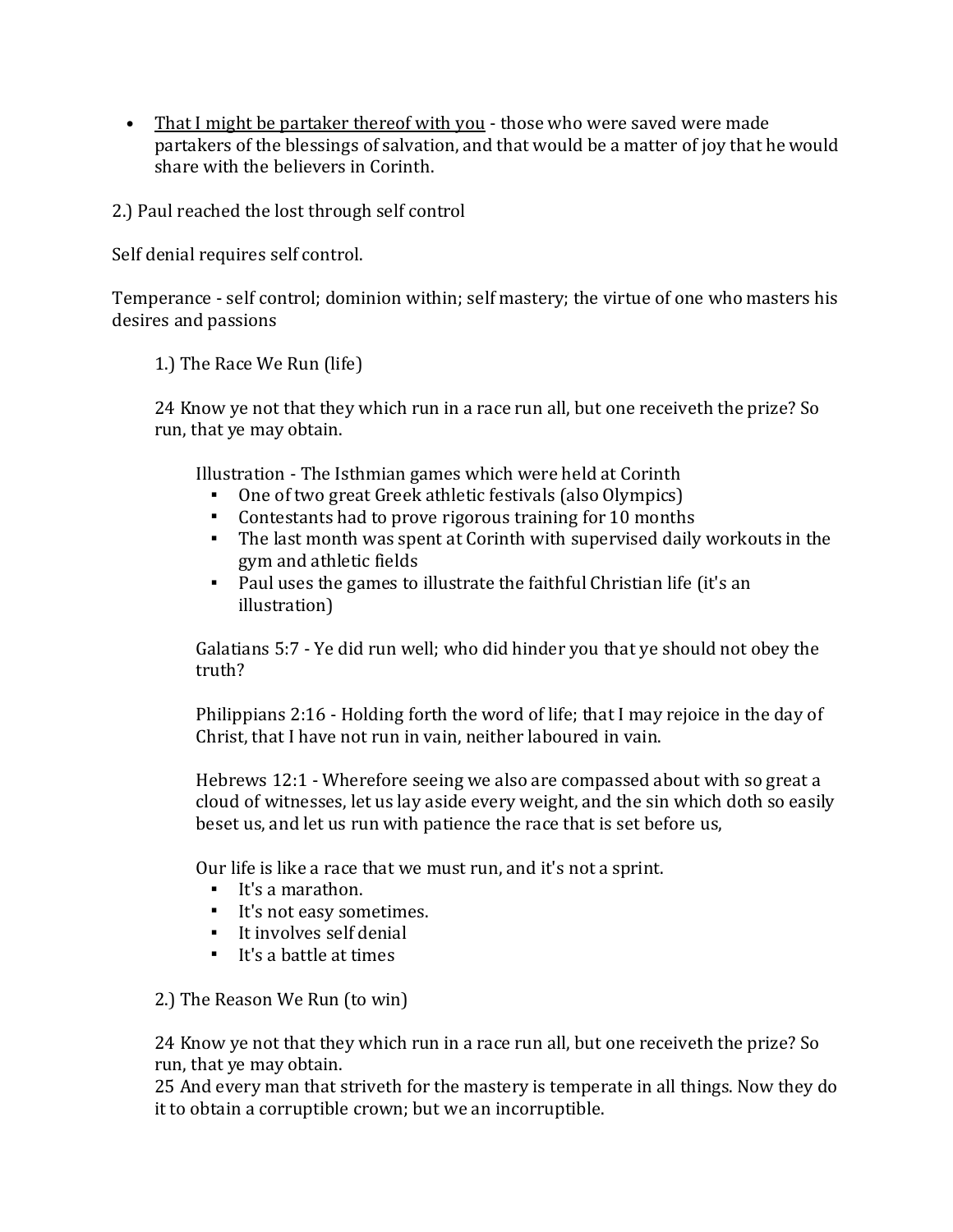We run to win!

- $\circ$  They which run in a race run all, but one receiveth the prize No one would train so hard for so long without intending to win. Yet out of the large number of runners, only one wins.
	- Illustration Usain Bolt in the 100 meter dash
- o So run, that ye may obtain Run to win!
	- Does that mean that only one of us wins? No.
	- A big difference between the Isthmian games and the Christian life is that we're not competing against one another.
		- We're competing against obstacles, distractions, trials, tribulations, ourselves.
		- Anyone who pays the price of training and runs their race can win their race.
- $\circ$  Temperate in all things If the Isthmian athletes exercised such great discipline and self control in their lives, why can't we do that?
- $\circ$  Now they do it to obtain a corruptible crown In the Isthmian games, the prize was a pine wreath.
	- The wreath represented fame, acclaim, and the life of a hero. But that fame and acclaim was just as temporary and mortal as the wreath they put on their heads.
- $\circ$  But we an incorruptible we don't run our race for something as temporary and meaningless as a crown or fame.
	- We run to receive an incorruptible crown.
	- 2 Timothy 4:7-8 I have fought a good fight, I have finished my course, I have kept the faith: Henceforth there is laid up for me a crown of righteousness, which the Lord, the righteous judge, shall give me at that day: and not to me only, but unto all them also that love his appearing.
	- 1 Peter 1:4 To an inheritance incorruptible, and undefiled, and that fadeth not away, reserved in heaven for you,
	- 1 Peter 5:4 And when the chief Shepherd shall appear, ye shall receive a crown of glory that fadeth not away.
	- Our reward is valuable and unperishable (everlasting), and yet our heavenly reward requires self control (temperance) just as the corruptible crown does.
	- The immediate context here is in reference to soulwinning, and yet Paul is using the race as a broader illustration of the Christian life.

26 I therefore so run, not as uncertainly; so fight I, not as one that beateth the air:

- **Uncertainly without aim** 
	- Paul had a reason for running. He ran to win. He ran to reach the lost.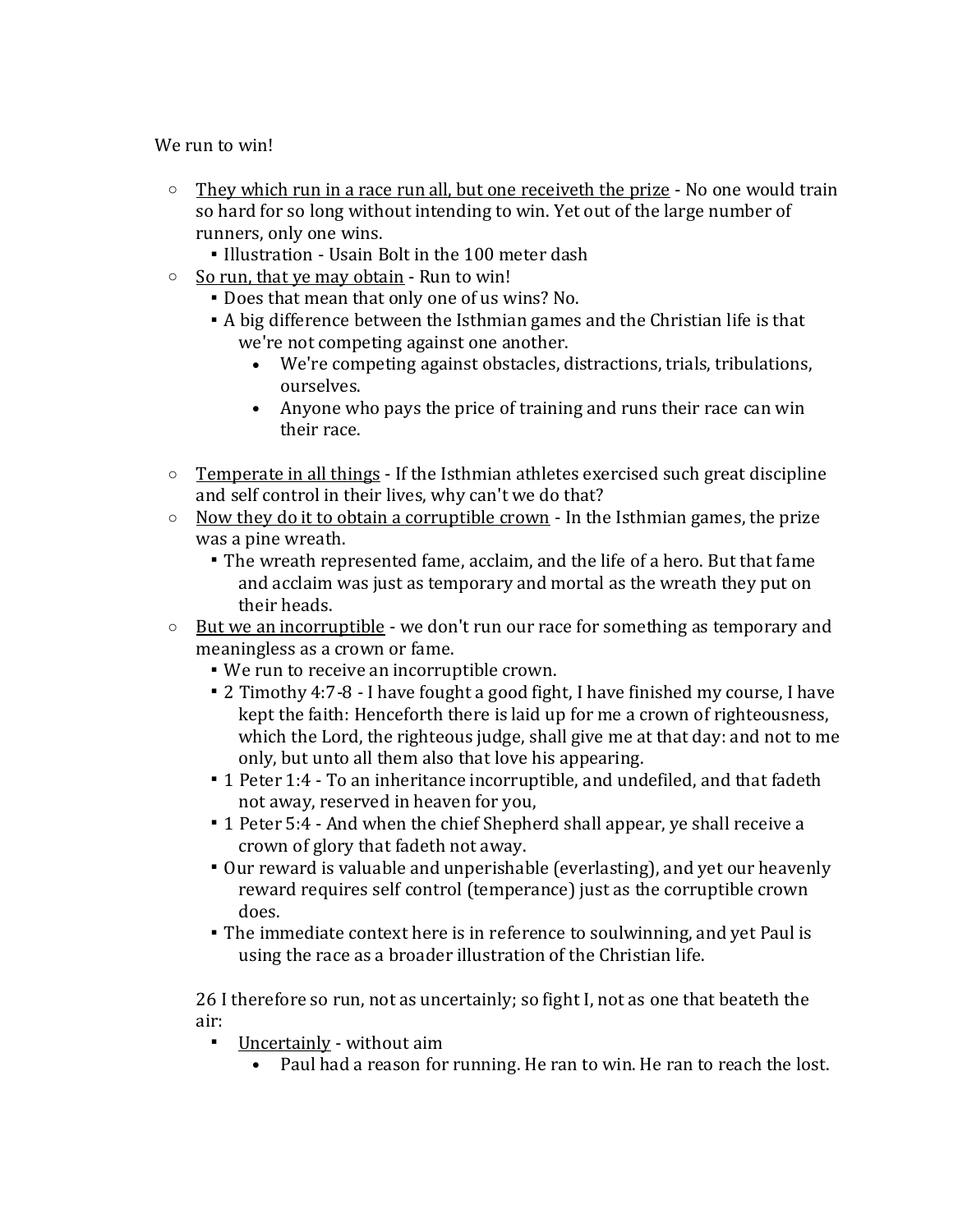■ Not as one that beateth the air - he wasn't just throwing punches for no reason. He had a purpose. There was a fight he was trying to win, a race he wanted to run.

Philippians 3:14 - I press toward the mark for the prize of the high calling of God in Christ Jesus.

James 1:12 - Blessed is the man that endureth temptation: for when he is tried, he shall receive the crown of life, which the Lord hath promised to them that love him.

Revelation 2;10 - Fear none of those things which thou shalt suffer: behold, the devil shall cast some of you into prison, that ye may be tried; and ye shall have tribulation ten days: be thou faithful unto death, and I will give thee a crown of life.

Revelation 3:11 - Behold, I come quickly: hold that fast which thou hast, that no man take thy crown.

Application - some of us men really need to have this winning mentality (I don't like to lose! We need to have that mentality with our faith)

- I am not going to let my marriage fall apart
- I am not going to fall into this sin
- I am not going to be a harsh parent to my kids
- I am going to spend time in the Word of God and prayer
- I will run my race

How do you win the race?

3.) The Requirement to Run (self control)

25 And every man that striveth for the mastery is temperate in all things. Now they do it to obtain a corruptible crown; but we an incorruptible.

Temperate in all things - Every good thing we accomplish—whether in learning, business, artistic skill, marriage, spiritual living, witnessing, or whatever—is accomplished through discipline and self-control.

o Want to be great at work, what do you do? Discipline yourself.

- Get up early.
- Get there on time.
- Work hard.
- Develop yourself.
- Get training.
- Build relationships.
- Climb the ladder.
- o Want to be great in education, what do you do? Discipline yourself.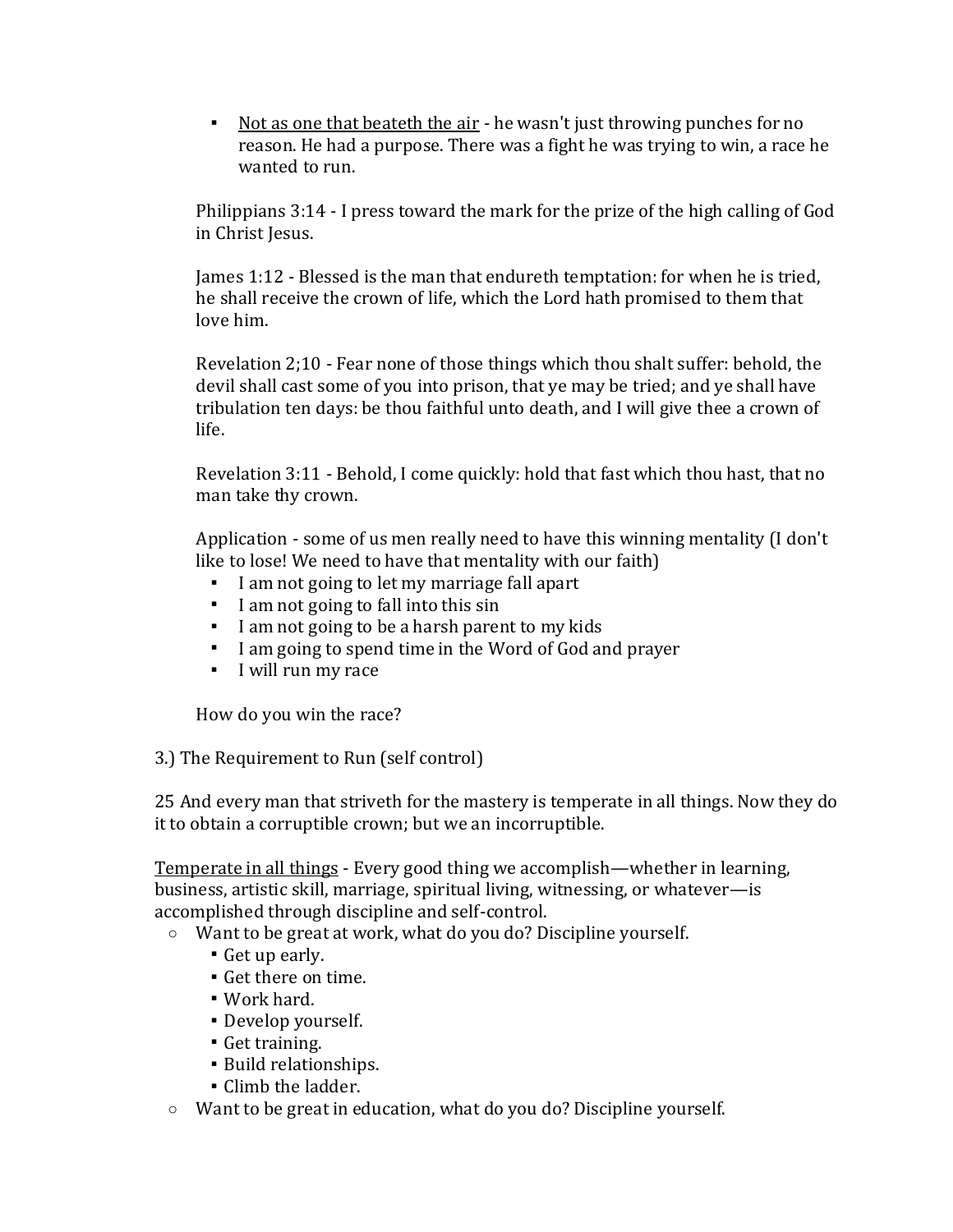- o Want to be a great athlete, what do you do? Discipline yourself.
	- Restrict sleep with early mornings.
	- Workouts.
	- Diets.
	- Running.
	- No pain, no gain.
- $\circ$  If every other area of our lives take discipline and self control to grow in, then why would our spiritual growth be any different?
	- Too many Christians are willing to have a plan and discipline themselves for sports, work, hobbies, but they won't do it for their walk with God.
	- That's a shame.
	- We need to have a mentality of discipline and a plan of action.

26 I therefore so run, not as uncertainly; so fight I, not as one that beateth the air: 27 But I keep under my body, and bring it into subjection: lest that by any means, when I have preached to others, I myself should be a castaway.

- o But I keep under my body and bring it into subjection Paul says, "Hey I'm not fighting the air. I'm not fighting nothing. I've got an enemy that I'm exchanging blows with. You know who it is? Myself."
	- I fight my body.
	- I make it my slave. My body is not the master or me. I am the master of my body.
	- When it comes to spiritual things, are you the master of your body? Or is your body the master of you?
		- Reading your Bible (I don't like reading)
		- Prayer (I'm to tired)
		- Sharing the gospel (I'm not a people person)
		- Loving your spouse (It's not easy)
		- Parenting your children (I don't know what I'm doing)
		- Living righteously; living out the fruits of the Spirit
	- We have to do it in his strength.
		- Have a mentality of discipline.
		- Have a plan of action.
		- Ask God every day for help.
			- Illustration tapping into the power of the engine to make the car go
	- Those who cannot control themselves are weak!
		- Doesn't matter how much you lift, how much money you have, how successful you are, how many degrees you have.

Why is it so important to be disciplined and have self control?

- $\circ$  Lest that by any means, when I have preached to others, I myself should be a castaway -
	- Castaway disqualified; failing the test; worthless
	- This is another illustration from the Isthmian games.